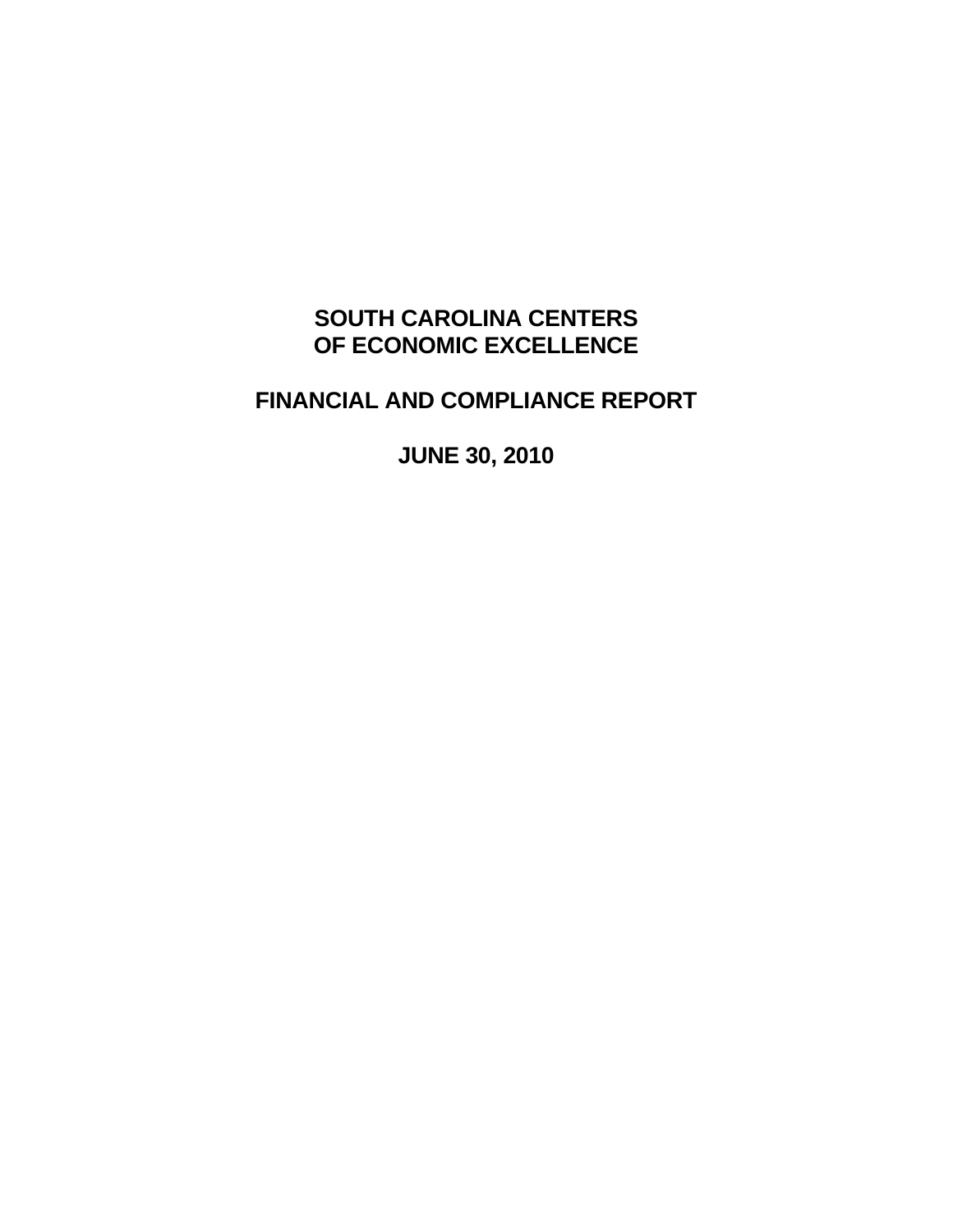## **SOUTH CAROLINA CENTERS OF ECONOMIC EXCELLENCE INDEX YEAR ENDED JUNE 30, 2010**

|                                                                                                                                                                                              | Page      |
|----------------------------------------------------------------------------------------------------------------------------------------------------------------------------------------------|-----------|
| <b>REVIEW BOARD</b>                                                                                                                                                                          | 1         |
| MANAGEMENT'S DISCUSSION AND ANALYSIS                                                                                                                                                         | $2 - 9$   |
| SECTION I - FINANCIAL STATEMENTS                                                                                                                                                             |           |
| INDEPENDENT AUDITOR'S REPORT ON THE FINANCIAL STATEMENTS                                                                                                                                     | 10        |
| STATEMENT OF PROGRAM REVENUES AND EXPENDITURES -<br><b>CONSOLIDATED SUMMARY</b>                                                                                                              | $11 - 12$ |
| STATEMENT OF PROGRAM REVENUES AND EXPENDITURES -<br><b>CLEMSON UNIVERSITY</b>                                                                                                                | $13 - 20$ |
| STATEMENT OF PROGRAM REVENUES AND EXPENDITURES -<br>MEDICAL UNIVERSITY OF SOUTH CAROLINA                                                                                                     | $21 - 30$ |
| STATEMENT OF PROGRAM REVENUES AND EXPENDITURES -<br>UNIVERSITY OF SOUTH CAROLINA                                                                                                             | $31 - 39$ |
| NOTES TO FINANCIAL STATEMENTS                                                                                                                                                                | $40 - 42$ |
| <b>SECTION II - COMPLIANCE</b>                                                                                                                                                               |           |
| INDEPENDENT AUDITOR'S REPORT ON COMPLIANCE AND ON INTERNAL<br>CONTROL OVER FINANCIAL REPORTING BASED ON AN AUDIT OF FINANCIAL<br>STATEMENTS PERFORMED IN ACCORDANCE WITH GOVERNMENT AUDITING |           |
| <b>STANDARDS</b>                                                                                                                                                                             | 43        |
| SCHEDULE OF FINDINGS AND RESPONSES                                                                                                                                                           | 44        |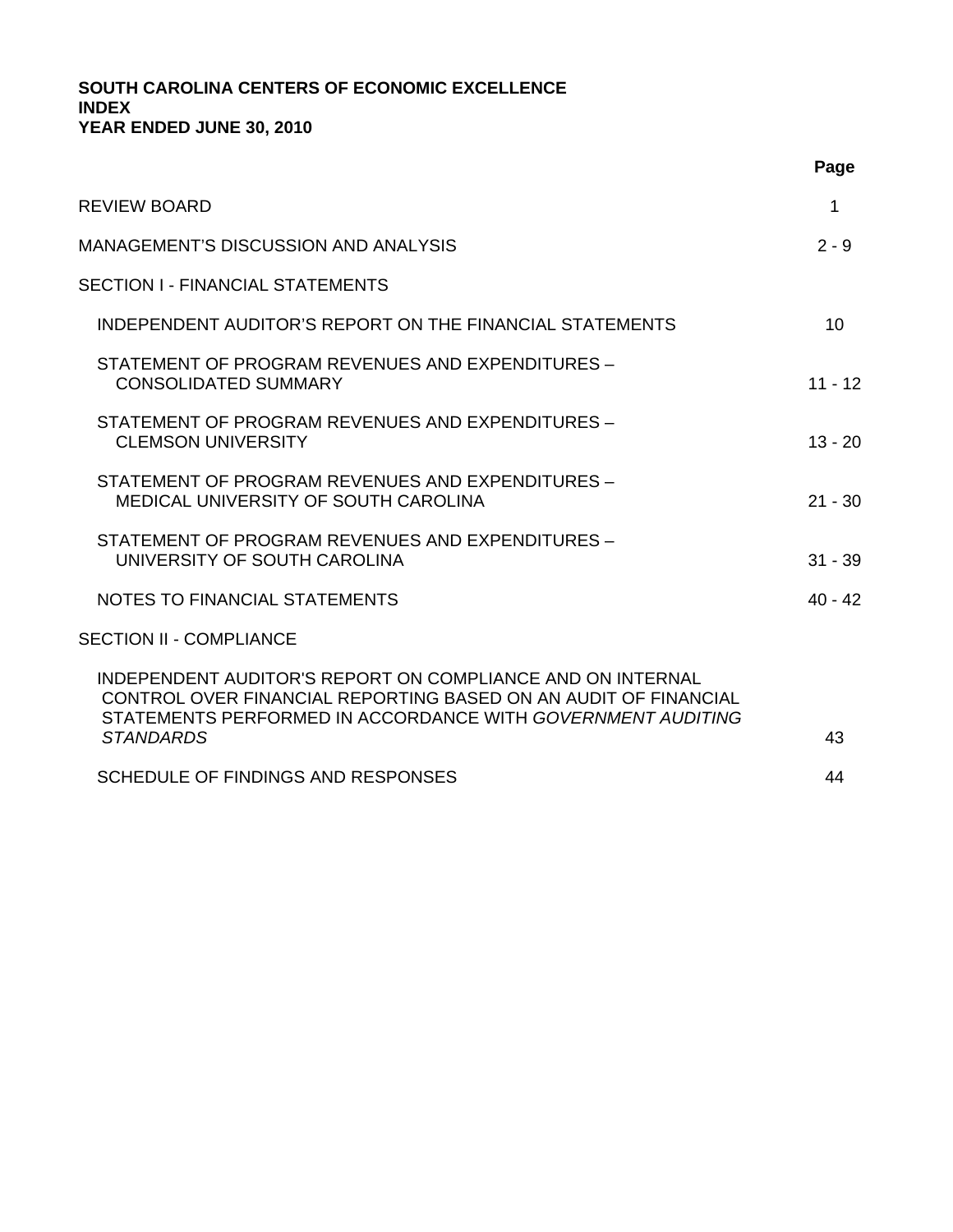### **SOUTH CAROLINA CENTERS OF ECONOMIC EXCELLENCE REVIEW BOARD JUNE 30, 2010**

| <u>NAME</u>                                         | <b>POSITION</b> | <b>APPOINTMENT</b>                    |
|-----------------------------------------------------|-----------------|---------------------------------------|
| Paula Harper-Bethea<br>(resigned effective 3/16/10) | Chair           | Speaker of the House                  |
| Pamela P. Lackey                                    | Vice Chair      | President Pro Tempore of the Senate   |
| Robert W. Pearce, Jr.                               | Secretary       | Speaker of the House                  |
| Melvin C. Williams                                  | Member          | President Pro Tempore of the Senate   |
| Patricia E. Wilson                                  | Member          | Speaker of the House                  |
| Keith D. Munson                                     | Member          | Governor                              |
| J. Lyles Glenn                                      | Member          | Governor                              |
| Charles M. Condon                                   | Member          | Governor                              |
| Robert M. Hitt, III                                 | Member          | Chair, House Ways and Means Committee |
| Regan Voit                                          | Member          | Chair, Senate Finance Committee       |
| Michael N. Couick                                   | Member          | President Pro Tempore of the Senate   |
| James F. Barker                                     | Ex-Officio      |                                       |
| Raymond S. Greenberg                                | Ex-Officio      |                                       |
| <b>Harris Pastides</b>                              | Ex-Officio      |                                       |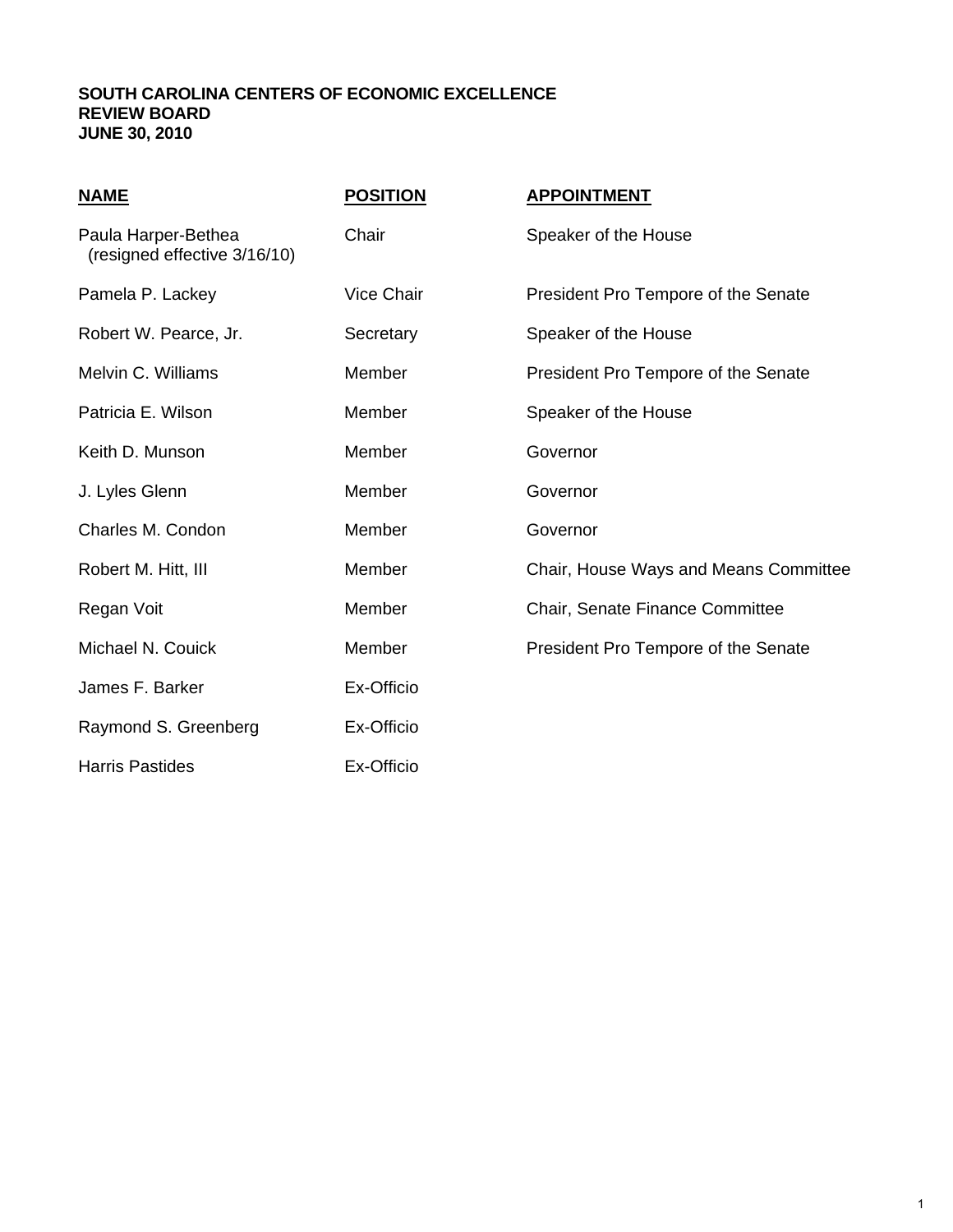

## South Carolina Centers of Economic Excellence Management's Discussion and Analysis Period: Fiscal Year 2009-2010

The following discussion and analysis has been prepared by staff from the Commission on Higher Education to provide an overview of the activities of the South Carolina Centers of Economic Excellence (CoEE) Program for fiscal year 2009-2010. This discussion and analysis should be read in conjunction with the financial statement and accompanying notes to the financial statement. The financial statement has been prepared by an independent auditor (Derrick, Stubbs & Stith, L.L.P.) in accordance with S.C. 2-75-10.

## **Overview of the CoEE Program**

 $\overline{a}$ 

In 2002, the South Carolina General Assembly passed the Research Centers of Economic Excellence (RCEE) Act. The legislation originally appropriated \$200 million through  $2010<sup>1</sup>$  from the South Carolina Education Lottery to establish unique Centers of Economic Excellence at South Carolina's three senior research institutions: Clemson University, University of South Carolina, and Medical University of South Carolina. Each Center of Economic Excellence (CoEE) specializes in unique, knowledge-based economy research (in fields such as engineering, nanotechnology, biomedical science, and energy science) that promotes and creates enhanced economic opportunities for the state. In 2008, the General Assembly amended the RCEE Act to replace the \$200 million funding cap and the 2010 sunset date with a statutory guarantee of \$30 million in annual funding so long as (a) Lottery-supported scholarships have been fully funded, and (b) the CoEE Review Board has, by the end of the most previous fiscal year, awarded a minimum of 80% of overall appropriations since 2003.

<sup>&</sup>lt;sup>1</sup> The General Assembly appropriated \$30 million per year in the state budget for fiscal years 2003 through 2007. The General Assembly appropriated \$0 for fiscal years 2008 through 2010.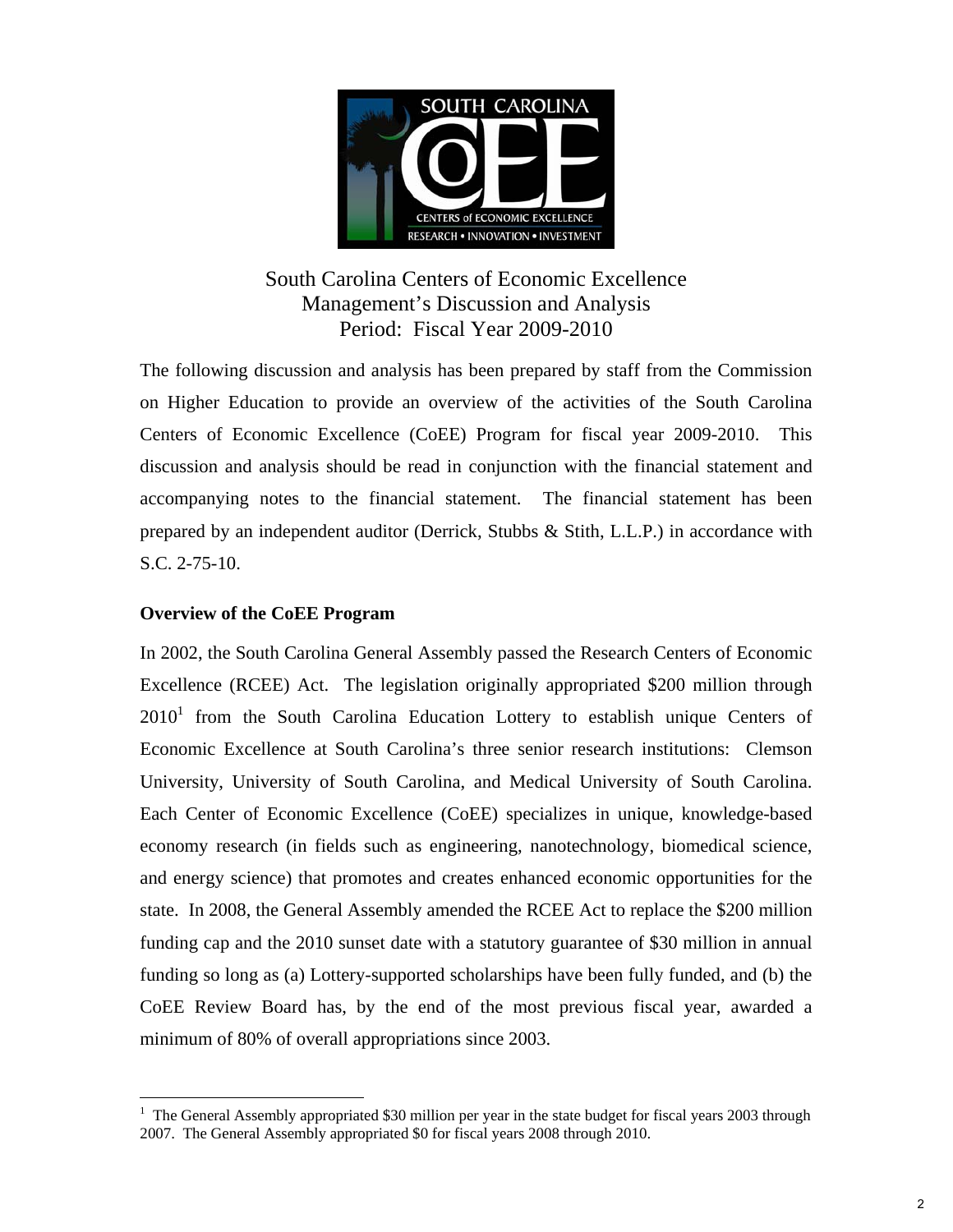The RCEE Act also created the CoEE Review Board, which provides program oversight. The Review Board is composed of 11 members: three appointed by the Governor; three by the President Pro Tempore of the Senate; three by the Speaker of the House of Representatives; one by the Chair of the Senate Finance Committee; and one by the Chair of the House Ways & Means Committee. Membership terms are three years, and individuals may serve three total terms. The presidents of South Carolina's three research universities serve as ex-officio, non-voting members of the Review Board. Staff and operational support for the CoEE Program is provided by Commission on Higher Education staff. The Commission approves the operational budget for the program.

The CoEE Review Board held its first meeting on October 17, 2002, at which it approved formal *Bylaws*. On December 5, 2002, the Review Board approved Program *Guidelines*  and *Requests for Proposals Guidelines for 2002-2003*, which established a competitive, annual process whereby Centers of Economic Excellence are proposed by the research institutions and approved by the Review Board. The three-tier review process includes two rigorous scientific evaluations (a technical review and an onsite panel review), followed by the Review Board's analysis of the review findings and a formal vote on individual proposals. In 2008, the General Assembly amended the RCEE Act by encoding the technical and scientific review process for proposals.

Once a new CoEE is approved, an institution has 18 months in which to solicit non-state (private, federal, or municipal) investors to pledge dollar-for-dollar matching of a CoEE's total state award (between \$2 million to \$5 million). In February 2007, the CoEE Review Board approved a policy whereby an institution may apply for as many as two, six-month extensions beyond the 18-month pledge verification deadline. All matching pledges must be realized within 78 months of a CoEE's approval date. In February 2009, the CoEE Review Board approved a policy whereby an institution may apply for as many as two, six-month extensions beyond the 78-month drawdown deadline.

State funds may only be drawn against realized (received) non-state pledges. The majority of funds (all of the state funds, plus no less than 30% of the non-state match) are placed in endowment, which may be used to pay the salaries or salary supplements of the world-class scientists (endowed chairs) specially recruited to lead each CoEE, as well as pay for the purchase of specialized equipment, laboratory construction, other faculty, and research assistants. In 2008, the General Assembly amended the RCEE Act by encoding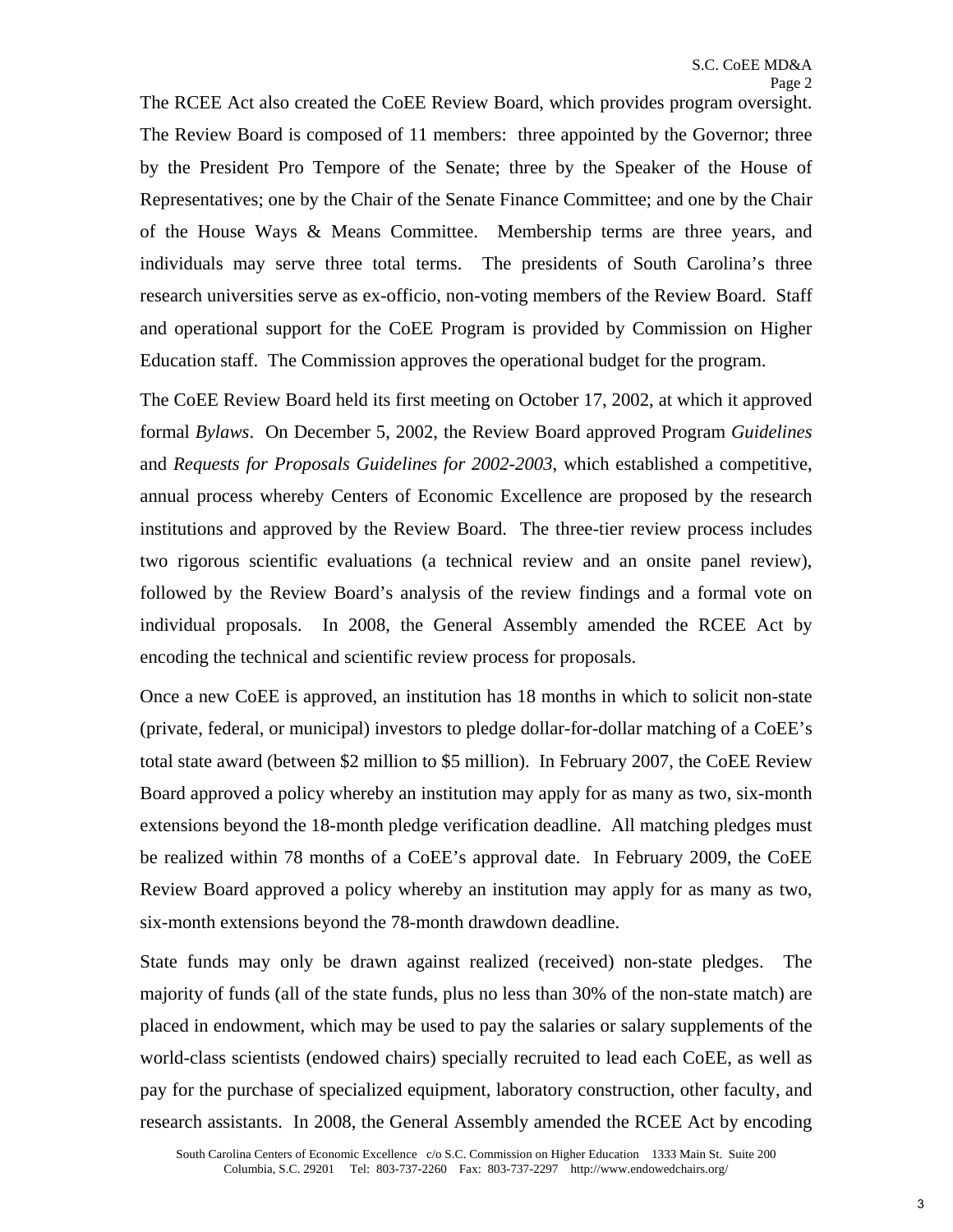the use of a certain portion (determined by the CoEE Review Board) of non-state matching funds "to pay for initial operating costs" of CoEEs (S.C. 2-75-100).

On December 12, 2006, the CoEE Review Board convened a Cost Share Work Group. Representatives from all three research institutions, the Office of the State Treasurer, and Commission on Higher Education staff gathered to discuss accounting standards related to the RCEE Act. On February 26, 2007, the Review Board approved a Cost Share Accounting Policy, which contains specific guidelines for claiming and valuing in-kind matches. In 2008, the General Assembly amended the RCEE Act to encode the use of cash equivalent and in-kind donations as valid non-state matches for the CoEE Program.

In 2010, the General Assembly amended the RCEE act to create a new type of CoEE Award to be made in concert with the South Carolina Department of Commerce. Onequarter of the unallocated Centers of Excellence Matching Endowment funds is dedicated for funding such "CoEE Commerce Awards." CoEE Commerce Awards may not individually exceed \$2 million and do not require the dollar-for-dollar non-state match of Standard CoEE awards. In place of a matching requirement, the Secretary of Commerce is required to certify that a "significant capital investment" has been made in the related research field of a proposed CoEE Commerce Award professorial endowment; the intent of CoEE Commerce Award endowment is to "directly support the industry." These revisions become effective January 1, 2011.

 Over time, each research institution has developed concentrated CoEE focus areas. Clemson University's core strengths lie in the area of automotive and transportation technology, advanced materials and biotechnology/biomedical sciences. USC's Centers generally fall within the three clusters of future fuels, the biomedical sciences, and nanotechnology. MUSC's strengths lie in the areas of neuroscience, cancer research, vascular disease, and health care quality and finance.

One hallmark of the CoEE Program is an almost unprecedented scientific collaboration at the academic level. More than one-third of the CoEE's are partnerships between and among state public institutions, including three four-year comprehensive teaching universities. Dr. John Schaefer, CoEE Endowed Chair at MUSC's Clinical Effectiveness and Patient Safety CoEE, has noted that such academic collaboration rarely exists—not even at Harvard and Yale. The lure of bonded research partnerships serves as an enticing recruiting tool to the renowned scientists required to lead each Center.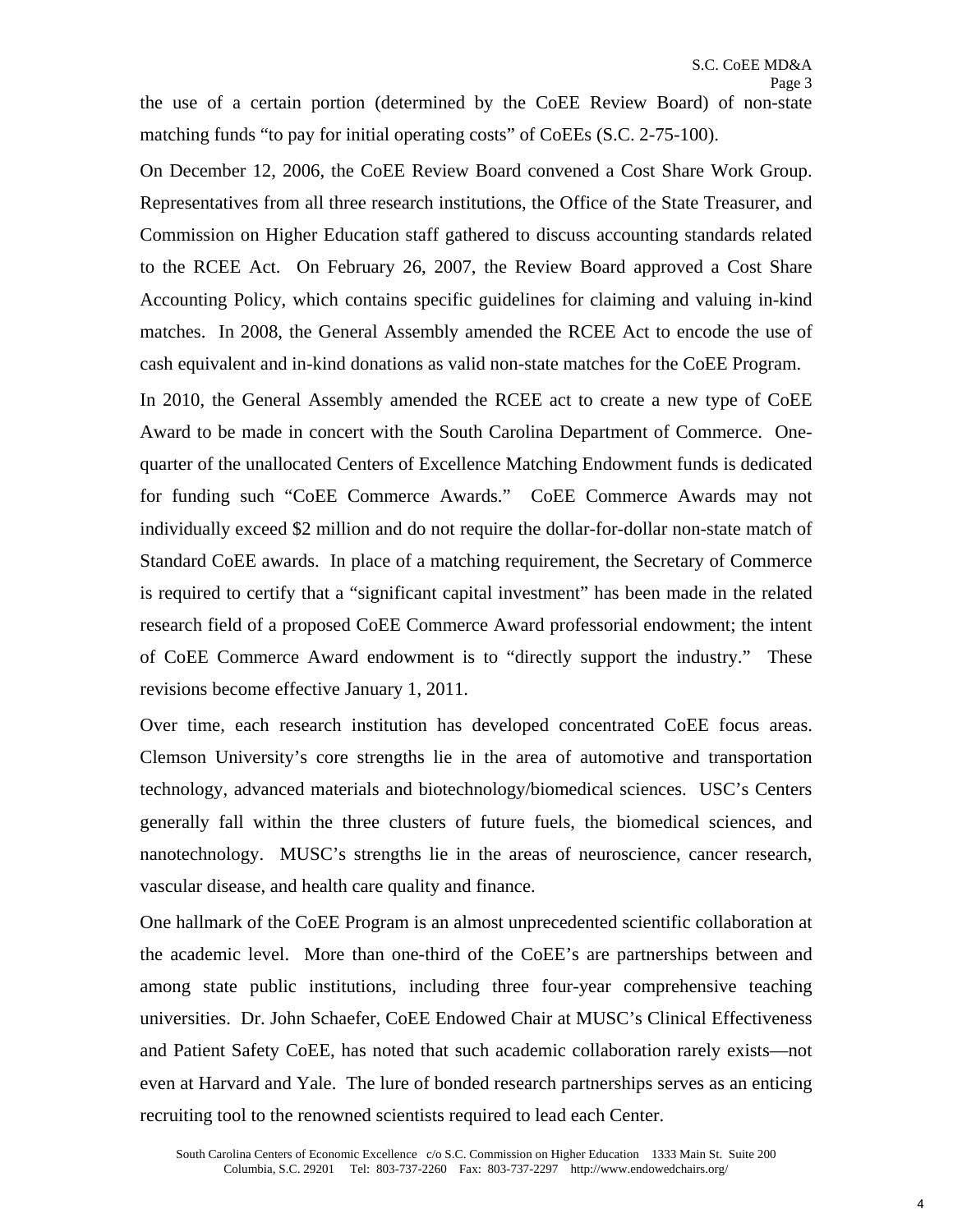At the end of FY 2010, the program consisted of 49 CoEEs and 87 approved endowed chairs (35 appointed). As envisioned by the General Assembly, the CoEE Program has become a successful boost to the state's knowledge-based economy. By the end of FY 2010, of the \$197.6 million<sup>2</sup> in CoEE awards granted by the Board, \$170.4 million in matching pledges was committed by non-state sources, with more than \$149.5 million of these pledges realized and \$133.4 million in state funds drawn down by the research institutions.

1

 $2^{\circ}$  To date, the CoEE Review Board has obligated \$18.6 million in accrued program interest for the awarding of additional proposals, as is permitted by statute. To date, the CoEE Review Board has used \$17.6 million in accrued interest to fund proposals in the 2008-2009 and 2009-2010 award cycles.

 Columbia, S.C. 29201 Tel: 803-737-2260 Fax: 803-737-2297 http://www.endowedchairs.org/ South Carolina Centers of Economic Excellence c/o S.C. Commission on Higher Education 1333 Main St. Suite 200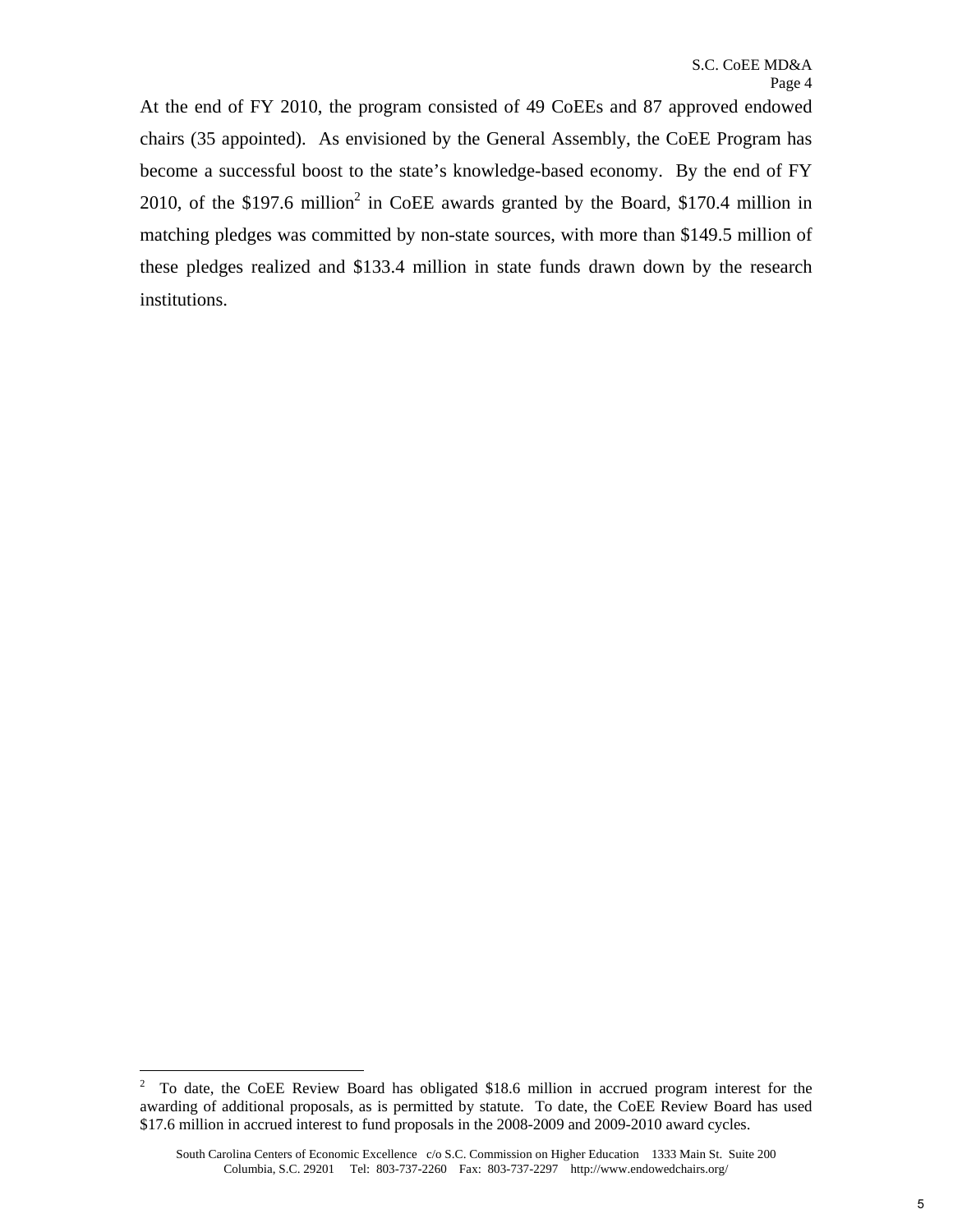|                                                  | <b>Funding Year 2002-2003</b>            |                                 |                                  |
|--------------------------------------------------|------------------------------------------|---------------------------------|----------------------------------|
| <b>Institution</b><br>(fiscal institution first) | <b>Proposal Title</b>                    | <b>Endowed</b><br><b>Chairs</b> | <b>Proposal</b><br><b>Amount</b> |
| Clemson                                          | Automotive Systems Integration           | 1                               | \$5 million                      |
| Clemson                                          | <b>Automotive Manufacturing</b>          | 1                               | \$5 million                      |
| <b>USC</b>                                       | Nanostructures                           | 1                               | \$4 million                      |
| <b>USC/MUSC</b>                                  | <b>Brain Imaging</b>                     | $3*$                            | \$5 million                      |
| <b>MUSC</b>                                      | Proteomics                               | $\mathfrak{D}$                  | \$4 million                      |
| <b>MUSC</b>                                      | Neuroscience                             | 3                               | \$3 million                      |
| MUSC/USC/CoC                                     | <b>Marine Genomics</b>                   | $3**$                           | \$4 million                      |
| Total Awarded in 2002-2003                       |                                          | 14                              | \$30 million                     |
|                                                  |                                          |                                 |                                  |
|                                                  | <b>Funding Year 2003-2004</b>            |                                 |                                  |
| <b>Institution</b><br>(fiscal institution first) | <b>Proposal Title</b>                    | <b>Endowed</b><br><b>Chairs</b> | <b>Proposal</b><br><b>Amount</b> |
| Clemson                                          | Automotive Design & Development          | 1                               | \$5 million                      |
| Clemson                                          | <b>Electronic Systems Integration</b>    | 1                               | \$3 million                      |
| Clemson                                          | <b>Photonic Materials</b>                | 1                               | \$5 million                      |
| <b>USC</b>                                       | <b>Polymer Nanocomposites</b>            | 1                               | \$3.5 million                    |
| <b>USC</b>                                       | Hydrogen & Fuel Cell Economy I ***       | $\overline{2}$                  | \$2.5 million                    |
| MUSC/Clemson/USC                                 | Regenerative Medicine                    | 3                               | \$5 million                      |
| MUSC/USC                                         | <b>Translational Cancer Therapeutics</b> | $\mathfrak{D}$                  | \$5 million                      |

### **Summary of Approved Centers of Economic Excellence (2003-2010)**

Revised to three chairs by act of the CoEE Review Board on January 12, 2009.

\*\* Revised to three chairs by act of the CoEE Review Board on February 23, 2010.

 \*\*\* The Hydrogen & Fuel Cell Economy CoEE was approved during 2003-2004. Funding for one half of this CoEE was provided in 2003-04, the other half in 2004-2005.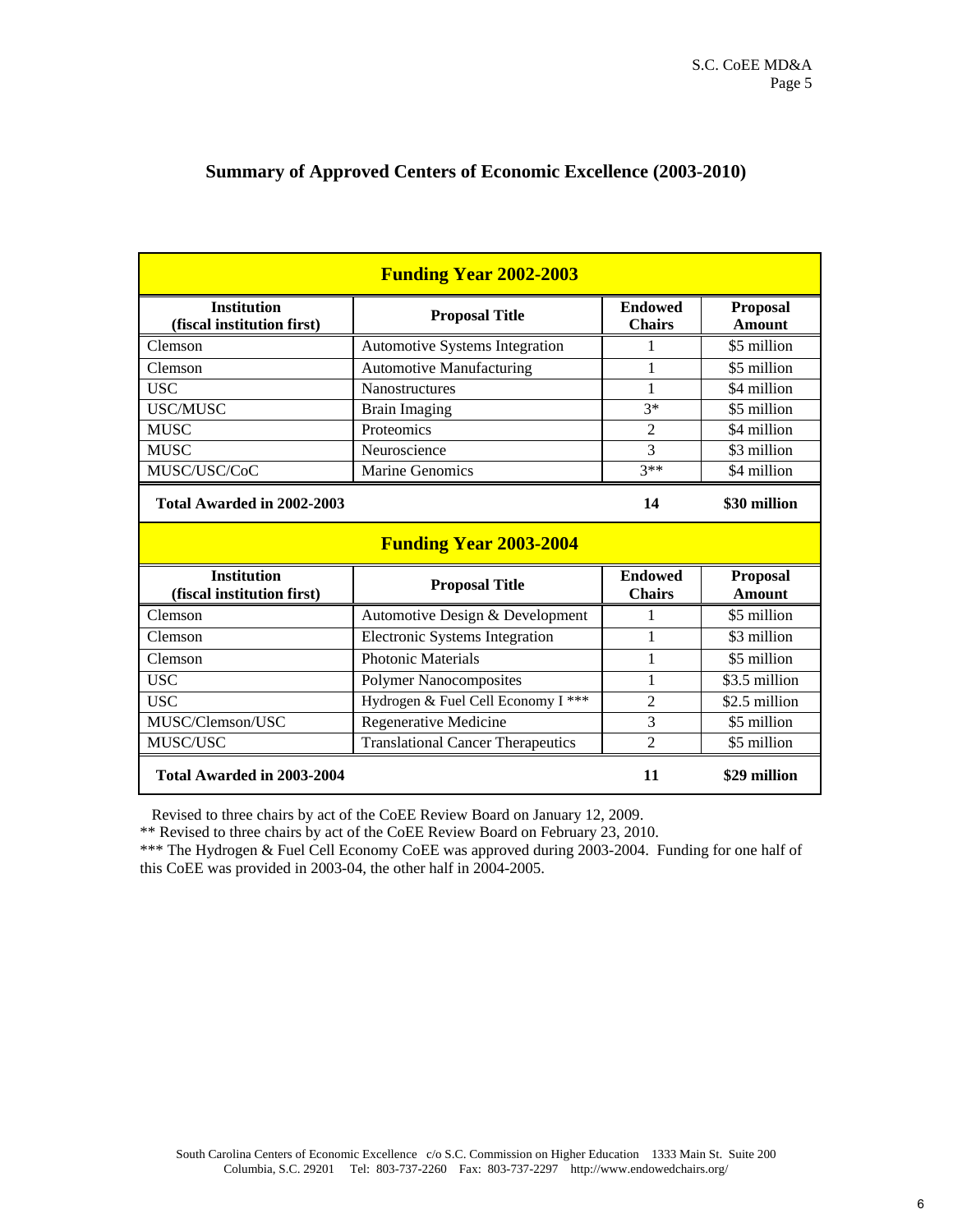|                                                  | <b>Funding Year 2004-2005</b>                                      |                                 |                                  |
|--------------------------------------------------|--------------------------------------------------------------------|---------------------------------|----------------------------------|
| <b>Institution</b><br>(fiscal institution first) | <b>Proposal Title</b>                                              | <b>Endowed</b><br><b>Chairs</b> | Proposal<br><b>Amount</b>        |
| Clemson                                          | <b>Restoration [WITHDRAWN]</b>                                     |                                 | [\$3 million]                    |
| Clemson                                          | Electron Imaging [WITHDRAWN]                                       |                                 | [\$5 million]                    |
| <b>USC</b>                                       | <b>Renewable Fuel Cells</b>                                        | 1                               | \$3 million                      |
| <b>USC</b>                                       | Hydrogen & Fuel Cell Economy II*                                   | [See 03-04.]                    | \$2.5 million                    |
| USC/Coastal Carolina                             | Tourism & Economic Development                                     | 1                               | \$2 million                      |
| <b>MUSC</b>                                      | <b>Gastrointestinal Cancer Diagnostics</b>                         | $2**$                           | \$5 million                      |
| MUSC/USC                                         | <b>Cancer Drug Discovery</b>                                       | $\overline{4}$                  | \$5 million                      |
| MUSC/USC                                         | Vision Science                                                     | 3                               | \$4.5 million                    |
| Total Awarded in 2004-2005                       |                                                                    | 11                              | \$22 million                     |
|                                                  | <b>Funding Year 2005-2006</b>                                      |                                 |                                  |
| <b>Institution</b><br>(fiscal institution first) | <b>Proposal Title</b>                                              | <b>Endowed</b><br><b>Chairs</b> | <b>Proposal</b><br><b>Amount</b> |
| Clemson                                          | Supply Chain Optimization & Logistics                              | 1                               | \$2 million                      |
| $\overline{\text{C}}$ lemson                     | <b>Urban Ecology and Restoration</b>                               | 1                               | \$2 million                      |
| Clemson                                          | <b>Advanced Fiber-Based Materials</b>                              | 1                               | \$4 million                      |
| Clemson                                          | Molecular Nutrition [WITHDRAWN]                                    |                                 | [\$2 million]                    |
| <b>USC</b>                                       | Solid Oxide Fuel Cells                                             | 1                               | \$3 million                      |
| <b>USC/MUSC</b>                                  | Childhood Neurotherapeutics                                        | 3                               | \$5 million                      |
| <b>MUSC</b>                                      | Molecular Proteomics in Cardiovascular<br>Disease & Prevention     | $\overline{2}$                  | \$5 million                      |
| MUSC/USC                                         | Clinical Effectiveness & Patient Safety†                           | 3                               | \$5 million                      |
| Total Awarded in 2005-2006                       |                                                                    | 12                              | \$26 million                     |
|                                                  | <b>Funding Year 2006-2007</b>                                      |                                 |                                  |
| <b>Institution</b><br>(fiscal institution first) | <b>Proposal Title</b>                                              | <b>Endowed</b><br><b>Chairs</b> | Proposal<br><b>Amount</b>        |
| Clemson/MUSC                                     | Health Facilities Design & Testing                                 | 2                               | \$5 million                      |
| <b>USC</b>                                       | Rehabilitation and Reconstruction<br>Science                       | $\mathbf{1}$                    | \$5 million                      |
| <b>USC</b>                                       | <b>Strategic Approaches to Electricity</b><br>Production from Coal | $\mathbf{1}$                    | \$5 million                      |
| USC/MUSC/Clemson                                 | <b>Healthcare Quality</b>                                          | $\overline{2}$                  | \$5 million                      |
| USC/Clemson                                      | Senior SMART <sup>TM</sup> Center ±                                | 3                               | \$5 million                      |
| <b>MUSC</b>                                      | Tobacco-Related Malignancy                                         | $\mathfrak{2}$                  | \$5 million                      |
| MUSC/USC                                         | Stroke                                                             | 3                               | \$5 million                      |
| Total Awarded in 2006-2007                       |                                                                    | 14                              | \$35 million                     |

#### **S.C. Centers of Economic Excellence Funded Proposals (continued)**

 \* The Hydrogen & Fuel Cell Economy CoEE was approved during 2003-2004. Funding for one half of this CoEE was provided in 2003-04, the other half in 2004-2005.

\*\* Increased from one to two by act of the CoEE Review Board on September 8, 2008.

 † On September 9, 2008, the CoEE Review Board approved a revision to this proposal which relinquished ± The SeniorSMART CoEE was approved in 2007-2008. Funding was provided from 2006-2007 dollars. Clemson University as a collaborative partner and transferred the CoEE chair at Clemson to MUSC.

 Columbia, S.C. 29201 Tel: 803-737-2260 Fax: 803-737-2297 http://www.endowedchairs.org/ South Carolina Centers of Economic Excellence c/o S.C. Commission on Higher Education 1333 Main St. Suite 200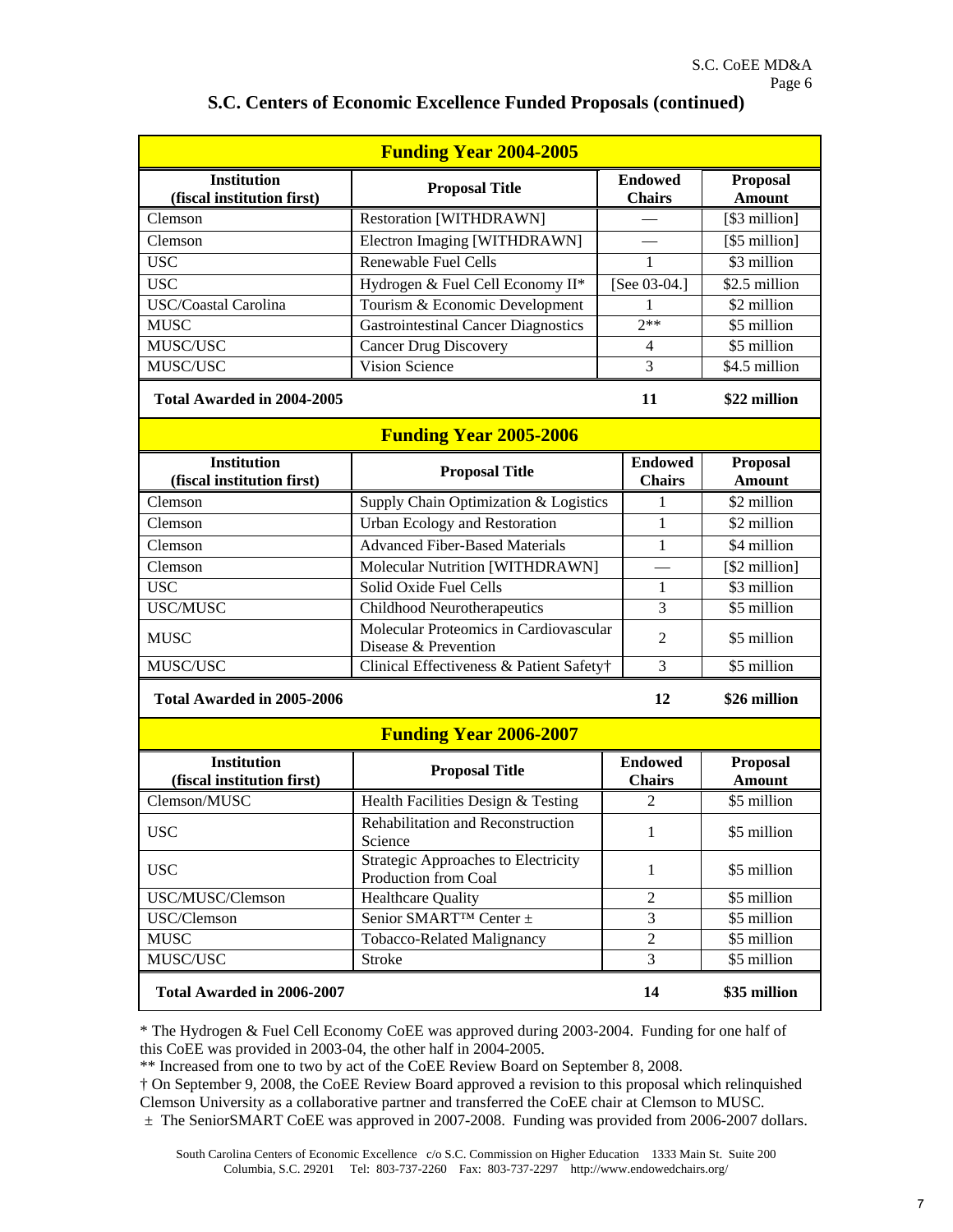|                                                  | <b>Funding Year 2007-2008</b>                   |                                 |                           |
|--------------------------------------------------|-------------------------------------------------|---------------------------------|---------------------------|
| <b>Institution</b><br>(fiscal institution first) | <b>Proposal Title</b>                           | <b>Endowed</b><br><b>Chairs</b> | Proposal<br><b>Amount</b> |
| Clemson                                          | Optoelectronics                                 | $\mathbf{1}$                    | \$2 million               |
| Clemson                                          | Cyber-Institute                                 | 1                               | \$2 million               |
| <b>USC</b>                                       | Nanoenvironmental Research<br>& Risk Assessment | 1                               | \$3 million               |
| <b>USC</b>                                       | Nuclear Science and Energy                      | 1                               | \$3 million               |
| <b>MUSC</b>                                      | <b>Renal Disease Biomarker</b>                  | $\overline{2}$                  | \$5 million               |
| MUSC/Clemson                                     | <b>Cancer Stem Cell Biology</b>                 | $\overline{2}$                  | \$5 million               |
| MUSC/USC/Clemson                                 | <b>Advanced Tissue Biofabrication</b>           | 3                               | \$5 million               |
| MUSC/USC/SCSU                                    | Cancer Disparities*                             | 3                               | \$3.6 million             |
| MUSC/USC                                         | Medication Safety & Efficacy*                   | 1                               | \$2 million               |
| Total Awarded in 2007-2008                       |                                                 | 15                              | \$30.6 million            |
|                                                  | <b>Funding Year 2008-2009</b>                   |                                 |                           |
|                                                  |                                                 |                                 |                           |
| <b>Institution</b><br>(fiscal institution first) | <b>Proposal Title</b>                           | <b>Endowed</b><br><b>Chairs</b> | Proposal<br><b>Amount</b> |
| Clemson                                          | Tissue Systems Characterization                 | 1                               | \$3 million               |
| <b>USC</b>                                       | <b>Nuclear Science Strategies</b>               | 1                               | \$3 million               |
| <b>USC/MUSC</b>                                  | Healthful Lifestyles**                          | $\overline{2}$                  | \$3 million               |
| <b>MUSC</b>                                      | Lipidomics, Pathobiology<br>and Therapy         | $\overline{2}$                  | \$5 million               |
| Total Awarded in 2008-2009                       |                                                 | 6                               | \$14 million              |
|                                                  | <b>Funding Year 2009-2010</b>                   |                                 |                           |
| <b>Institution</b><br>(fiscal institution first) | <b>Proposal Title</b>                           | <b>Endowed</b><br><b>Chairs</b> | <b>Proposal</b><br>Amount |
| Clemson                                          | Sustainable Development                         | 1                               | \$4 million               |
| <b>USC</b>                                       | Data Analysis                                   | $\mathbf{1}$                    | \$2 million               |
| <b>MUSC</b>                                      | <b>Inflammation and Fibrosis Research</b>       | $\overline{2}$                  | \$5 million               |

### **S.C. Centers of Economic Excellence Funded Proposals (continued)**

\* The Cancer Disparities CoEE and the Medication Safety & Efficacy CoEE were approved in 2008-2009. Funding was provided from 2007-2008 dollars.

\*\* The Healthful Lifestyles CoEE was approved in 2009-2010 with funding from 2008-2009 dollars.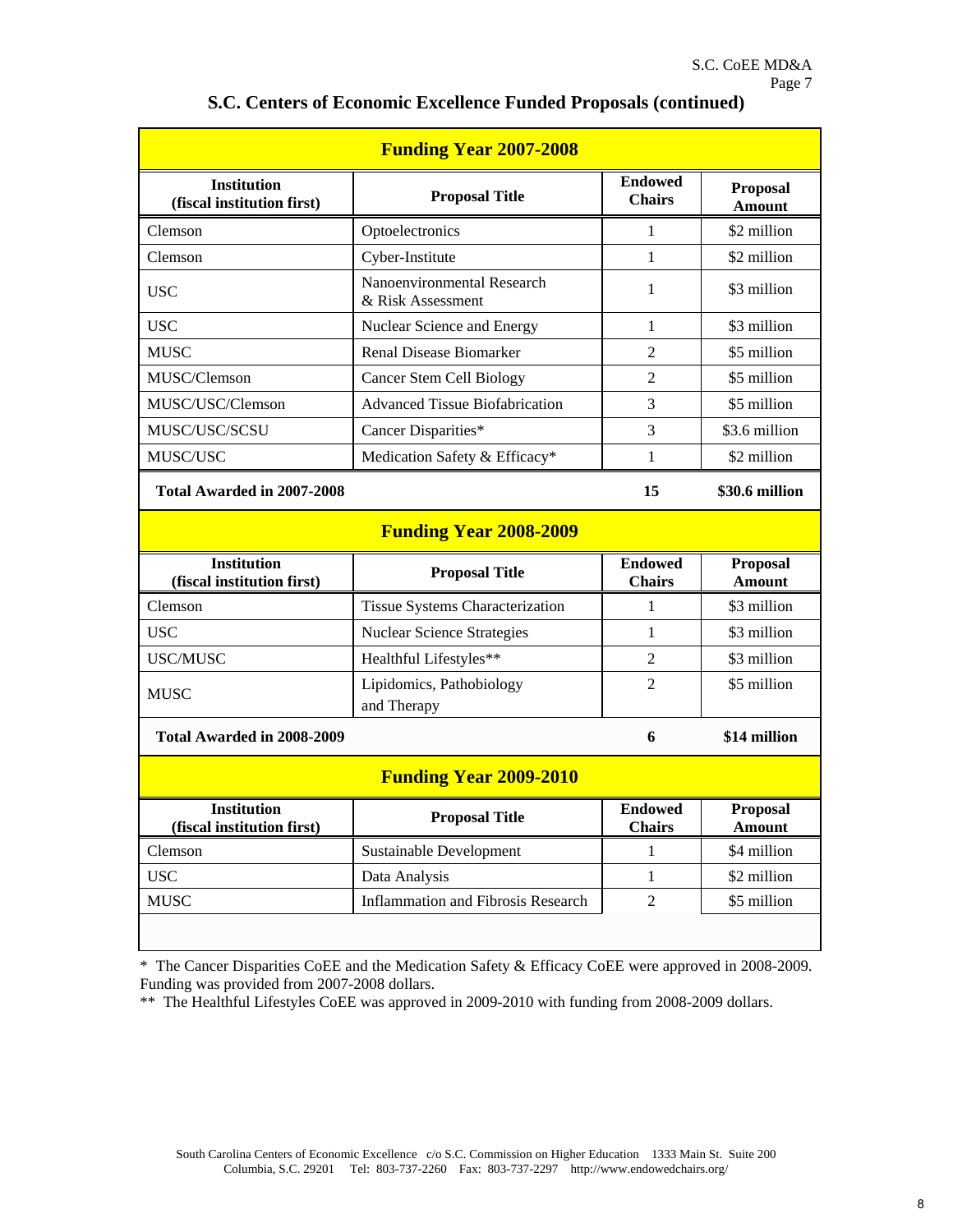| <b>Program Totals</b>                                        |                 |
|--------------------------------------------------------------|-----------------|
| <b>TOTAL LOTTERY APPROPRIATIONS (2003-2008)</b>              | \$180 million   |
| <b>ACCRUED PROGRAM INTEREST USED FOR ADDITIONAL AWARDS *</b> | \$17.6 million  |
| <b>TOTAL FUNDS AWARDED (2003-2010)</b>                       | \$197.6 million |

 $*$  As permitted by S.C. 2-75-30(A).

|                                                |                           |                                      | <b>Research Institution Totals</b>                      |                          |
|------------------------------------------------|---------------------------|--------------------------------------|---------------------------------------------------------|--------------------------|
| <b>Institution</b>                             | <b>Centers</b><br>Awarded | <b>CoEE</b> Chairs<br><b>Created</b> | <b>CoEE Chairs Appointed</b><br>(Remaining to be Apptd) | <b>State Funds Drawn</b> |
| Clemson<br>University                          | 13                        | 16                                   | 6(10)                                                   | \$34,889,299             |
| University of<br>South Carolina                | 17                        | 29                                   | 11(18)                                                  | \$43,422,355             |
| <b>Medical University</b><br>of South Carolina | 19                        | 42                                   | 18 (24)                                                 | \$55,058,024             |
| <b>TOTALS</b>                                  | 49                        | 87                                   | 35(52)                                                  | \$133,369,678            |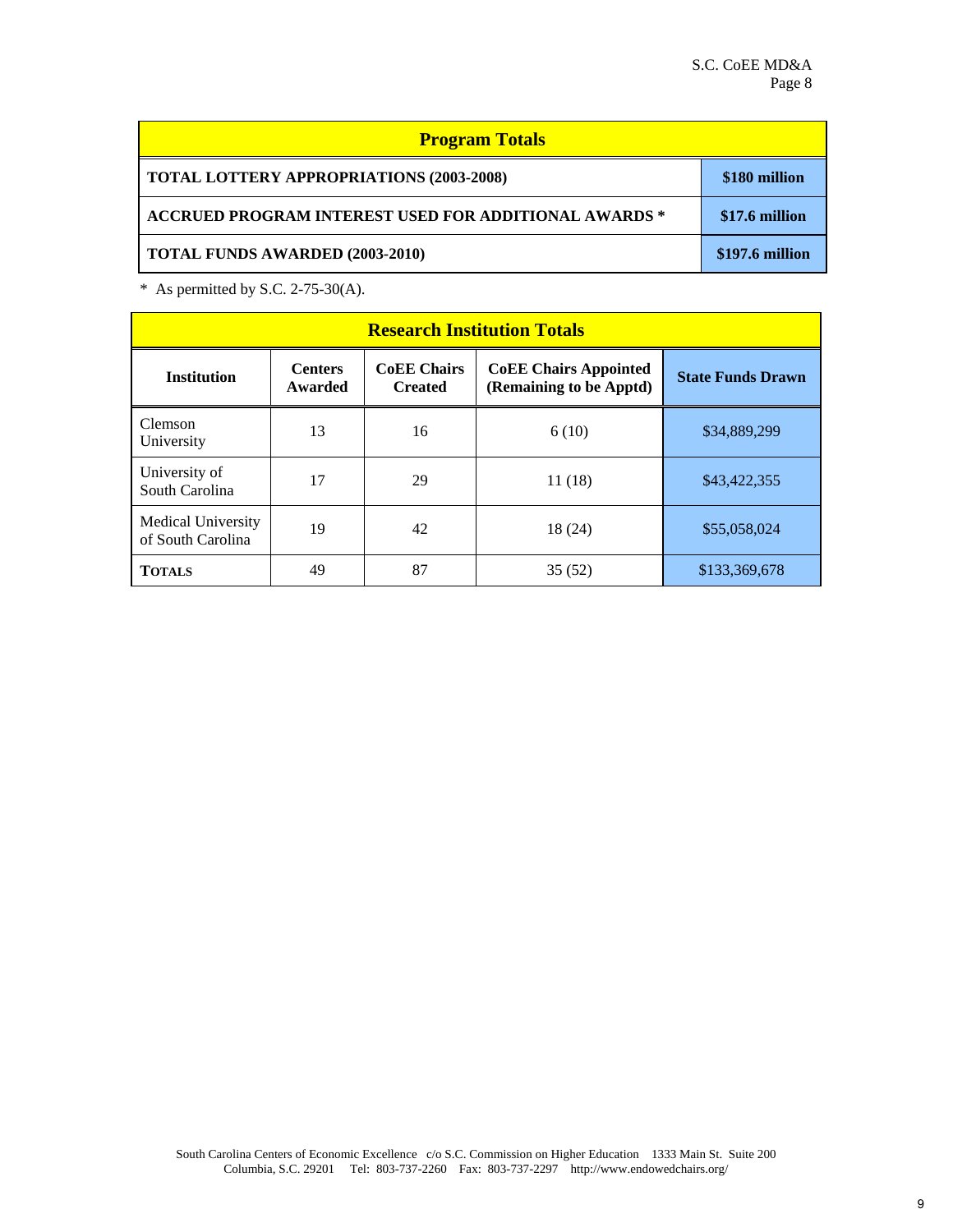



508 Hampton Street, 1st Floor • Post Office Box 36 Columbia, South Carolina 29202-0036 Telephone: (803) 799-5810 • Facsimile: (803) 799-5554 www.dsscpa.com

A. David Masters, CPA Charles R. Statler, Ir. CPA Alan F. Grimsley, CPA Hugh R. Penny, CPA, CISA, CBA H. Warren Counts, Jr., CPA K. Todd Dailey, CPA, CVA Timothy M. Monahan, CPA

### **INDEPENDENT AUDITOR'S REPORT**

To the Review Board South Carolina Centers of Economic Excellence Columbia, South Carolina

We have audited the statements of program revenues and expenditures of the South Carolina Centers of Economic Excellence (the Program) for the year ended June 30, 2010, as listed in the index. These financial statements are the responsibility of the Program's management. Our responsibility is to express an opinion on these financial statements based on our audit.

 the audit to obtain reasonable assurance about whether the financial statements are free of material significant estimates made by management, as well as evaluating the overall financial presentation. We We conducted our audit in accordance with auditing standards generally accepted in the United States of America and the standards applicable to financial audits contained in *Government Auditing Standards*, issued by the Comptroller General of the United States. Those standards require that we plan and perform misstatement. An audit includes examining, on a test basis, evidence supporting the amounts and disclosures in the financial statements. An audit also includes assessing the accounting principles used and believe that our audit provides a reasonable basis for our opinion.

In our opinion, the financial statements referred to above present fairly, in all material respects, the program revenues and expenditures of the South Carolina Centers of Economic Excellence for the year ended June 30, 2010, in conformity with accounting principles generally accepted in the United States of America.

 In accordance with *Government Auditing Standards*, we have also issued a report dated November 29, of an audit performed in accordance with *Government Auditing Standards* and should be read in conjunction 2010, on our consideration of the Program's internal control over financial reporting and our tests of its compliance with certain provisions of laws, regulations, contracts and grants. That report is an integral part with this report in considering the results of our audit.

 statements but is supplementary information required by the Governmental Accounting Standards Board. regarding methods of measurement and presentation of the required supplementary information. However, The Management's Discussion and Analysis on pages 2 - 9 is not a required part of the basic financial We have applied certain limited procedures, which consisted principally of inquiries of management we did not audit the information and do not express an opinion on it.

Denick Stables + Stath LLP

November 29, 2010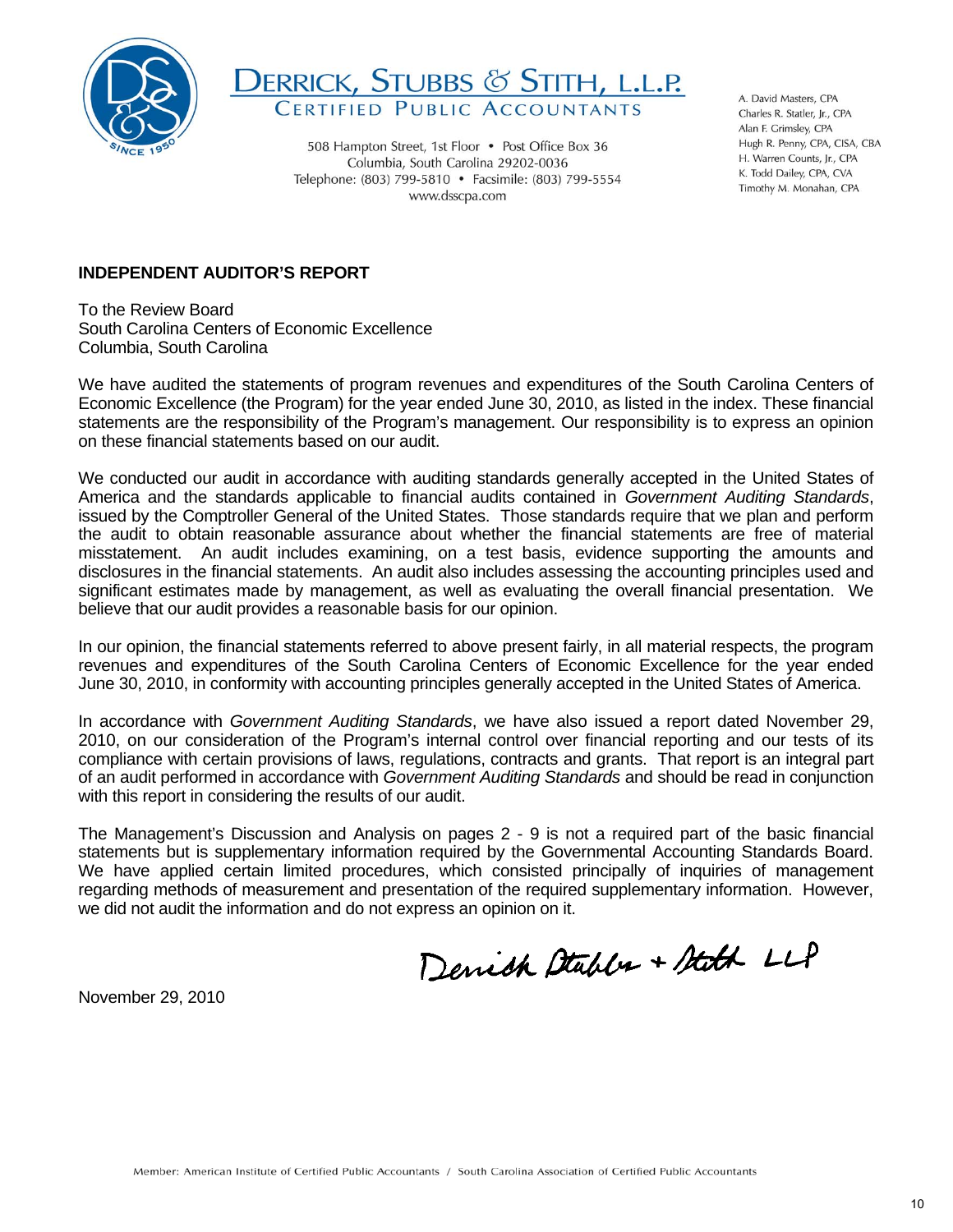SOUTH CAROLINA CENTERS OF ECONOMIC EXCELLENCE<br>PROGRAM REVENUES AND EXPENDITURES - CONSOLIDATED SUMMARY<br>YEAR ENDING JUNE 30, 2010 **PROGRAM REVENUES AND EXPENDITURES - CONSOLIDATED SUMMARY SOUTH CAROLINA CENTERS OF ECONOMIC EXCELLENCE YEAR ENDING JUNE 30, 2010** 

|                                            |                    |                        | Clemson University      |                       |                 |                    |                        | Medical University of South Carolina |                       |                 |
|--------------------------------------------|--------------------|------------------------|-------------------------|-----------------------|-----------------|--------------------|------------------------|--------------------------------------|-----------------------|-----------------|
|                                            | Endowment<br>State | Endowment<br>Non-State | Expendable<br>Non-State | Endowment<br>Earnings | Total           | Endowment<br>State | Endowment<br>Non-State | Expendable<br>Non-State              | Endowment<br>Earnings | Total           |
|                                            |                    |                        |                         |                       |                 |                    |                        |                                      |                       |                 |
| <b>Contribution Revenue</b>                |                    |                        |                         |                       |                 |                    |                        |                                      |                       |                 |
| State funds                                | \$11,084,841       | ı<br>↮                 | ↔                       | ↮                     | 11,084,841<br>↮ | 11,236,372<br>မာ   | ↮                      | ↔                                    | ↮                     | 11,236,372<br>↮ |
| Non-state matching funds                   |                    | 4,970,996              | 503,652                 |                       | 5,474,648       |                    | 3,456,790              | 5,853,124                            |                       | 9,309,914       |
| Total contribution revenue                 | 11,084,841         | 4,970,996              | 503,652                 |                       | 16,559,489      | 11,236,372         | 3,456,790              | 5,853,124                            |                       | 20,546,286      |
|                                            |                    |                        |                         |                       |                 |                    |                        |                                      |                       |                 |
| Investment Income                          |                    |                        |                         |                       |                 |                    |                        |                                      |                       |                 |
| Realized gain (loss)                       |                    |                        |                         | (103, 804)            | (103, 804)      |                    |                        |                                      | 577,245               | 577,245         |
| Unrealized gain                            |                    |                        |                         | 3,947,735             | 3,947,735       |                    |                        |                                      | 5,799,878             | 5,799,878       |
| Endowment income                           |                    |                        |                         | 294,722               | 294,722         |                    |                        |                                      | 1,262,220             | 1,262,220       |
| Total investment income                    |                    |                        |                         | 4,138,653             | 4,138,653       |                    |                        |                                      | 7,639,343             | 7,639,343       |
| Total revenue                              | 11,084,841         | 4,970,996              | 503,652                 | 4,138,653             | 20,698,142      | 11,236,372         | 3,456,790              | 5,853,124                            | 7,639,343             | 28,185,629      |
| Expenditures                               |                    |                        |                         |                       |                 |                    |                        |                                      |                       |                 |
| Personal services                          |                    |                        | 1,458                   | 546, 133<br>147, 203  | 547,591         |                    |                        | 673,322                              | 9,841                 | 683,163         |
| Fringe                                     |                    |                        | 500                     |                       | 147,703         |                    |                        | 189,496                              | 2,913                 | 192,409         |
| Travel                                     |                    |                        | 3,002                   | 69,799                | 72,801          |                    |                        | 12,510                               |                       | 12,510          |
| Supplies                                   |                    |                        | 46,667                  | 228,357               | 275,024         |                    |                        | 222,808                              |                       | 222,808         |
| Contractual                                |                    |                        |                         |                       |                 |                    |                        | 165,186                              |                       | 165,186         |
| Fixed charges                              |                    |                        |                         |                       |                 |                    |                        |                                      |                       |                 |
| Indirect cost recovery                     |                    |                        |                         |                       |                 |                    |                        |                                      |                       |                 |
| Administrative fees                        |                    |                        |                         |                       |                 |                    |                        | 133,066                              | 814,418               | 947,484         |
| Legal                                      |                    |                        |                         |                       |                 |                    |                        |                                      |                       |                 |
| Other                                      |                    |                        | 5,599                   |                       | 5,599           |                    |                        | 77,568                               | 5,723                 | 83,291          |
| Facilities                                 |                    |                        |                         |                       |                 |                    |                        | 859,142                              |                       | 859,142         |
| Equipment                                  |                    |                        |                         | 88,495                | 88,495          |                    |                        | 141,067                              |                       | 141,067         |
| Total expenditures                         |                    |                        | 57,226                  | 1,079,987             | 1,137,213       |                    |                        | 2,474,165                            | 832,895               | 3,307,060       |
| Program net income                         | 11,084,841         | 4,970,996              | 446,426                 | 3,058,666             | 19,560,929      | 11,236,372         | 3,456,790              | 3,378,959                            | 6,806,448             | 24,878,569      |
| Transfers                                  |                    | 1,000,000              | (548, 610)              | 1,229,621             | 1,681,011       |                    | 922,648                | 306,095                              | 85,783                | 1,314,526       |
| Cumulative Program Net Income<br>Beginning | 23,804,458         | 24,712,707             | 663,403                 | (7, 199, 952)         | 41,980,616      | 43,254,539         | 22,514,144             | 3,363,147                            | (7,687,356)           | 61,444,474      |
| Ending                                     | 34,889,299<br>↔    | \$30,683,703           | 561,219<br>ക            | (2,911,665)<br>↔      | 63,222,556<br>↮ | 54,490,911<br>↔    | \$26,893,582           | 7,048,201<br>↮                       | (795, 125)<br>↮       | 87,637,569<br>↮ |

See notes to financial statements. See notes to financial statements.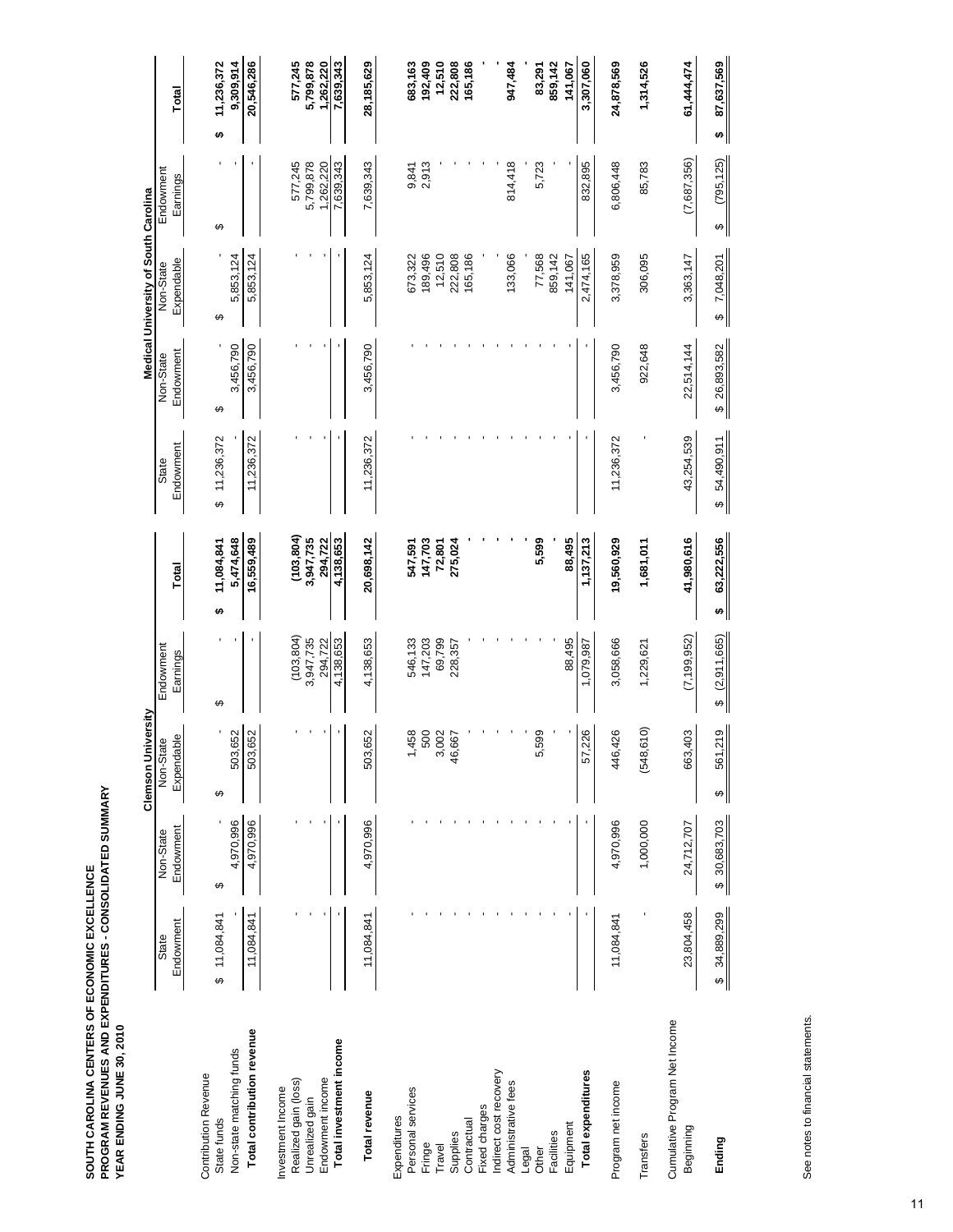SOUTH CAROLINA CENTERS OF ECONOMIC EXCELLENCE<br>PROGRAM REVENUES AND EXPENDITURES - CONSOLIDATED SUMMARY<br>YEAR ENDING JUNE 30, 2010 **PROGRAM REVENUES AND EXPENDITURES - CONSOLIDATED SUMMARY SOUTH CAROLINA CENTERS OF ECONOMIC EXCELLENCE YEAR ENDING JUNE 30, 2010** 

|                                            |                 |              | University of South Carolina |                |                 |                 |              | Total - Consolidated Summary |               |                            |
|--------------------------------------------|-----------------|--------------|------------------------------|----------------|-----------------|-----------------|--------------|------------------------------|---------------|----------------------------|
|                                            | State           | Non-State    | Non-State                    | Endowment      |                 | State           | Non-State    | Non-State                    | Endowment     |                            |
|                                            | Endowment       | Endowment    | Expendable                   | Earnings       | Total           | Endowment       | Endowment    | Expendable                   | Earnings      | Total                      |
| <b>Contribution Revenue</b>                |                 |              |                              |                |                 |                 |              |                              |               |                            |
| State funds                                | 6,446,052<br>↮  | ↮            | ↮                            | ↔              | 6,446,052<br>↮  | 28,767,265<br>↔ | ↮            | ↮                            | ↮             | 28,767,265<br><del>ഗ</del> |
| Non-state matching funds                   |                 | 5,359,648    | 9,957,315                    |                | 15,316,963      |                 | 13,787,434   | 16,314,091                   |               | 30,101,525                 |
| Total contribution revenue                 | 6,446,052       | 5,359,648    | 9,957,315                    |                | 21,763,015      | 28,767,265      | 13,787,434   | 16,314,091                   |               | 58,868,790                 |
| Investment Income                          |                 |              |                              |                |                 |                 |              |                              |               |                            |
| Realized gain (loss)                       |                 |              |                              | 316,607        | 316,607         |                 |              |                              | 790,048       | 790,048                    |
| Unrealized gain                            |                 |              |                              | 400,597        | 400,597         |                 |              |                              | 10,148,210    | 10,148,210                 |
| Endowment income                           |                 |              |                              | 1,477,729      | 1,477,729       |                 |              |                              | 3,034,67      | 3,034,671                  |
| Total investment income                    |                 |              |                              | 2,194,933      | 2,194,933       |                 |              |                              | 13,972,929    | 13,972,929                 |
| Total revenue                              | 6,446,052       | 5,359,648    | 9,957,315                    | 2,194,933      | 23,957,948      | 28,767,265      | 13,787,434   | 16,314,091                   | 13,972,929    | 72,841,719                 |
| Expenditures                               |                 |              |                              |                |                 |                 |              |                              |               |                            |
| Personal services                          |                 |              | 3,158,365                    | 255,723        | 3,414,088       |                 |              | 3,833,145                    | 811,697       | 4,644,842                  |
| Fringe                                     |                 |              | 594,847                      | 46,734         | 641,581         |                 |              | 784,843                      | 196,850       | 981,693                    |
| Travel                                     |                 |              | 220,858                      | 7,782          | 228,640         |                 |              | 236,370                      | 77,581        | 313,951                    |
| Supplies                                   |                 |              | 301,873                      | 4,796          | 306,669         |                 |              | 571,348                      | 233,153       | 804,501                    |
| Contractual                                |                 |              | 2,359,514                    | 51,634         | 2,411,148       |                 |              | 2,524,700                    | 51,634        | 2,576,334                  |
| Fixed charges                              |                 |              | 200,562                      |                | 200,562         |                 |              | 200,562                      |               | 200,562                    |
| Indirect cost recovery                     |                 |              | 704,916                      |                | 704,916         |                 |              | 704,916                      |               | 704,916                    |
| Administrative fees                        |                 |              |                              | 168,372        | 168,372         |                 |              | 133,066                      | 982,790       | 1,115,856                  |
| Legal                                      |                 |              | 19,384<br>42,002             |                | 19,384          |                 |              | 19,384                       |               | 19,384                     |
| Other                                      |                 |              |                              | 20,139         | 62,141          |                 |              | 125,169                      | 25,862        | 151,031                    |
| Facilities                                 |                 |              |                              |                |                 |                 |              | 859,142                      |               | 859,142                    |
| Equipment                                  |                 |              | 1,343,306                    | 2,482          | 1,345,788       |                 |              | 1,484,373                    | 90,977        | 1,575,350                  |
| Total expenditures                         |                 |              | 8,945,627                    | 557,662        | 9,503,289       |                 |              | 11,477,018                   | 2,470,544     | 13,947,562                 |
| Program net income                         | 6,446,052       | 5,359,648    | 1,011,688                    | 1,637,271      | 14,454,659      | 28,767,265      | 13,787,434   | 4,837,073                    | 11,502,385    | 58,894,157                 |
| Transfers                                  |                 |              |                              |                |                 |                 | 1,922,648    | (242, 515)                   | 1,315,404     | 2,995,537                  |
| Cumulative Program Net Income<br>Beginning | 27,464,910      | 10,762,930   | 4,769,370                    | 826,295        | 43,823,505      | 94,523,907      | 57,989,781   | 8,795,920                    | (14,061,013)  | 147,248,595                |
| Ending                                     | 33,910,962<br>↔ | \$16,122,578 | 5,781,058<br>↮               | 2,463,566<br>↮ | 58,278,164<br>↮ | \$123,291,172   | \$73,699,863 | \$13,390,478                 | \$(1,243,224) | \$209,138,289              |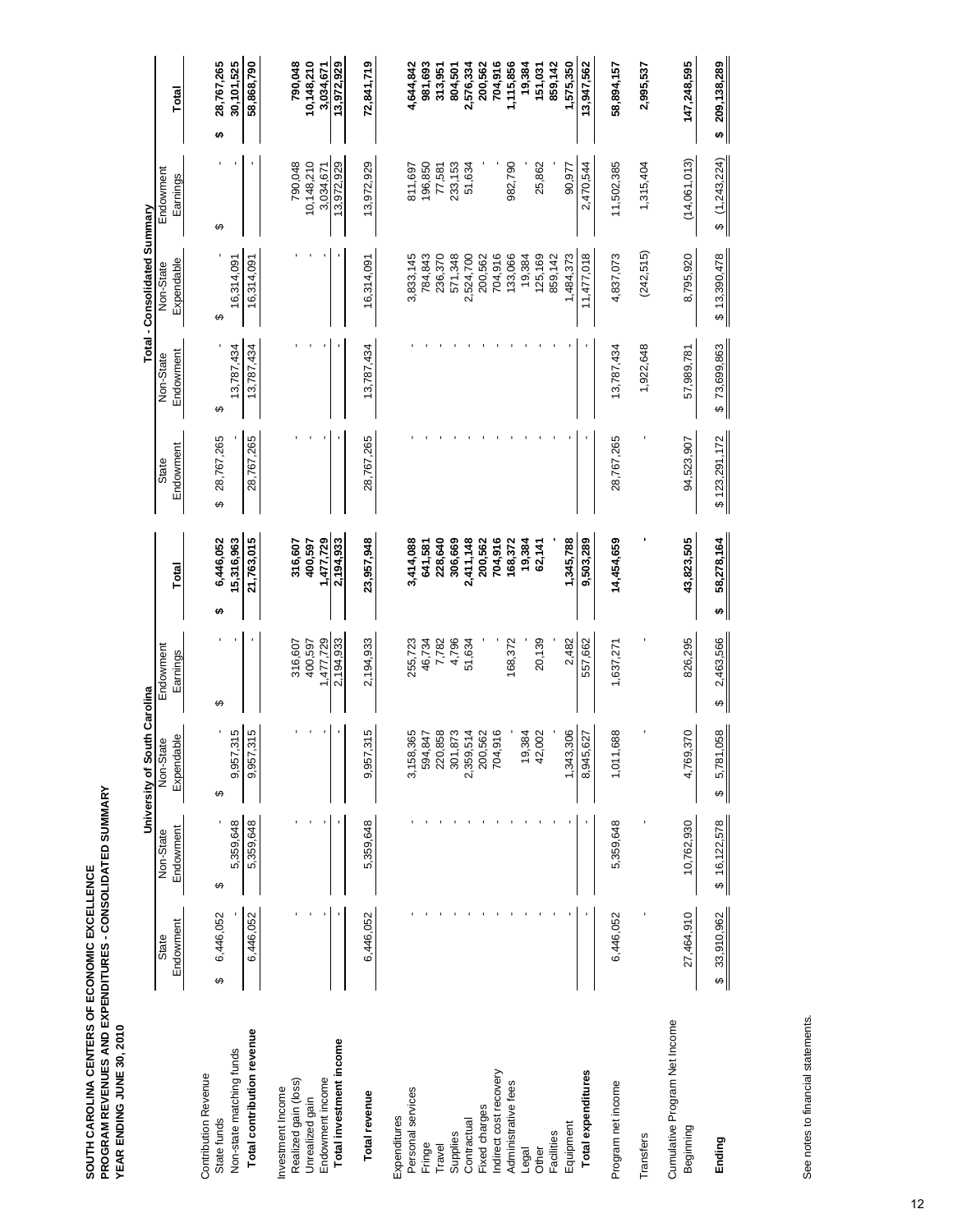|                                            |                    |                        | <b>Automotive Design and Development</b> |                        |   |                             |                    |                        | Automotive Manufacturing Integration |                       |                |  |
|--------------------------------------------|--------------------|------------------------|------------------------------------------|------------------------|---|-----------------------------|--------------------|------------------------|--------------------------------------|-----------------------|----------------|--|
|                                            | Endowment<br>State | Endowment<br>Non-State | Expendable<br>Non-State                  | Endowment<br>Earnings  |   | Total                       | Endowment<br>State | Endowment<br>Non-State | Expendable<br>Non-State              | Endowment<br>Earnings | Total          |  |
| <b>Contribution Revenue</b><br>State funds | 5,000,000<br>↮     | ↮                      | ↮                                        | ↮                      | ↮ | 5,000,000                   | ↮                  | ↮                      | ↮                                    | ↮                     | ↮              |  |
| Non-state matching funds                   |                    | 3,900,000              |                                          |                        |   | 3,900,000                   |                    |                        |                                      |                       |                |  |
| Total contribution revenue                 | 5,000,000          | 3,900,000              |                                          |                        |   | 8,900,000                   |                    |                        |                                      |                       |                |  |
| Realized gain (loss)<br>Investment Income  |                    |                        |                                          | (22, 103)              |   |                             |                    |                        |                                      | (17, 807)             | (17, 807)      |  |
| Unrealized gain (loss)                     |                    |                        |                                          | (281, 592)             |   | $(22, 103)$<br>$(281, 592)$ |                    |                        |                                      | 894,987               | 894,987        |  |
| Endowment income                           |                    |                        |                                          | 32,772                 |   | 32,772                      |                    |                        |                                      | 42,351                | 42,351         |  |
| Total investment income                    |                    |                        |                                          | (270, 923)             |   | (270, 923)                  |                    |                        |                                      | 919,531               | 919,531        |  |
| <b>Total revenue</b>                       | 5,000,000          | 3,900,000              |                                          | (270, 923)             |   | 8,629,077                   |                    |                        |                                      | 919,531               | 919,531        |  |
| Expenditures                               |                    |                        |                                          |                        |   |                             |                    |                        |                                      |                       |                |  |
| Personal services                          |                    |                        |                                          |                        |   |                             |                    |                        |                                      | 243,583               | 243,583        |  |
| Fringe                                     |                    |                        |                                          |                        |   |                             |                    |                        |                                      | 68,670                | 68,670         |  |
| Travel                                     |                    |                        |                                          |                        |   |                             |                    |                        |                                      | 31,472                | 31,472         |  |
| Supplies                                   |                    |                        |                                          |                        |   |                             |                    |                        |                                      | 42,418                | 42,418         |  |
| Other                                      |                    |                        |                                          |                        |   |                             |                    |                        |                                      |                       |                |  |
| Equipment                                  |                    |                        |                                          |                        |   |                             |                    |                        |                                      |                       |                |  |
| Total expenses                             |                    |                        |                                          |                        |   |                             |                    |                        |                                      | 386,143               | 386,143        |  |
| Program net income (loss)                  | 5,000,000          | 3,900,000              |                                          | (270, 923)             |   | 8,629,077                   |                    |                        |                                      | 533,388               | 533,388        |  |
| Transfers                                  |                    |                        |                                          |                        |   |                             |                    |                        | (41,582)                             | 297,420               | 255,838        |  |
| Cumulative Program Net Income<br>Beginning |                    | 321,056                |                                          | (63, 650)              |   | 257,406                     | 5,000,000          | 5,000,000              | 41,582                               | (1,501,318)           | 8,540,264      |  |
| Ending                                     | 5,000,000<br>↮     | 4,221,056<br>↔         | ↮                                        | (334, 573)<br>$\theta$ | ↮ | 8,886,483                   | 5,000,000<br>↮     | 5,000,000<br>↮         | ↮                                    | (670, 510)<br>↮       | 9,329,490<br>↮ |  |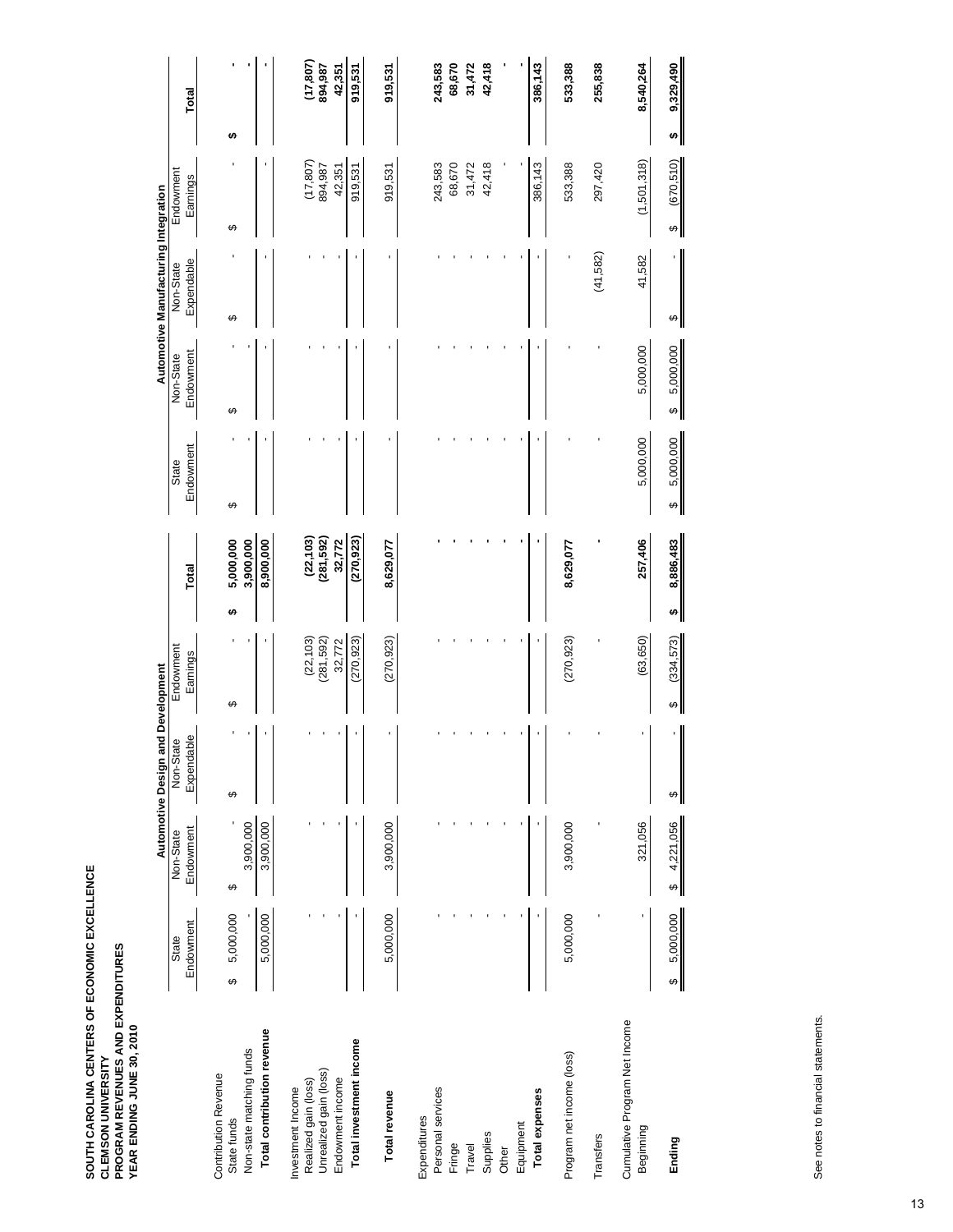|                                            |                |                | Automotive Systems Integration |                         |                      |                       |                       | <b>Optical Materials</b> |                                      |   |                      |
|--------------------------------------------|----------------|----------------|--------------------------------|-------------------------|----------------------|-----------------------|-----------------------|--------------------------|--------------------------------------|---|----------------------|
|                                            | State          | Non-State      | Non-State                      | Endowment               |                      | State                 | Non-State             | Non-State                | Endowment                            |   |                      |
|                                            | Endowment      | Endowment      | Expendable                     | Earnings                | Total                | Endowment             | Endowment             | Expendable               | Earnings                             |   | Total                |
| <b>Contribution Revenue</b><br>State funds | ↮              | ↔              | ↮                              | ↔                       | €A                   | 686,542<br>↮          | ↔                     | ↮                        | ↮                                    | ↮ | 686,542              |
| Non-state matching funds                   |                |                |                                |                         |                      |                       |                       |                          |                                      |   |                      |
| Total contribution revenue                 |                |                |                                |                         |                      | 686,542               |                       |                          |                                      |   | 686,542              |
| Investment Income                          |                |                |                                |                         |                      |                       |                       |                          |                                      |   |                      |
| Realized gain (loss)                       |                |                |                                | $(19, 897)$<br>983, 352 | (19, 897)<br>983,352 |                       |                       |                          | (7,507)<br>612,376                   |   | $(7,507)$<br>612,376 |
| Unrealized gain (loss)<br>Endowment income |                |                |                                | 46,409                  | 46,409               |                       |                       |                          | 35,307                               |   | 35,307               |
|                                            |                |                |                                |                         |                      |                       |                       |                          |                                      |   |                      |
| Total investment income                    |                |                |                                | 1,009,864               | 1,009,864            |                       |                       |                          | 640,176                              |   | 640,176              |
| Total revenue                              |                |                |                                | 1,009,864               | 1,009,864            | 686,542               |                       |                          | 640,176                              |   | 1,326,718            |
| Expenditures                               |                |                |                                |                         |                      |                       |                       |                          |                                      |   |                      |
| Personal services                          |                |                |                                | 206,954                 | 206,954              |                       |                       |                          |                                      |   |                      |
| Fringe                                     |                |                |                                | 51,240                  | 51,240               |                       |                       |                          |                                      |   |                      |
| Travel                                     |                |                |                                | 24,624                  | 24,624               |                       |                       |                          |                                      |   |                      |
| Supplies                                   |                |                |                                | 153,826                 | 153,826              |                       |                       |                          |                                      |   |                      |
| Other                                      |                |                |                                |                         |                      |                       |                       |                          |                                      |   |                      |
| Equipment                                  |                |                |                                | 86,245                  | 86,245               |                       |                       |                          |                                      |   |                      |
| Total expenses                             |                |                |                                | 522,889                 | 522,889              |                       |                       |                          |                                      |   |                      |
| Program net income (loss)                  |                |                |                                | 486,975                 | 486,975              | 686,542               |                       |                          | 640,176                              |   | 1,326,718            |
| Transfers                                  |                |                | ,003)<br>(112)                 | 513,561                 | 401,558              |                       |                       | (172, 170)               | 172,170                              |   |                      |
| Cumulative Program Net Income<br>Beginning | 5,000,000      | 5,000,000      | 003<br>$\frac{2}{1}$           | (673,519)               | 9,438,484            | 4,313,458             | 3,050,852             | 204,491                  | (1,352,296)                          |   | 6,216,505            |
| Ending                                     | 5,000,000<br>↔ | 5,000,000<br>↔ | ↔                              | 327,017<br>↮            | 10,327,017<br>↮      | 5,000,000<br>$\theta$ | 3,050,852<br>$\theta$ | 32,321<br>↔              | (539, 950)<br>$\boldsymbol{\varphi}$ | ↮ | 7,543,223            |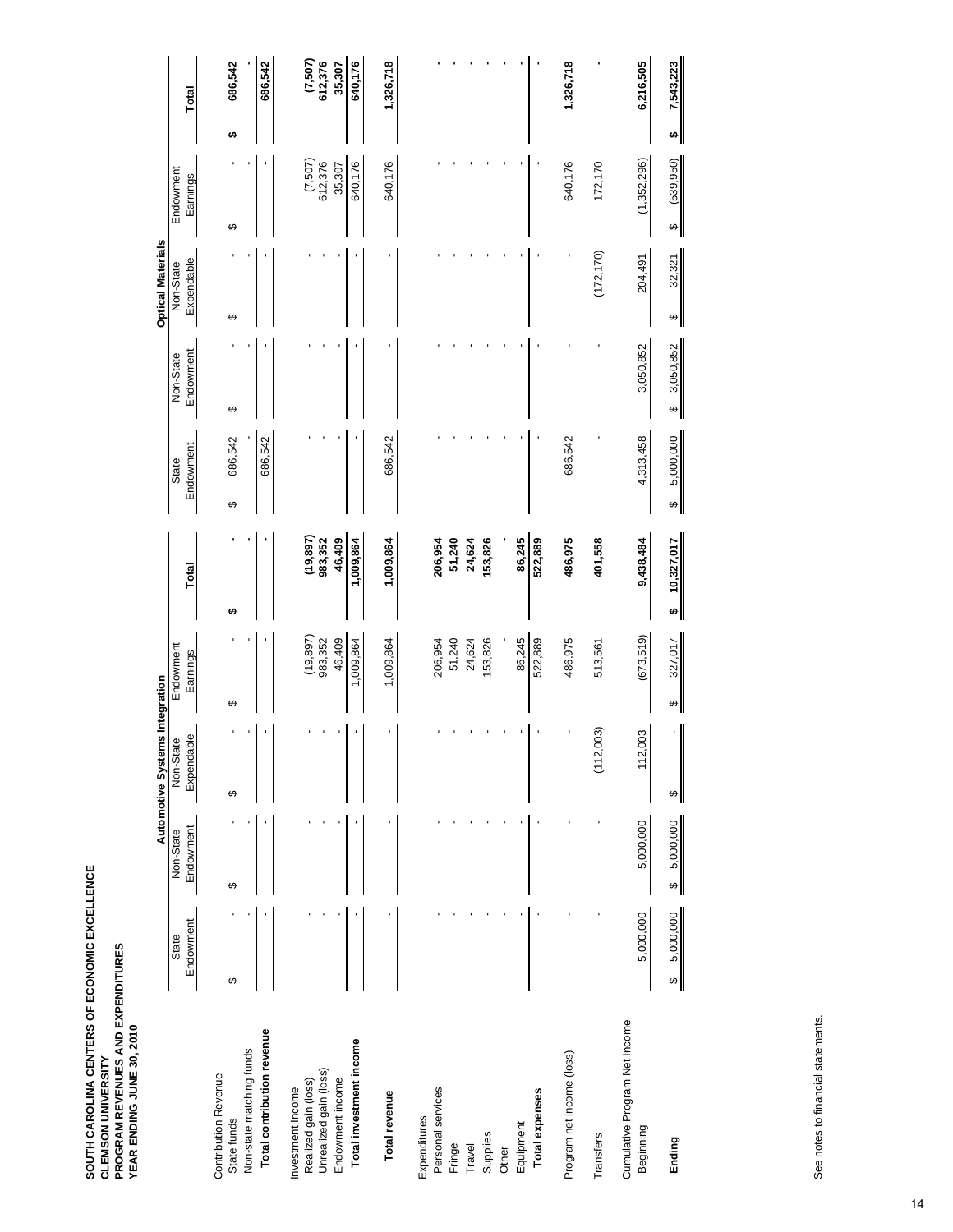|                                            |                |                 | Vehicle Electronic Systems |                 |       |                          |                       |              | Supply Chain Optimization and Logistics |                       |   |                       |
|--------------------------------------------|----------------|-----------------|----------------------------|-----------------|-------|--------------------------|-----------------------|--------------|-----------------------------------------|-----------------------|---|-----------------------|
|                                            | State          | Non-State       | Non-State                  | Endowment       |       |                          | State                 | Non-State    | Non-State                               | Endowment             |   |                       |
|                                            | Endowment      | Endowment       | Expendable                 | Earnings        | Total |                          | Endowment             | Endowment    | Expendable                              | Earnings              |   | Total                 |
| <b>Contribution Revenue</b>                |                |                 |                            |                 |       |                          |                       |              |                                         |                       |   |                       |
| State funds                                | ↮              | ↮               | ↮                          | ↔               | မာ    |                          | 350,000<br>↮          | ↮            | ↮                                       | ↮                     | ↮ | 350,000               |
| Non-state matching funds                   |                |                 |                            |                 |       |                          |                       | 350,000      |                                         |                       |   | 350,000               |
| Total contribution revenue                 |                |                 |                            |                 |       |                          | 350,000               | 350,000      |                                         |                       |   | 700,000               |
| Investment Income                          |                |                 |                            |                 |       |                          |                       |              |                                         |                       |   |                       |
| Realized gain (loss)                       |                |                 |                            | (5, 912)        |       |                          |                       |              |                                         | $(6, 384)$<br>176,891 |   |                       |
| Unrealized gain (loss)                     |                |                 |                            | 436,082         |       | $(5, 912)$<br>$436, 082$ |                       |              |                                         |                       |   | $(6, 384)$<br>176,891 |
| Endowment income                           |                |                 |                            | 21,738          |       | 21,738                   |                       |              |                                         | 18,610                |   | 18,610                |
| Total investment income                    |                |                 |                            | 451,908         |       | 451,908                  |                       |              |                                         | 189,117               |   | 189,117               |
| Total revenue                              |                |                 |                            | 451,908         |       | 451,908                  | 350,000               | 350,000      |                                         | 189,117               |   | 889,117               |
| Expenditures                               |                |                 |                            |                 |       |                          |                       |              |                                         |                       |   |                       |
| Personal services                          |                |                 |                            | 95,596          |       | 95,596                   |                       |              |                                         |                       |   |                       |
| Fringe                                     |                |                 |                            | 27,293          |       | 27,293                   |                       |              |                                         |                       |   |                       |
| Travel                                     |                |                 |                            | 13,703          |       | 13,703                   |                       |              |                                         |                       |   |                       |
| Supplies                                   |                |                 | 442<br>45,                 | 32,113          |       | 77,555                   |                       |              |                                         |                       |   |                       |
| Other                                      |                |                 |                            |                 |       |                          |                       |              |                                         |                       |   |                       |
| Equipment                                  |                |                 |                            | 2,250           |       | 2,250                    |                       |              |                                         |                       |   |                       |
| Total expenses                             |                |                 | 442<br>45,                 | 170,955         |       | 216,397                  |                       |              |                                         |                       |   |                       |
| Program net income (loss)                  |                |                 | 442)<br>(45,               | 280,953         |       | 235,511                  | 350,000               | 350,000      |                                         | 189,117               |   | 889,117               |
| Transfers                                  |                |                 |                            | 134,672         |       | 134,672                  |                       |              |                                         |                       |   |                       |
| Cumulative Program Net Income<br>Beginning | 3,000,000      | 2,000,000       | 42<br>45,                  | (751, 835)      |       | 4,293,607                | 1,350,000             | 1,350,000    |                                         | (650, 348)            |   | 2,049,652             |
| Ending                                     | 3,000,000<br>ക | 2,000,000<br>မာ | ↮                          | (336, 210)<br>↮ | ÷     | 4,663,790                | 1,700,000<br>$\theta$ | \$ 1,700,000 | ↮                                       | (461, 231)<br>↔       | ÷ | 2,938,769             |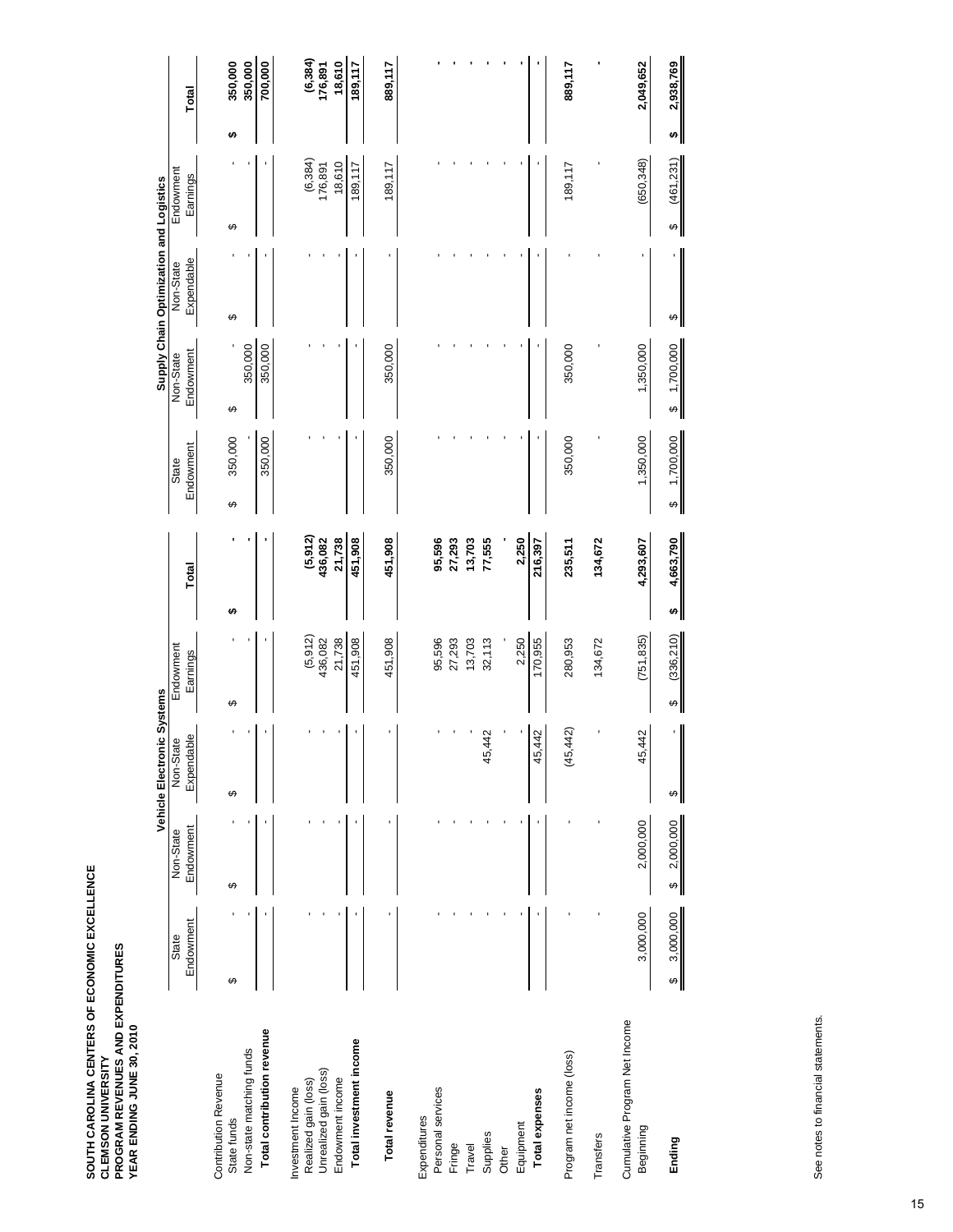|                                                |                 |                 | <b>Urban Ecology and Restoration</b> |                     |                     |                       |                | Advanced Fiber-Based Materials |                        |   |                        |
|------------------------------------------------|-----------------|-----------------|--------------------------------------|---------------------|---------------------|-----------------------|----------------|--------------------------------|------------------------|---|------------------------|
|                                                | State           | Non-State       | Non-State                            | Endowment           |                     | State                 | Non-State      | Non-State                      | Endowment              |   |                        |
|                                                | Endowment       | Endowment       | Expendable                           | Earnings            | Total               | Endowment             | Endowment      | Expendable                     | Earnings               |   | Total                  |
| <b>Contribution Revenue</b><br>State funds     | ↮               | ↮               | ↮                                    | ↮                   | ↮                   | 141,500<br>↮          | ക              | ↮                              | ↮                      | ↮ | 141,500                |
| Non-state matching funds                       |                 |                 |                                      |                     |                     |                       | 132,000        | 3,652                          |                        |   | 135,652                |
| Total contribution revenue                     |                 |                 |                                      |                     |                     | 141,500               | 132,000        | 3,652                          |                        |   | 277,152                |
| Investment Income                              |                 |                 |                                      |                     |                     |                       |                |                                |                        |   |                        |
| Unrealized gain (loss)<br>Realized gain (loss) |                 |                 |                                      | (6, 756)<br>312,119 | (6, 756)<br>312,119 |                       |                |                                | (11, 147)<br>505,649   |   | $(11, 147)$<br>505,649 |
| Endowment income                               |                 |                 |                                      | 14,672              | 14,672              |                       |                |                                | 28,951                 |   | 28,951                 |
| Total investment income                        |                 |                 |                                      | 320,035             | 320,035             |                       |                |                                | 523,453                |   | 523,453                |
| Total revenue                                  |                 |                 |                                      | 320,035             | 320,035             | 141,500               | 132,000        | 3,652                          | 523,453                |   | 800,605                |
| Expenditures                                   |                 |                 |                                      |                     |                     |                       |                |                                |                        |   |                        |
| Personal services                              |                 |                 |                                      |                     |                     |                       |                | 1,458                          |                        |   | 1,458                  |
| Fringe                                         |                 |                 |                                      |                     |                     |                       |                | 500                            |                        |   | 500                    |
| Travel                                         |                 |                 |                                      |                     |                     |                       |                | 3,002                          |                        |   | 3,002                  |
| Supplies                                       |                 |                 |                                      |                     |                     |                       |                | 1,225                          |                        |   | 1,225                  |
| Other                                          |                 |                 |                                      |                     |                     |                       |                | 5,599                          |                        |   | 5,599                  |
| Equipment                                      |                 |                 |                                      |                     |                     |                       |                |                                |                        |   |                        |
| Total expenses                                 |                 |                 |                                      |                     |                     |                       |                | 11,784                         |                        |   | 11,784                 |
| Program net income (loss)                      |                 |                 |                                      | 320,035             | 320,035             | 141,500               | 132,000        | (8, 132)                       | 523,453                |   | 788,821                |
| Transfers                                      |                 |                 | (56, 737)                            | 56,737              |                     |                       |                | (166, 118)                     | 166,118                |   |                        |
| Cumulative Program Net Income<br>Beginning     | 2,000,000       | 2,000,000       | 737<br>56,                           | (1,045,876)         | 3,010,861           | 3,141,000             | 2,984,000      | 203,148                        | (1, 103, 781)          |   | 5,224,367              |
| Ending                                         | 2,000,000<br>မာ | 2,000,000<br>မာ | ↮                                    | (669, 104)<br>↮     | 3,330,896<br>↔      | 3,282,500<br>$\theta$ | 3,116,000<br>Ø | 28,898<br>↔                    | (414, 210)<br>$\theta$ | ÷ | 6,013,188              |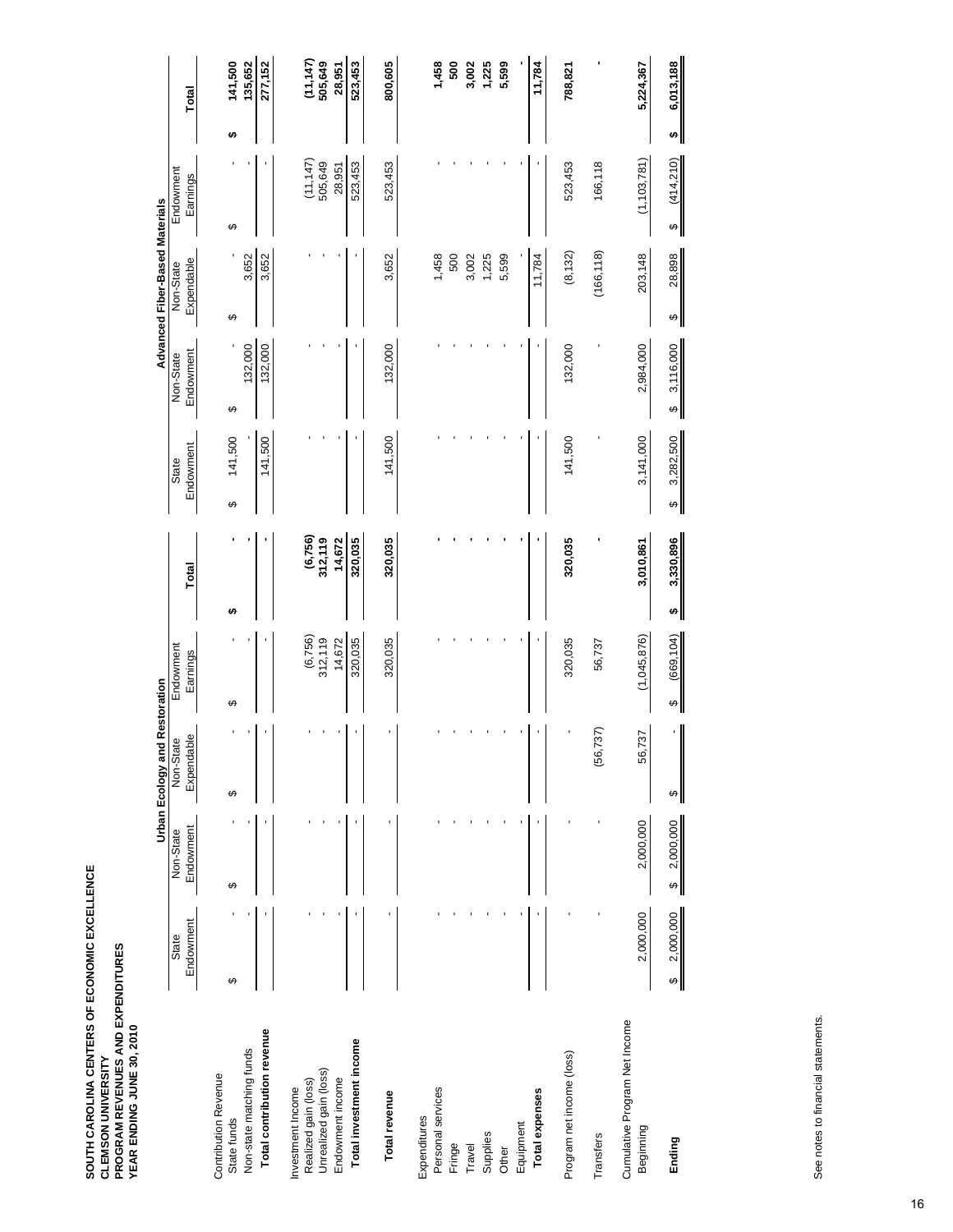|                                                                     |           |           | Molecular Nutrition |           |       |                                |                                | Health Facilities Design and Testing |                  |                  |
|---------------------------------------------------------------------|-----------|-----------|---------------------|-----------|-------|--------------------------------|--------------------------------|--------------------------------------|------------------|------------------|
|                                                                     | State     | Non-State | Non-State           | Endowment |       | State                          | Non-State                      | Non-State                            | Endowment        |                  |
|                                                                     | Endowment | Endowment | Expendable          | Earnings  | Total | Endowment                      | Endowment                      | Expendable                           | Earnings         | Total            |
| <b>Contribution Revenue</b><br>State funds                          | ↮         | ↮         | ↮                   | ↮         | ↮     | 2,000,000<br>↔                 | ↮                              | ↮                                    | ↮                | 2,000,000<br>Ģ   |
| Total contribution revenue<br>Non-state matching funds              |           |           |                     |           |       | 2,000,000                      |                                |                                      |                  | 2,000,000        |
| Unrealized gain (loss)<br>Realized gain (loss)<br>Investment Income |           |           |                     |           |       |                                |                                |                                      | 3,621<br>191,250 | 191,250<br>3,621 |
| Endowment income                                                    |           |           |                     |           |       |                                |                                |                                      | 24,501           | 24,501           |
| Total investment income                                             |           |           |                     |           |       |                                |                                |                                      | 219,372          | 219,372          |
| Total revenue                                                       |           |           |                     |           |       | 2,000,000                      |                                |                                      | 219,372          | 2,219,372        |
| Expenditures                                                        |           |           |                     |           |       |                                |                                |                                      |                  |                  |
| Personal services                                                   |           |           |                     |           |       |                                |                                |                                      |                  |                  |
| Fringe                                                              |           |           |                     |           |       |                                |                                |                                      |                  |                  |
| Travel                                                              |           |           |                     |           |       |                                |                                |                                      |                  |                  |
| Supplies                                                            |           |           |                     |           |       |                                |                                |                                      |                  |                  |
| Other                                                               |           |           |                     |           |       |                                |                                |                                      |                  |                  |
| Equipment                                                           |           |           |                     |           |       |                                |                                |                                      |                  |                  |
| Total expenses                                                      |           |           |                     |           |       |                                |                                |                                      |                  |                  |
| Program net income (loss)                                           |           |           |                     |           |       | 2,000,000                      |                                |                                      | 219,372          | 2,219,372        |
| Transfers                                                           |           |           |                     |           |       |                                |                                |                                      |                  |                  |
| Cumulative Program Net Income<br>Beginning                          |           |           |                     |           |       |                                | 2,000,000                      |                                      | 101,823          | 2,101,823        |
| Ending                                                              | ↮         | ↮         | ↮                   | ↮         | ω,    | 2,000,000<br>$\leftrightarrow$ | 2,000,000<br>$\leftrightarrow$ | ↮                                    | 321,195<br>↮     | 4,321,195<br>↮   |

See notes to financial statements. See notes to financial statements.

∥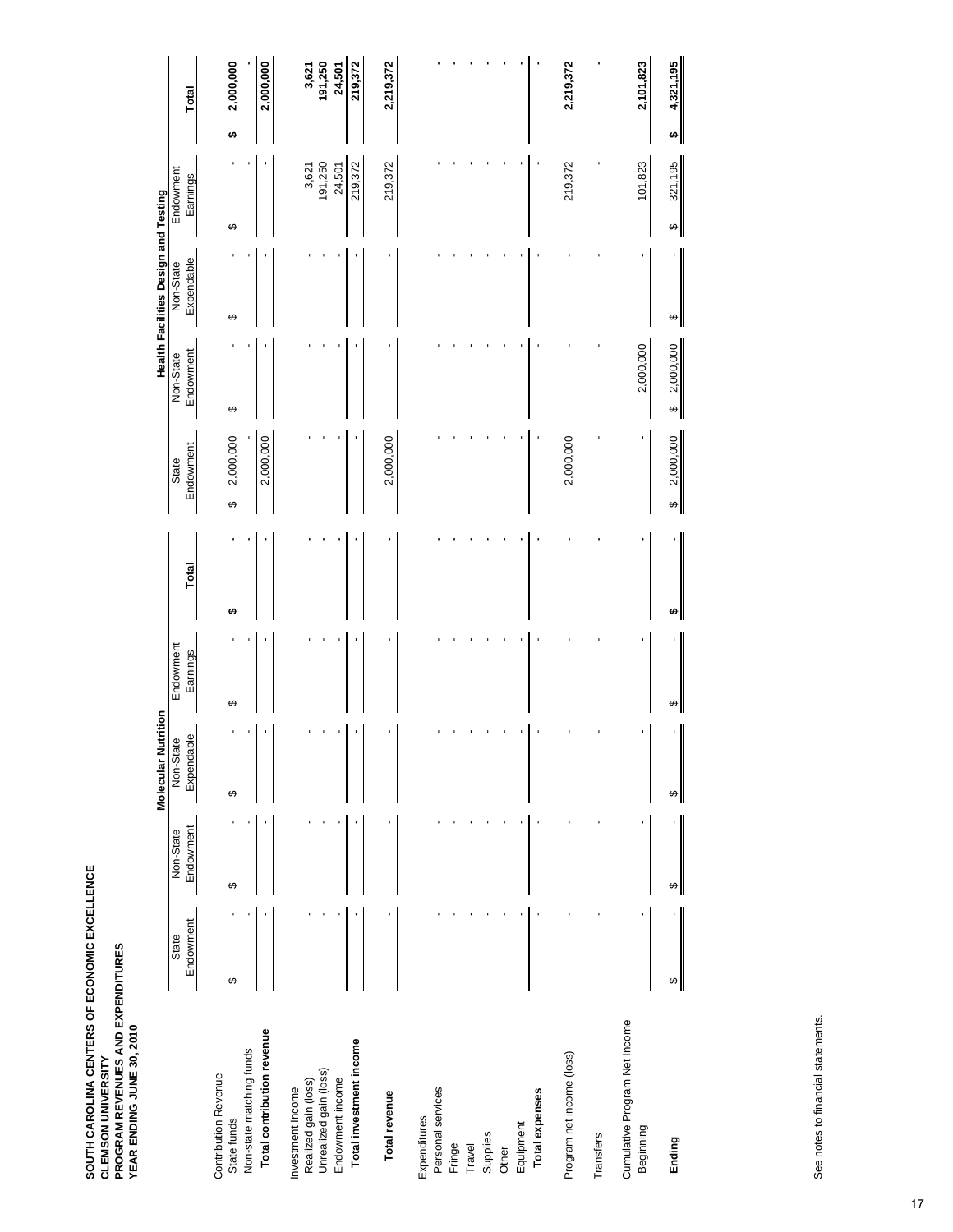|                                            |                                       |                        | Optoelectronics         |                       |       |                       |                                |                        | Cyber-Institute         |                       |   |                     |
|--------------------------------------------|---------------------------------------|------------------------|-------------------------|-----------------------|-------|-----------------------|--------------------------------|------------------------|-------------------------|-----------------------|---|---------------------|
|                                            | Endowment<br>State                    | Endowment<br>Non-State | Expendable<br>Non-State | Endowment<br>Earnings | Total |                       | Endowment<br>State             | Endowment<br>Non-State | Expendable<br>Non-State | Endowment<br>Earnings |   | Total               |
| <b>Contribution Revenue</b><br>State funds | 1,506,799<br>↮                        | ↮                      | ↮                       | ↮                     | မာ    | ↮<br>1,506,799        | 1,400,000                      | ↔                      | ↮                       | ↔                     | ↮ | 1,400,000           |
| Non-state matching funds                   |                                       | 500,000                |                         |                       |       | 500,000               |                                | 88,996                 | 500,000                 |                       |   | 588,996             |
| Total contribution revenue                 | 1,506,799                             | 500,000                |                         |                       |       | 2,006,799             | 1,400,000                      | 88,996                 | 500,000                 |                       |   | 1,988,996           |
| Realized gain (loss)<br>Investment Income  |                                       |                        |                         | (7,701)               |       |                       |                                |                        |                         |                       |   |                     |
| Unrealized gain (loss)                     |                                       |                        |                         | 72,766                |       | $(7,701)$<br>$72,766$ |                                |                        |                         | $(2,211)$<br>43,855   |   | $(2,211)$<br>43,855 |
| Endowment income                           |                                       |                        |                         | 19,089                |       | 19,089                |                                |                        |                         | 10,322                |   | 10,322              |
| Total investment income                    |                                       |                        |                         | 84,154                |       | 84,154                |                                |                        |                         | 51,966                |   | 51,966              |
| Total revenue                              | 1,506,799                             | 500,000                |                         | 84,154                |       | 2,090,953             | 1,400,000                      | 88,996                 | 500,000                 | 51,966                |   | 2,040,962           |
| Personal services<br>Expenditures          |                                       |                        |                         |                       |       |                       |                                |                        |                         |                       |   |                     |
| Fringe                                     |                                       |                        |                         |                       |       |                       |                                |                        |                         |                       |   |                     |
| Travel                                     |                                       |                        |                         |                       |       |                       |                                |                        |                         |                       |   |                     |
| Supplies                                   |                                       |                        |                         |                       |       |                       |                                |                        |                         |                       |   |                     |
| Other                                      |                                       |                        |                         |                       |       |                       |                                |                        |                         |                       |   |                     |
| Equipment                                  |                                       |                        |                         |                       |       |                       |                                |                        |                         |                       |   |                     |
| Total expenses                             |                                       |                        |                         |                       |       |                       |                                |                        |                         |                       |   |                     |
| Program net income (loss)                  | 1,506,799                             | 500,000                |                         | 84,154                |       | 2,090,953             | 1,400,000                      | 88,996                 | 500,000                 | 51,966                |   | 2,040,962           |
| Transfers                                  |                                       |                        |                         |                       |       |                       |                                | 1,000,000              |                         | (111, 057)            |   | 888,943             |
| Cumulative Program Net Income<br>Beginning |                                       | 1,006,799              |                         | (159, 152)            |       | 847,647               |                                |                        |                         |                       |   |                     |
| Ending                                     | 1,506,799<br>$\overline{\mathcal{F}}$ | \$1,506,799            | $\qquad \qquad \varphi$ | (74, 998)<br>↔        | H)    | 2,938,600             | 1,400,000<br>$\leftrightarrow$ | 1,088,996<br>↔         | 500,000<br>↮            | (59, 091)<br>↔        | ↮ | 2,929,905           |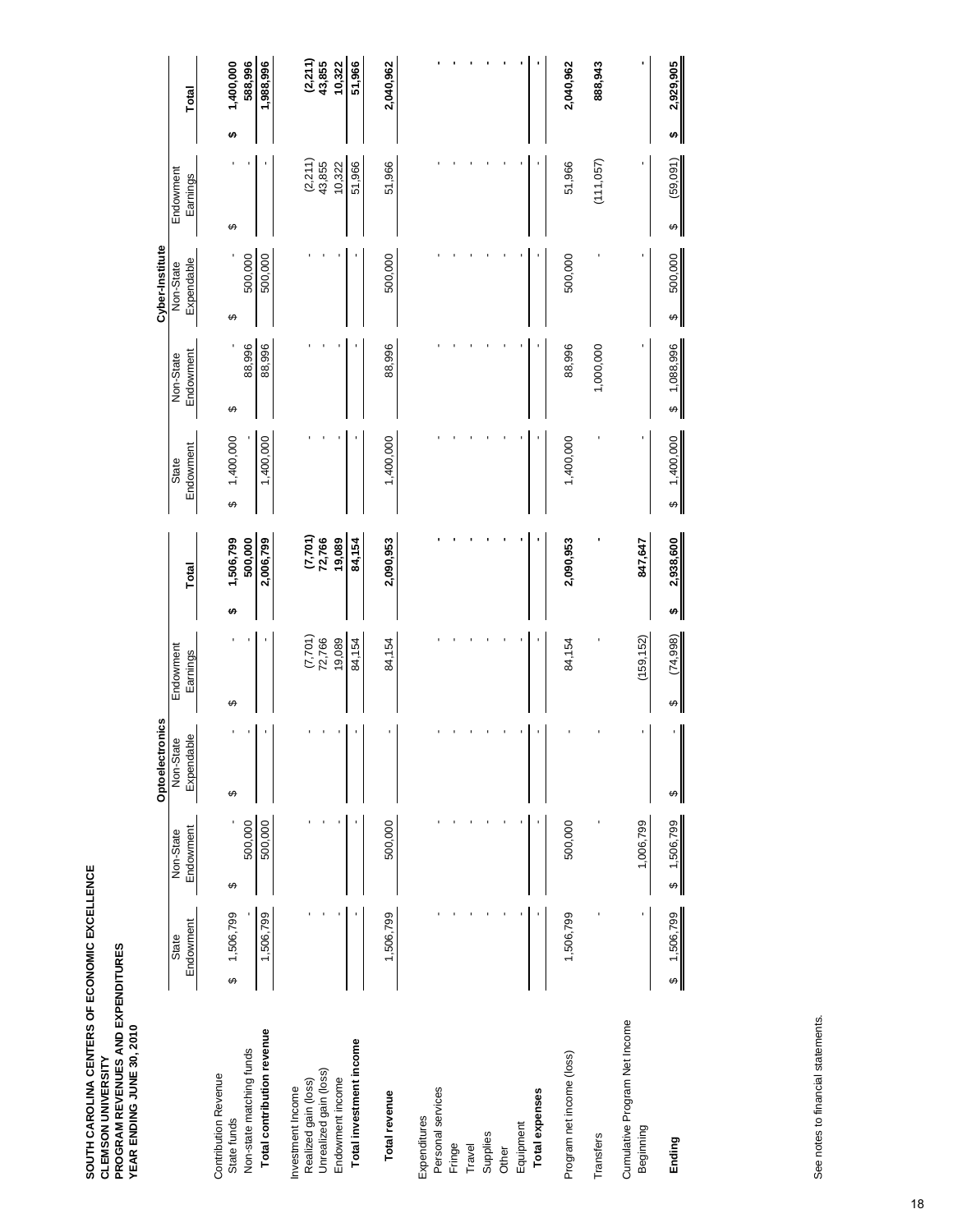|                                                |           |           | Tissue Systems Characterization |           |       |           |           | Sustainable Development |           |       |
|------------------------------------------------|-----------|-----------|---------------------------------|-----------|-------|-----------|-----------|-------------------------|-----------|-------|
|                                                | State     | Non-State | Non-State                       | Endowment |       | State     | Non-State | Non-State               | Endowment |       |
|                                                | Endowment | Endowment | Expendable                      | Earnings  | Total | Endowment | Endowment | Expendable              | Earnings  | Total |
| <b>Contribution Revenue</b><br>State funds     | ↮         | ↮         | ↮                               | ↮         | s,    | ↮         | ↮         | ↮                       | ↮         | ↮     |
| Non-state matching funds                       |           |           |                                 |           |       |           |           |                         |           |       |
| Total contribution revenue                     |           |           |                                 |           |       |           |           |                         |           |       |
| Investment Income                              |           |           |                                 |           |       |           |           |                         |           |       |
| Unrealized gain (loss)<br>Realized gain (loss) |           |           |                                 |           |       |           |           |                         |           |       |
| Endowment income                               |           |           |                                 |           |       |           |           |                         |           |       |
| Total investment income                        |           |           |                                 |           |       |           |           |                         |           |       |
| Total revenue                                  |           |           |                                 |           |       |           |           |                         |           |       |
| Expenditures                                   |           |           |                                 |           |       |           |           |                         |           |       |
| Personal services                              |           |           |                                 |           |       |           |           |                         |           |       |
| Fringe                                         |           |           |                                 |           |       |           |           |                         |           |       |
| Travel                                         |           |           |                                 |           |       |           |           |                         |           |       |
| Supplies                                       |           |           |                                 |           |       |           |           |                         |           |       |
| Other                                          |           |           |                                 |           |       |           |           |                         |           |       |
| Equipment                                      |           |           |                                 |           |       |           |           |                         |           |       |
| Total expenses                                 |           |           |                                 |           |       |           |           |                         |           |       |
| Program net income (loss)                      |           |           |                                 |           |       |           |           |                         |           |       |
| Transfers                                      |           |           |                                 |           |       |           |           |                         |           |       |
| Cumulative Program Net Income<br>Beginning     |           |           |                                 |           |       |           |           |                         |           |       |
| Ending                                         | ↮         | ↮         | ↔                               |           |       | ↮         | ↔         | ↮                       | မာ        |       |

See notes to financial statements. See notes to financial statements.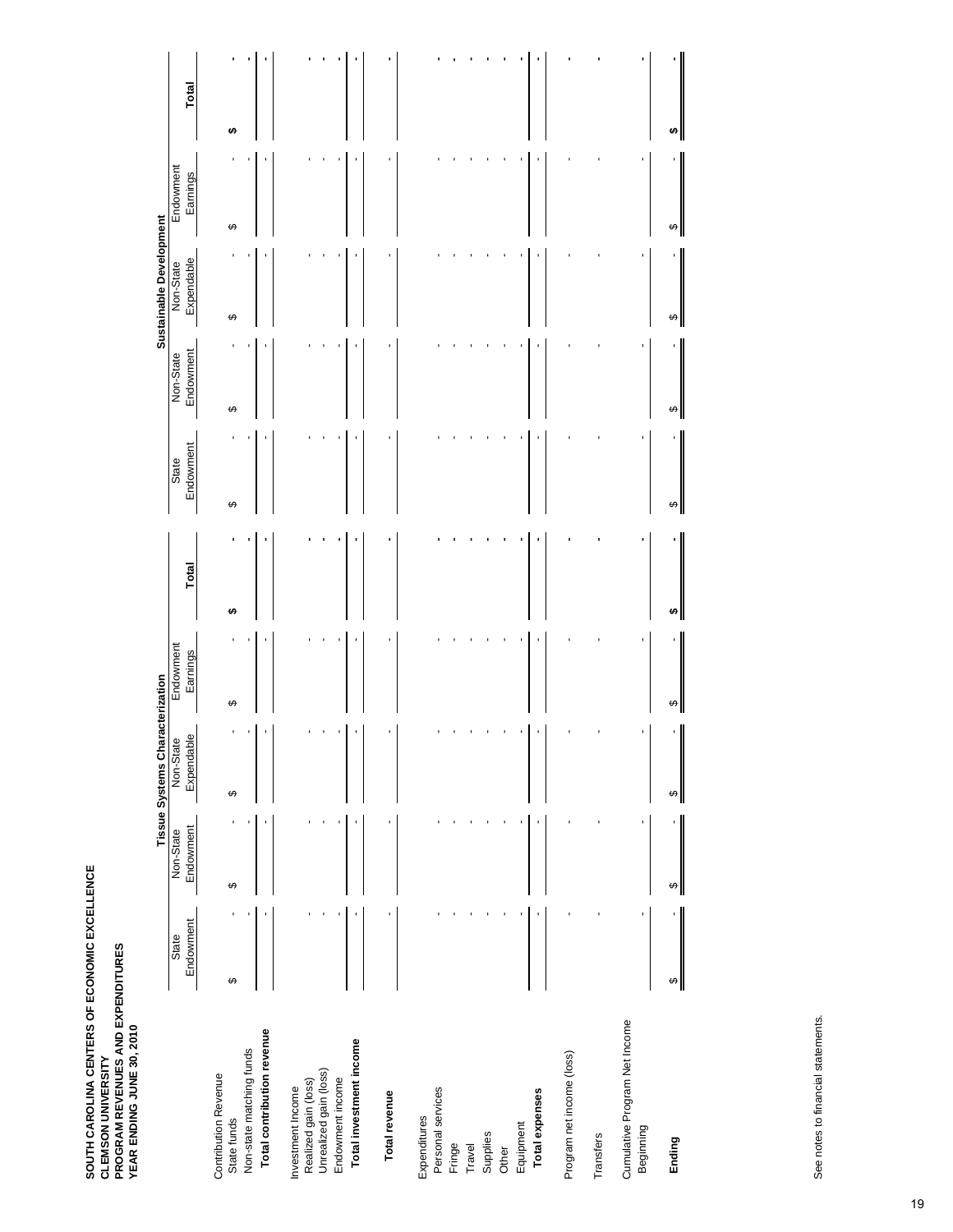|                                            |                    |                        | Total - Clemson University |                         |                         |
|--------------------------------------------|--------------------|------------------------|----------------------------|-------------------------|-------------------------|
|                                            | Endowment<br>State | Endowment<br>Non-State | Expendable<br>Non-State    | Endowment<br>Earnings   | Total                   |
| <b>Contribution Revenue</b><br>State funds | \$11,084,841       | မာ                     | ↔                          | ↔                       | 11,084,841<br>မာ        |
| Non-state matching funds                   |                    | 4,970,996              | 503,652                    |                         | 5,474,648               |
| Total contribution revenue                 | 11,084,841         | 4,970,996              | 503,652                    |                         | 16,559,489              |
| Investment Income                          |                    |                        |                            |                         |                         |
| Realized gain (loss)                       |                    |                        |                            | (103, 804)              | (103, 804)              |
| Unrealized gain (loss)                     |                    |                        |                            | 3,947,735               | 3,947,735               |
| Endowment income                           |                    |                        |                            | 294,722                 | 294,722                 |
| Total investment income                    |                    |                        |                            | 4,138,653               | 4,138,653               |
| Total revenue                              | 11,084,841         | 4,970,996              | 503,652                    | 4,138,653               | 20,698,142              |
| Expenditures                               |                    |                        |                            |                         |                         |
| Personal services                          |                    |                        | 1,458                      | 546,133                 | 547,591                 |
| Fringe                                     |                    |                        | 500                        | 147,203                 | 147,703                 |
| Travel                                     |                    |                        | 3,002                      | 69,799                  | 72,801                  |
| Supplies                                   |                    |                        | 46,667                     | 228,357                 | 275,024                 |
| Other                                      |                    |                        | 5,599                      |                         | 5,599                   |
| Equipment                                  |                    |                        |                            | 88,495                  | 88,495                  |
| Total expenses                             |                    |                        | 57,226                     | 1,079,987               | 1,137,213               |
| Program net income (loss)                  | 11,084,841         | 4,970,996              | 446,426                    | 3,058,666               | 19,560,929              |
| Transfers                                  |                    | 1,000,000              | (548, 610)                 | 1,229,621               | 1,681,011               |
| Cumulative Program Net Income<br>Beginning | 23,804,458         | 24,712,707             | 663,403                    | (7, 199, 952)           | 41,980,616              |
| Ending                                     | \$34,889,299       | \$30,683,703           | 561,219<br>မျ              | (2,911,665)<br>$\Theta$ | 63,222,556<br>$\bullet$ |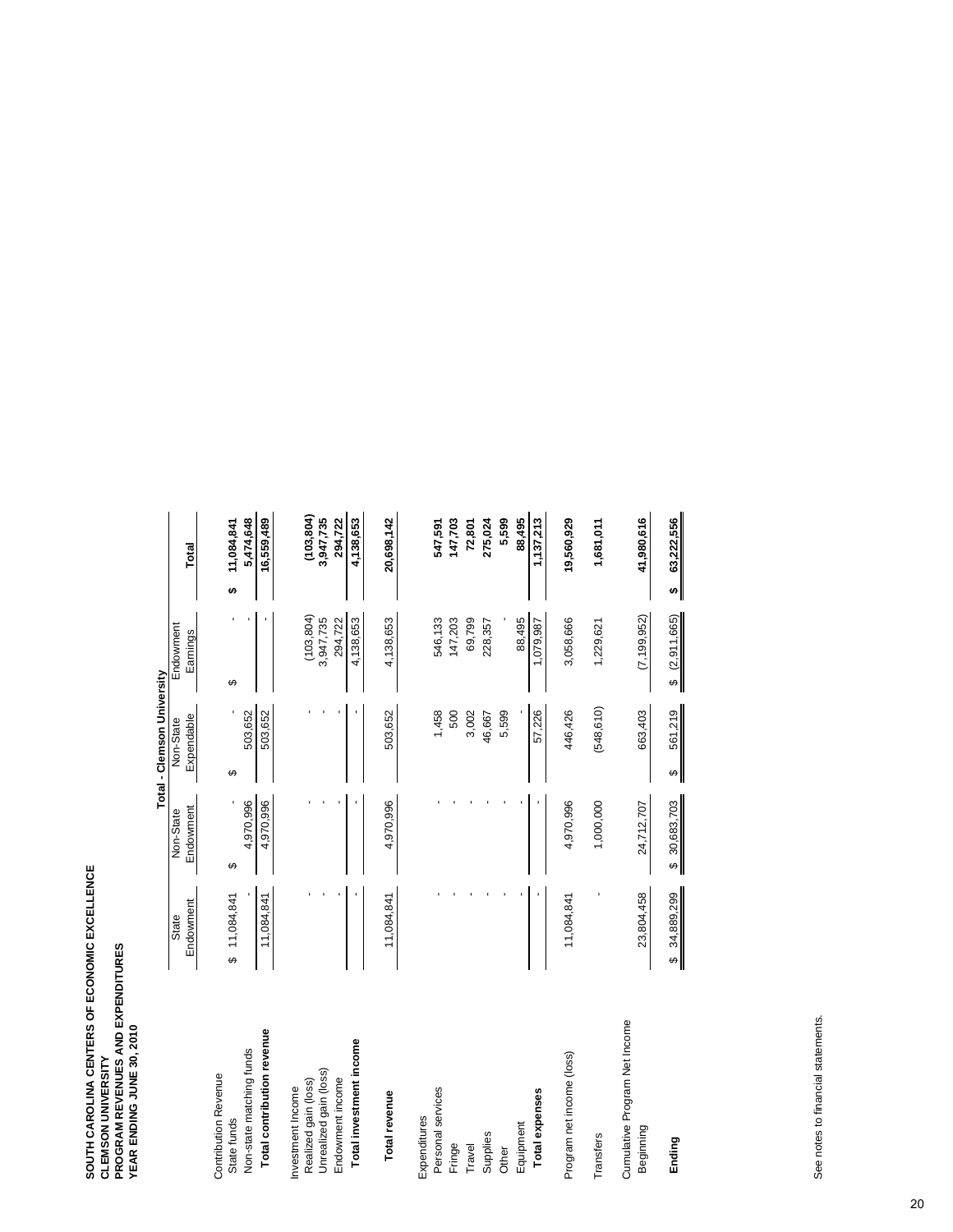|                                            |                       |                       | Proteomics                         |                                 |                  |                                    |                              | Neurosciences                     |                                  |                  |
|--------------------------------------------|-----------------------|-----------------------|------------------------------------|---------------------------------|------------------|------------------------------------|------------------------------|-----------------------------------|----------------------------------|------------------|
|                                            | State                 | Non-State             | Non-State                          | Endowment                       |                  | State                              | Non-State                    | Non-State                         | Endowment                        |                  |
|                                            | Endowment             | Endowment             | Expendable                         | Earnings                        | Total            | Endowment                          | Endowment                    | Expendable                        | Earnings                         | Total            |
| <b>Contribution Revenue</b>                |                       |                       |                                    |                                 |                  |                                    |                              |                                   |                                  |                  |
| State funds                                | 1,786,070<br>↔        | ↮                     | ı<br>↮                             | ↮                               | 1,786,070<br>₩   | ↔                                  | ↔                            | ↮                                 | ↔                                | ₩                |
| Non-state matching funds                   |                       | 262,694               | 1,406,650                          |                                 | 1,669,344        |                                    |                              |                                   |                                  |                  |
| Total contribution revenue                 | 1,786,070             | 262,694               | 1,406,650                          |                                 | 3,455,414        |                                    |                              |                                   |                                  |                  |
| Realized gain (loss)<br>Investment Income  |                       |                       |                                    | 10,824                          | 10,824           |                                    |                              |                                   | 13,386                           | 13,386           |
| Unrealized gain (loss)                     |                       |                       |                                    | 303,376                         | 303,376          |                                    |                              |                                   | 415,439                          | 415,439          |
| Endowment income                           |                       |                       |                                    | 56,426                          | 56,426           |                                    |                              |                                   | 72,491                           | 72,491           |
| Total investment income (loss)             |                       |                       |                                    | 370,626                         | 370,626          |                                    |                              |                                   | 501,316                          | 501,316          |
| Total revenue                              | 1,786,070             | 262,694               | 1,406,650                          | 370,626                         | 3,826,040        |                                    |                              |                                   | 501,316                          | 501,316          |
| Personal services<br>Expenditures          |                       |                       |                                    |                                 |                  |                                    |                              |                                   | 9,841                            | 9,841            |
| Fringe                                     |                       |                       |                                    |                                 |                  |                                    |                              |                                   | 2,913                            | 2,913            |
| Travel                                     |                       |                       | 583                                |                                 | 583              |                                    |                              |                                   |                                  |                  |
| Supplies                                   |                       |                       |                                    |                                 |                  |                                    |                              |                                   |                                  |                  |
| Contractual                                |                       |                       |                                    |                                 |                  |                                    |                              |                                   |                                  |                  |
| Administrative fees                        |                       |                       | 13,135                             | 45,963                          | 59,098           |                                    |                              |                                   | 38,726                           | 38,726           |
| Other                                      |                       |                       | 488                                |                                 | 488              |                                    |                              |                                   |                                  |                  |
| Equipment<br>Facilities                    |                       |                       | 758,805                            |                                 | 758,805          |                                    |                              |                                   |                                  |                  |
| Total expenditures                         |                       |                       | $\overline{21}$<br>773, C          | 45,963                          | 818,974          |                                    |                              |                                   | 51,480                           | 51,480           |
| Program net income (loss)                  | 1,786,070             | 262,694               | 39<br>633,6                        | 324,663                         | 3,007,066        |                                    |                              |                                   | 449,836                          | 449,836          |
| Transfers                                  |                       | 62,792                | 25,388                             |                                 | 88,180           |                                    |                              |                                   |                                  |                  |
| Cumulative Program Net Income<br>Beginning | 2,213,930             | 928,780               | 141,540                            | (482, 190)                      | 2,802,060        | 3,000,000                          | 900,000                      | 825,453                           | (410, 260)                       | 4,315,193        |
| Ending                                     | 4,000,000<br>$\Theta$ | 1,254,266<br>$\Theta$ | 800,567<br>$\qquad \qquad \bullet$ | (157, 527)<br>$\leftrightarrow$ | 5,897,306<br>ิ⇔∥ | 3,000,000<br>$\boldsymbol{\omega}$ | 900,000<br>$\leftrightarrow$ | 825,453<br>$\boldsymbol{\varphi}$ | 39,576<br>$\boldsymbol{\varphi}$ | 4,765,029<br>ิ∞∥ |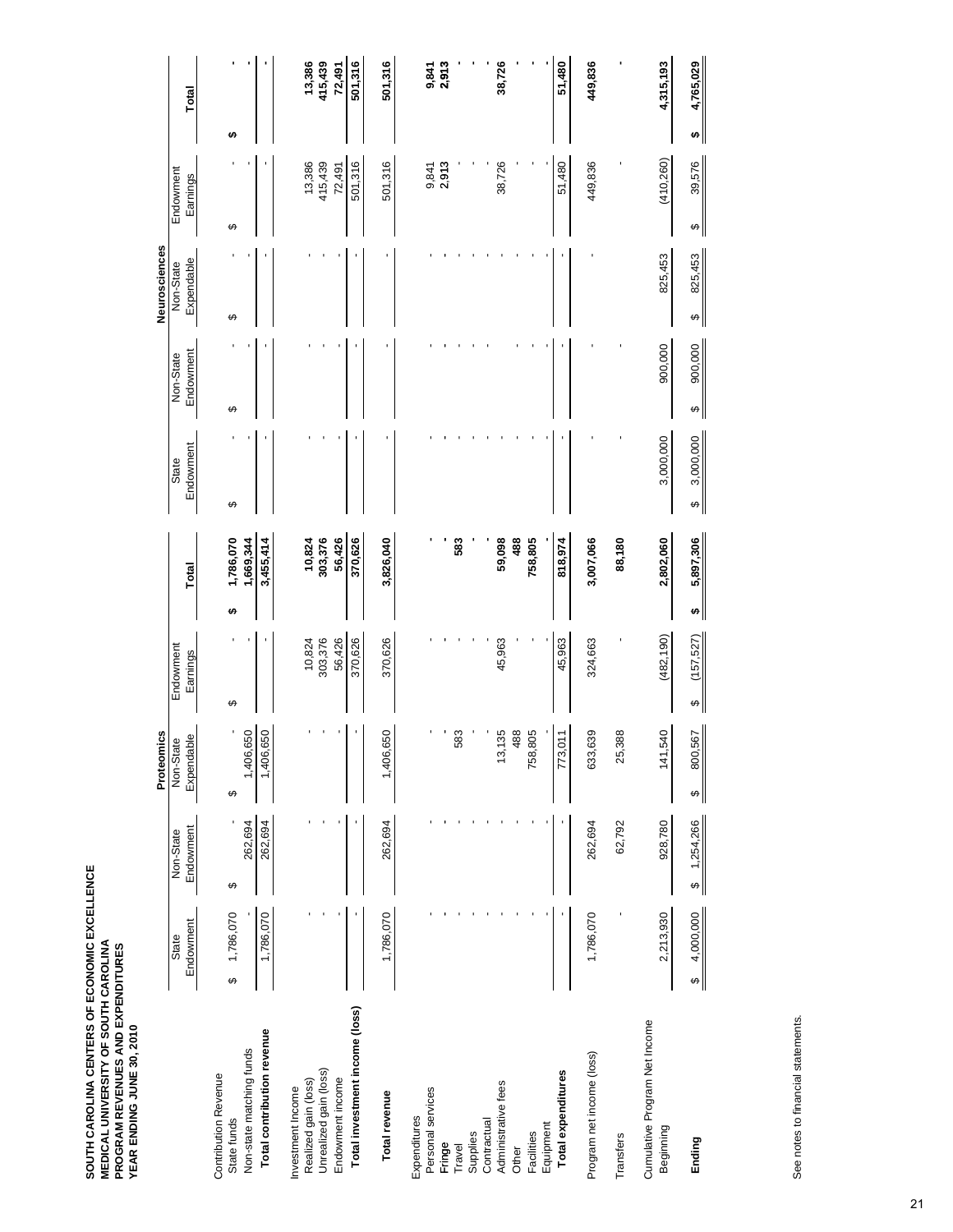|                                            |                |             | <b>Marine Genomics</b> |              |   |                |                |                 | Regenerative Medicine |                 |   |                  |
|--------------------------------------------|----------------|-------------|------------------------|--------------|---|----------------|----------------|-----------------|-----------------------|-----------------|---|------------------|
|                                            | State          | Non-State   | Non-State              | Endowment    |   |                | State          | Non-State       | Non-State             | Endowment       |   |                  |
|                                            | Endowment      | Endowment   | Expendable             | Earnings     |   | Total          | Endowment      | Endowment       | Expendable            | Earnings        |   | Total            |
| <b>Contribution Revenue</b><br>State funds | 2,500,000<br>↮ | ↮           | ↮                      | ↮            | ↮ | 2,500,000      | 2,500,000<br>↮ | ↮               | ↮                     | ↮               | ↮ | 2,500,000        |
| Non-state matching funds                   |                |             | 423<br>291.            |              |   | 291,423        |                |                 |                       |                 |   |                  |
| Total contribution revenue                 | 2,500,000      |             | ,423<br>291            |              |   | 2,791,423      | 2,500,000      |                 |                       |                 |   | 2,500,000        |
| Realized gain (loss)<br>Investment Income  |                |             |                        | 362,435      |   | 362,435        |                |                 |                       | (917)           |   | (917)            |
| Unrealized gain (loss)                     |                |             |                        | (64, 227)    |   | (64, 227)      |                |                 |                       | 336,085         |   | 336,085          |
| Endowment income                           |                |             |                        | 88,428       |   | 88,428         |                |                 |                       | 49,152          |   | 49,152           |
| Total investment income (loss)             |                |             |                        | 386,636      |   | 386,636        |                |                 |                       | 384,320         |   | 384,320          |
| Total revenue                              | 2,500,000      |             | 423<br>291             | 386,636      |   | 3,178,059      | 2,500,000      |                 |                       | 384,320         |   | 2,884,320        |
| Personal services<br>Expenditures          |                |             | 843<br>ن آن            |              |   | 6,843<br>2,026 |                |                 | 70,599                |                 |   | 70,599           |
| Fringe                                     |                |             | 026                    |              |   |                |                |                 | 17,830                |                 |   | 17,830<br>11,107 |
| Supplies<br>Travel                         |                |             |                        |              |   |                |                |                 | 11,107<br>197,567     |                 |   | 197,567          |
| Contractual                                |                |             |                        | 31,527       |   | 31,527         |                |                 |                       |                 |   | 14,589           |
| Administrative fees<br>Other               |                |             | 778                    |              |   | 778            |                |                 | 18,572                | 14,589          |   | 18,572           |
| Facilities                                 |                |             |                        |              |   |                |                |                 |                       |                 |   |                  |
| Equipment                                  |                |             |                        |              |   |                |                |                 | 61,518                |                 |   | 61,518           |
| Total expenditures                         |                |             | 647<br>တံ              | 31,527       |   | 41,174         |                |                 | 377,193               | 14,589          |   | 391,782          |
| Program net income (loss)                  | 2,500,000      |             | 776<br>281,            | 355,109      |   | 3,136,885      | 2,500,000      |                 | (377, 193)            | 369,731         |   | 2,492,538        |
| Transfers                                  |                |             |                        |              |   |                |                |                 |                       |                 |   |                  |
| Cumulative Program Net Income<br>Beginning | 1,500,000      | 1,500,000   | 19,102                 | 35,173       |   | 3,054,275      | 2,500,000      | 2,000,000       | 1,247,693             | (811,000)       |   | 4,936,693        |
| Ending                                     | 4,000,000<br>↮ | \$1,500,000 | 300,878<br>↮           | 390,282<br>↮ | ↮ | 6,191,160      | 5,000,000<br>↮ | 2,000,000<br>မာ | 870,500<br>↮          | (441, 269)<br>↔ | ↮ | 7,429,231        |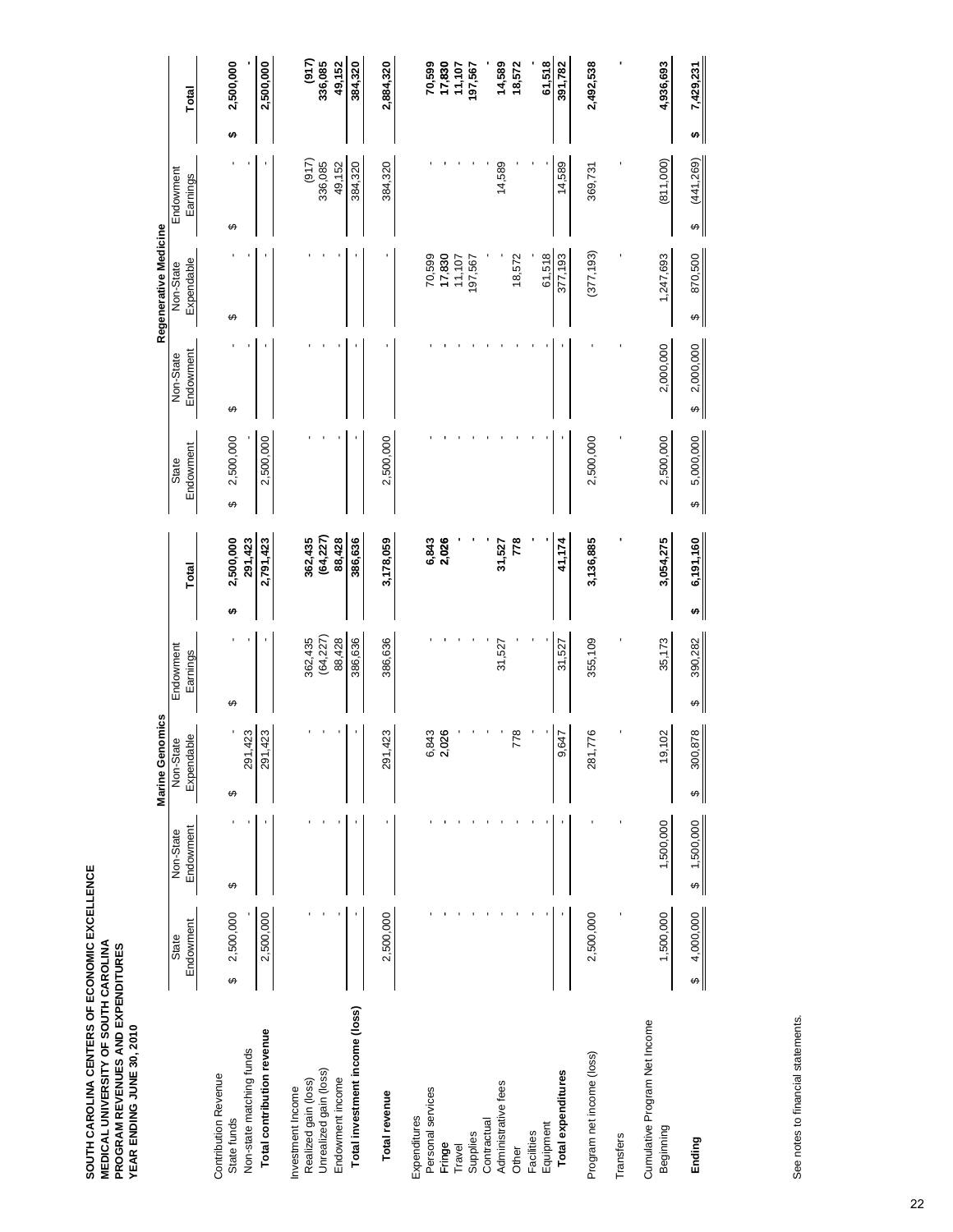|                                            |                |                | <b>Translational Cancer Therapeutics</b> |   |            |                |                |                | Drug Discovery in Cancer |                 |                |
|--------------------------------------------|----------------|----------------|------------------------------------------|---|------------|----------------|----------------|----------------|--------------------------|-----------------|----------------|
|                                            | State          | Non-State      | Non-State                                |   | Endowment  |                | State          | Non-State      | Non-State                | Endowment       |                |
|                                            | Endowment      | Endowment      | Expendable                               |   | Earnings   | Total          | Endowment      | Endowment      | Expendable               | Earnings        | Total          |
| <b>Contribution Revenue</b>                |                |                |                                          |   |            |                |                |                |                          |                 |                |
| State funds                                | ↮              | ↮              | ↮                                        | ↮ |            | ↮              | ↮              | ↮              | ↔                        | ↮               | ₩              |
| Non-state matching funds                   |                |                |                                          |   |            |                |                |                |                          |                 |                |
| Total contribution revenue                 |                |                |                                          |   |            |                |                |                |                          |                 |                |
| Investment Income                          |                |                |                                          |   |            |                |                |                |                          |                 |                |
| Realized gain (loss)                       |                |                |                                          |   | 24,475     | 24,475         |                |                |                          | 21,025          | 21,025         |
| Unrealized gain (loss)                     |                |                |                                          |   | 759,605    | 759,605        |                |                |                          | 652,530         | 652,530        |
| Endowment income                           |                |                |                                          |   | 132,545    | 132,545        |                |                |                          | 113,861         | 113,861        |
| Total investment income (loss)             |                |                |                                          |   | 916,625    | 916,625        |                |                |                          | 787,416         | 787,416        |
| Total revenue                              |                |                |                                          |   | 916,625    | 916,625        |                |                |                          | 787,416         | 787,416        |
| Expenditures                               |                |                |                                          |   |            |                |                |                |                          |                 |                |
| Personal services                          |                |                | 156,341                                  |   |            | 156,341        |                |                | 65,606                   |                 | 65,606         |
| Fringe                                     |                |                | 43,999                                   |   |            | 43,999         |                |                | 19,419                   |                 | 19,419         |
| Travel                                     |                |                |                                          |   |            |                |                |                |                          |                 |                |
| Supplies                                   |                |                |                                          |   |            |                |                |                | 9,575                    |                 | 9,575          |
| Contractual                                |                |                |                                          |   |            |                |                |                | 24,156                   |                 | 24,156         |
| Administrative fees                        |                |                |                                          |   | 70,807     | 70,807         |                |                |                          | 60,826          | 60,826         |
| Other                                      |                |                |                                          |   |            |                |                |                |                          |                 |                |
| Facilities                                 |                |                |                                          |   |            |                |                |                |                          |                 |                |
| Equipment                                  |                |                |                                          |   |            |                |                |                | 34,505                   |                 | 34,505         |
| Total expenditures                         |                |                | 200,340                                  |   | 70,807     | 271,147        |                |                | 153,261                  | 60,826          | 214,087        |
| Program net income (loss)                  |                |                | (200, 340)                               |   | 845,818    | 645,478        |                |                | (153, 261)               | 726,590         | 573,329        |
| Transfers                                  |                |                | 132,522                                  |   |            | 132,522        |                |                |                          |                 |                |
| Cumulative Program Net Income<br>Beginning | 5,000,000      | 1,998,095      | 115,582                                  |   | (617, 323) | 6,496,354      | 5,000,000      | 1,604,510      | 281,830                  | (1, 123, 177)   | 5,763,163      |
| Ending                                     | 5,000,000<br>↮ | 1,998,095<br>↮ | 47,764<br>↮                              | ↔ | 228,495    | 7,274,354<br>↮ | 5,000,000<br>↮ | 1,604,510<br>↮ | 128,569<br>↮             | (396, 587)<br>↮ | 6,336,492<br>↮ |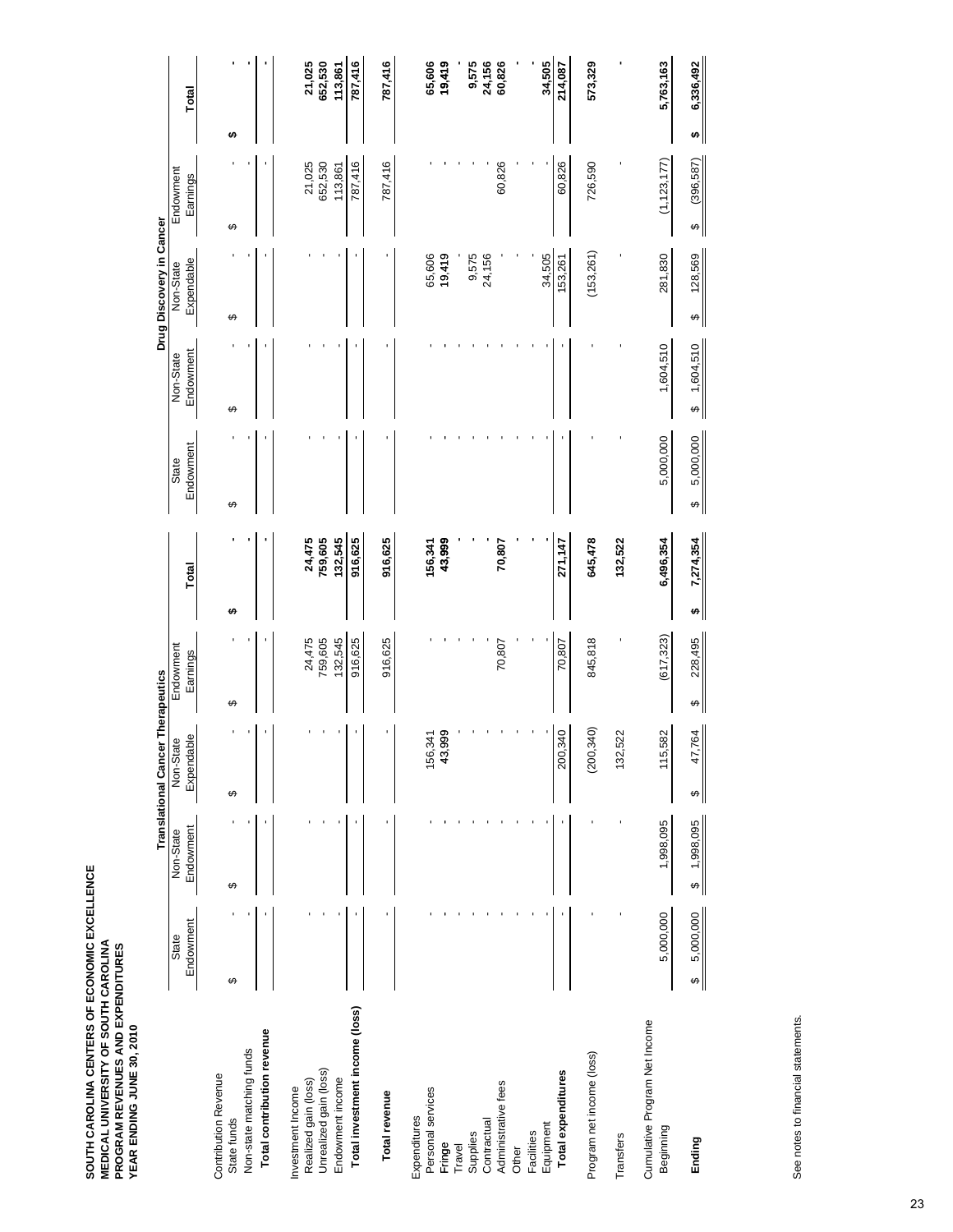|                                            |                |                                    | Gastrointestinal Cancer Diagnostics |             |                |                |                                     | Vision Science |                 |                |
|--------------------------------------------|----------------|------------------------------------|-------------------------------------|-------------|----------------|----------------|-------------------------------------|----------------|-----------------|----------------|
|                                            | State          | Non-State                          | Non-State                           | Endowment   |                | State          | Non-State                           | Non-State      | Endowment       |                |
|                                            | Endowment      | Endowment                          | Expendable                          | Earnings    | Total          | Endowment      | Endowment                           | Expendable     | Earnings        | Total          |
| <b>Contribution Revenue</b>                |                |                                    |                                     |             |                |                |                                     |                |                 |                |
| State funds                                | ↮              | ↮                                  | ↮                                   | ↮           | ↮              | ↮              | ↮                                   | ↔              | ↮               | ↮              |
| Non-state matching funds                   |                |                                    |                                     |             |                |                | 2,500                               | 33,955         |                 | 36,455         |
| Total contribution revenue                 |                |                                    |                                     |             |                |                | 2,500                               | 33,955         |                 | 36,455         |
| Investment Income                          |                |                                    |                                     |             |                |                |                                     |                |                 |                |
| Realized gain (loss)                       |                |                                    |                                     | 23,248      | 23,248         |                |                                     |                | 19,989          | 19,989         |
| Unrealized gain (loss)                     |                |                                    |                                     | 721,530     | 721,530        |                |                                     |                | 620,293         | 620,293        |
| Endowment income                           |                |                                    |                                     | 125,901     | 125,901        |                |                                     |                | 108,243         | 108,243        |
| Total investment income (loss)             |                |                                    |                                     | 870,679     | 870,679        |                |                                     |                | 748,525         | 748,525        |
| Total revenue                              |                |                                    |                                     | 870,679     | 870,679        |                | 2,500                               | 33,955         | 748,525         | 784,980        |
| Expenditures                               |                |                                    |                                     |             |                |                |                                     |                |                 |                |
| Personal services                          |                |                                    | 60,377                              |             | 60,377         |                |                                     | 16,474         |                 | 16,474         |
| Fringe                                     |                |                                    | 17,890                              |             | 17,890         |                |                                     | 4,679          |                 | 4,679          |
| Travel                                     |                |                                    |                                     |             |                |                |                                     |                |                 |                |
| Supplies                                   |                |                                    | (388)                               |             | (388)          |                |                                     | 10,182         |                 | 10,182         |
| Contractual                                |                |                                    |                                     |             |                |                |                                     | 25,718         |                 | 25,718         |
| Administrative fees                        |                |                                    |                                     | 67,258      | 67,258         |                |                                     |                | 59,470          | 59,470         |
| Other                                      |                |                                    |                                     |             |                |                |                                     |                |                 |                |
| Facilities                                 |                |                                    |                                     |             |                |                |                                     |                |                 |                |
| Equipment                                  |                |                                    |                                     |             |                |                |                                     | 36,349         |                 | 36,349         |
| Total expenditures                         |                |                                    | 77,879                              | 67,258      | 145,137        |                |                                     | 93,402         | 59,470          | 152,872        |
| Program net income (loss)                  |                |                                    | (77, 879)                           | 803,421     | 725,542        |                | 2,500                               | (59, 447)      | 689,055         | 632,108        |
| Transfers                                  |                |                                    |                                     | 175,335     | 175,335        |                |                                     | 134,316        |                 | 134,316        |
| Cumulative Program Net Income<br>Beginning | 5,000,000      | 2,000,000                          | 383,894                             | (939,065)   | 6,444,829      | 4,367,192      | 1,878,774                           | 371,618        | (1,038,167)     | 5,579,417      |
| Ending                                     | 5,000,000<br>↮ | 2,000,000<br>$\boldsymbol{\omega}$ | 306,015<br>↮                        | 39,691<br>↔ | 7,345,706<br>↮ | 4,367,192<br>↮ | 1,881,274<br>$\boldsymbol{\varphi}$ | 446,487<br>↮   | (349, 112)<br>↮ | 6,345,841<br>↮ |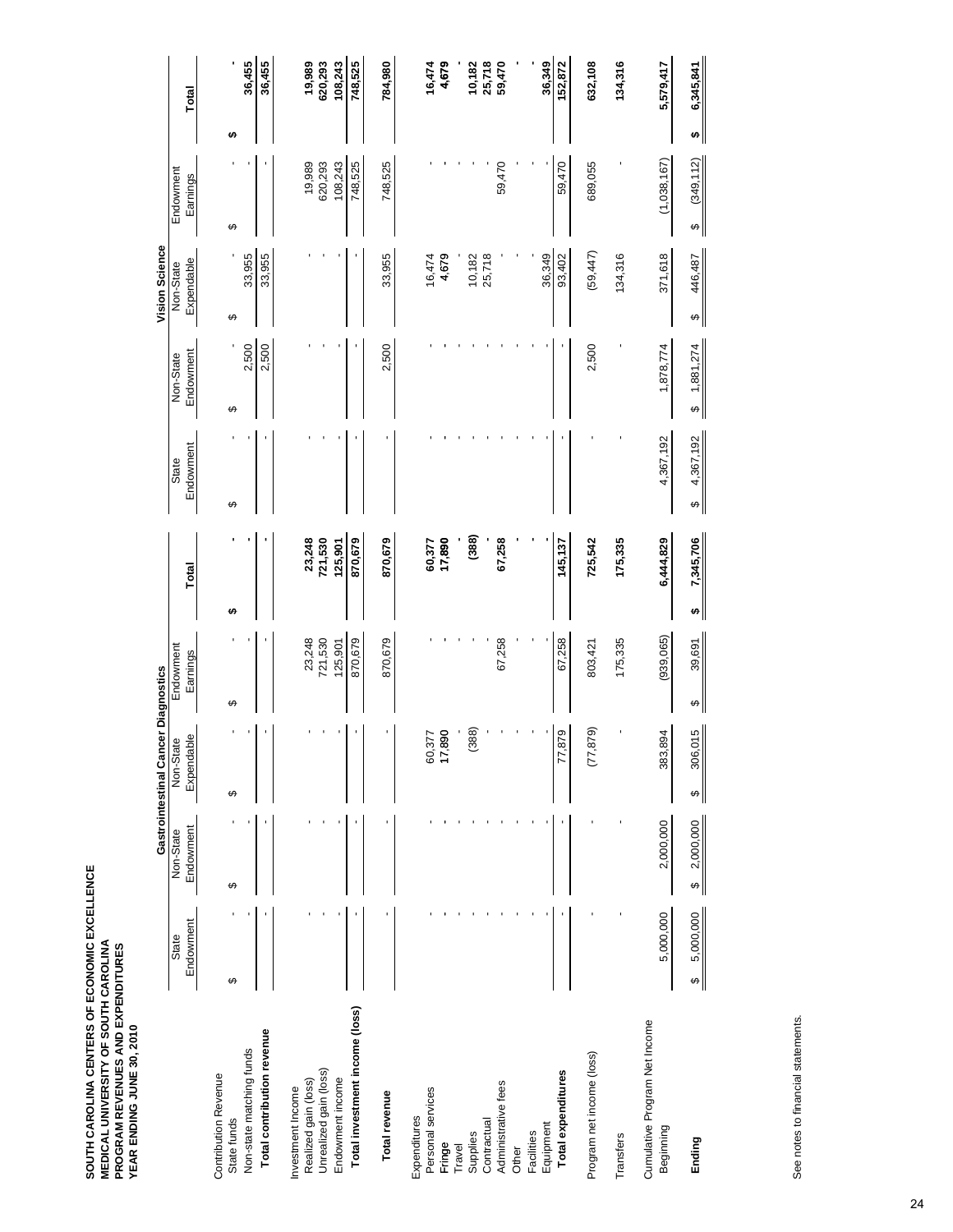|                                            |                |                       | Clinical Effectiveness and Patient Safety |                   |   |                    |                | Molecular Proteomics in Cardiovascular Disease and Prevention |              |                   |   |                    |
|--------------------------------------------|----------------|-----------------------|-------------------------------------------|-------------------|---|--------------------|----------------|---------------------------------------------------------------|--------------|-------------------|---|--------------------|
|                                            | State          | Non-State             | Non-State                                 | Endowment         |   |                    | State          | Non-State                                                     | Non-State    | Endowment         |   |                    |
|                                            | Endowment      | Endowment             | Expendable                                | Earnings          |   | Total              | Endowment      | Endowment                                                     | Expendable   | Earnings          |   | Total              |
| <b>Contribution Revenue</b>                |                |                       |                                           |                   |   |                    |                |                                                               |              |                   |   |                    |
| State funds                                | 462,683<br>↮   | ↮                     | ↮                                         | ക                 | ↮ | 462,683            | 217,507<br>↮   | ↮                                                             | ↮            | ↮                 | ↮ | 217,507            |
| Non-state matching funds                   |                |                       | 529<br>1,094.                             |                   |   | 1,094,529          |                | 45,871                                                        | 685,707      |                   |   | 731,578            |
| Total contribution revenue                 | 462,683        |                       | 529<br>1,094,                             |                   |   | 1,557,212          | 217,507        | 45,871                                                        | 685,707      |                   |   | 949,085            |
| Investment Income                          |                |                       |                                           |                   |   |                    |                |                                                               |              |                   |   |                    |
| Realized gain (loss)                       |                |                       |                                           | 664,795<br>21,527 |   | 21,527             |                |                                                               |              | 648,312<br>22,304 |   | 22,304             |
| Unrealized gain (loss)<br>Endowment income |                |                       |                                           | 120,679           |   | 664,795<br>120,679 |                |                                                               |              | 115,896           |   | 115,896<br>648,312 |
| Total investment income (loss)             |                |                       |                                           | 807,001           |   | 807,001            |                |                                                               |              | 786,512           |   | 786,512            |
|                                            |                |                       |                                           |                   |   |                    |                |                                                               |              |                   |   |                    |
| Total revenue                              | 462,683        |                       | 529<br>1,094,                             | 807,001           |   | 2,364,213          | 217,507        | 45,871                                                        | 685,707      | 786,512           |   | 1,735,597          |
| Personal services<br>Expenditures          |                |                       |                                           |                   |   | (10, 790)          |                |                                                               | 147,309      |                   |   | 147,309            |
| Fringe                                     |                |                       | $(10,790)$<br>$(3,171)$                   |                   |   | (3,171)            |                |                                                               | 43,617       |                   |   | 43,617             |
| Travel                                     |                |                       |                                           |                   |   |                    |                |                                                               |              |                   |   |                    |
| Supplies                                   |                |                       | 543<br>ω,                                 |                   |   | 3,543              |                |                                                               |              |                   |   |                    |
| Administrative fees<br>Contractual         |                |                       | 411<br>$\frac{3}{2}$                      | 63,656            |   | 77,067             |                |                                                               | 31,506       | 63,901            |   | 95,407             |
| Other                                      |                |                       |                                           |                   |   |                    |                |                                                               |              |                   |   |                    |
| Facilities                                 |                |                       |                                           |                   |   |                    |                |                                                               |              |                   |   |                    |
| Equipment                                  |                |                       |                                           |                   |   |                    |                |                                                               |              |                   |   |                    |
| Total expenditures                         |                |                       | 993<br>ςi                                 | 63,656            |   | 66,649             |                |                                                               | 222,432      | 63,901            |   | 286,333            |
| Program net income (loss)                  | 462,683        |                       | 536<br>1,091,1                            | 743,345           |   | 2,297,564          | 217,507        | 45,871                                                        | 463,275      | 722,611           |   | 1,449,264          |
| Transfers                                  |                |                       |                                           |                   |   |                    |                | 59,856                                                        | 13,869       | (59, 856)         |   | 13,869             |
| Cumulative Program Net Income<br>Beginning | 4,537,317      | 2,000,000             | ,350)<br>(1, 104,                         | (909, 299)        |   | 4,523,668          | 3,842,963      | 3,129,879                                                     | 439,792      | (1,376,409)       |   | 6,036,225          |
| Ending                                     | 5,000,000<br>↮ | 2,000,000<br>$\theta$ | (12, 814)<br>↔                            | (165, 954)<br>↮   | ↮ | 6,821,232          | 4,060,470<br>↮ | 3,235,606<br>↔                                                | 916,936<br>↔ | (713, 654)<br>↮   | ↮ | 7,499,358          |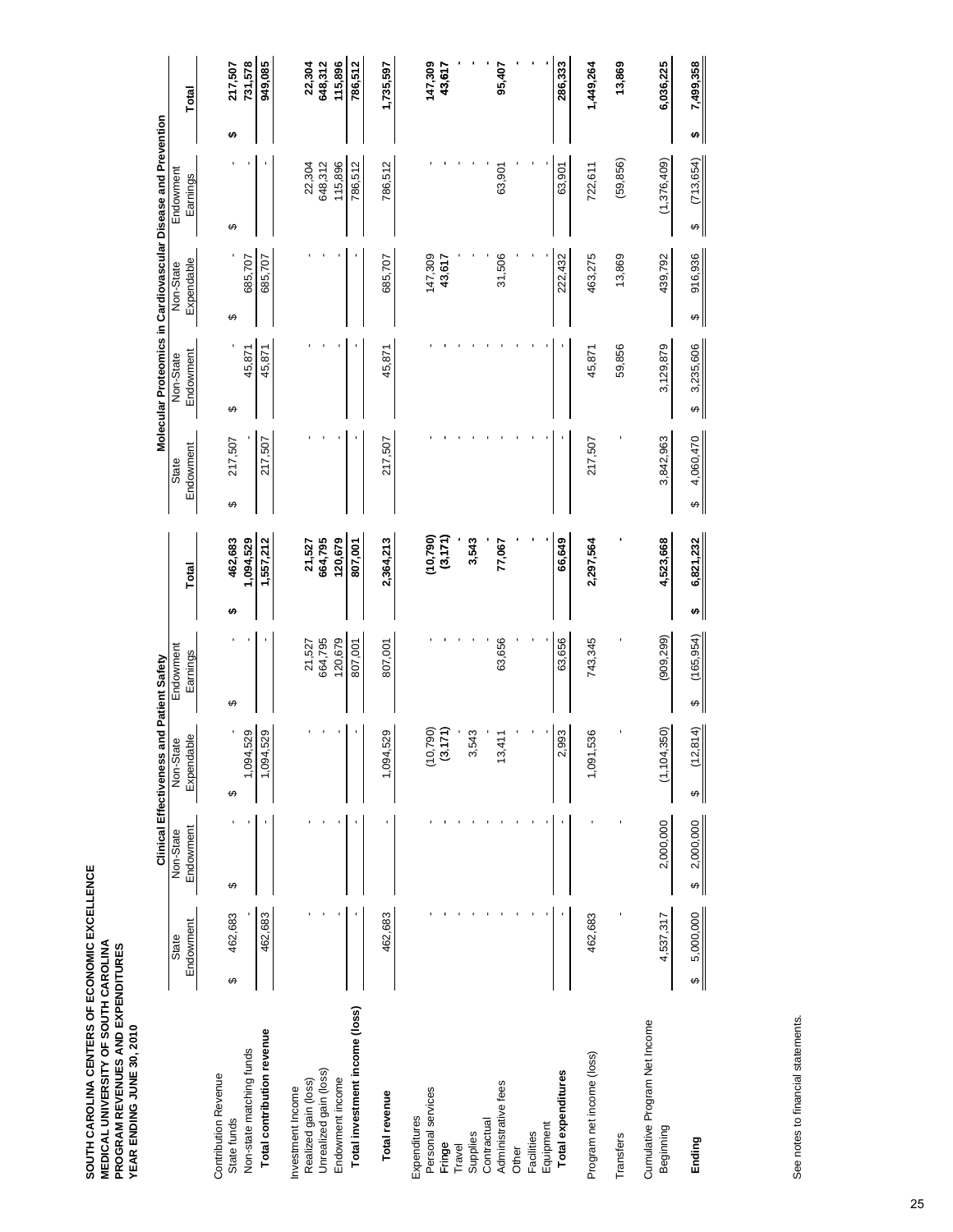|                                            |                |             | Tobacco-Related Malignancy |              |                 |                |                | <b>Stroke</b> |              |                |
|--------------------------------------------|----------------|-------------|----------------------------|--------------|-----------------|----------------|----------------|---------------|--------------|----------------|
|                                            | State          | Non-State   | Non-State                  | Endowment    |                 | State          | Non-State      | Non-State     | Endowment    |                |
|                                            | Endowment      | Endowment   | Expendable                 | Earnings     | Total           | Endowment      | Endowment      | Expendable    | Earnings     | Total          |
| <b>Contribution Revenue</b><br>State funds | 976,470<br>↮   | ↮           | ↮                          | ക            | 976,470<br>₩    | ↮              | ↮              | ↮             | ↮            | ↮              |
| Non-state matching funds                   |                | 102,000     | 320,458                    |              | 422,458         |                |                | 740,378       |              | 740,378        |
| Total contribution revenue                 | 976,470        | 102,000     | 320,458                    |              | 1,398,928       |                |                | 740,378       |              | 740,378        |
| Realized gain (loss)<br>Investment Income  |                |             |                            | 22,979       | 22,979          |                |                |               | 21,724       | 21,724         |
| Unrealized gain (loss)                     |                |             |                            | 596,521      | 596,521         |                |                |               | 354,203      | 354,203        |
| Endowment income                           |                |             |                            | 117,514      | 117,514         |                |                |               | 86,909       | 86,909         |
| Total investment income (loss)             |                |             |                            | 737,014      | 737,014         |                |                |               | 462,836      | 462,836        |
| Total revenue                              | 976,470        | 102,000     | 320,458                    | 737,014      | 2,135,942       |                |                | 740,378       | 462,836      | 1,203,214      |
| Personal services<br>Expenditures          |                |             | 41,730                     |              | 41,730          |                |                | 103,787       |              | 103,787        |
| Fringe                                     |                |             | 11,141                     |              | 11,141          |                |                | 27,612        |              | 27,612         |
| Travel                                     |                |             | 78                         |              |                 | 78             |                | 742           |              | 742            |
| Supplies                                   |                |             |                            |              |                 |                |                | 2,329         |              | 2,329          |
| Contractual                                |                |             |                            |              |                 |                |                | 115,312       |              | 115,312        |
| Administrative fees                        |                |             | 7,279<br>57,730            | 66,187       | 73,466          |                |                | 12,500        | 50,826       | 63,326         |
| Other                                      |                |             |                            |              | 57,730          |                |                |               |              |                |
| Facilities                                 |                |             |                            |              |                 |                |                |               |              |                |
| Equipment                                  |                |             |                            |              |                 |                |                | 8,695         |              | 8,695          |
| Total expenditures                         |                |             | 117,958                    | 66,187       | 184,145         |                |                | 270,977       | 50,826       | 321,803        |
| Program net income (loss)                  | 976,470        | 102,000     | 202,500                    | 670,827      | 1,951,797       |                |                | 469,401       | 412,010      | 881,411        |
| Transfers                                  |                |             |                            |              |                 |                |                |               |              |                |
| Cumulative Program Net Income<br>Beginning | 4,023,530      | 1,368,812   | 525,873                    | 111, 135     | 6,029,350       | 2,269,607      | 2,500,000      | 4,423         | (42, 522)    | 4,731,508      |
| Ending                                     | 5,000,000<br>↮ | \$1,470,812 | 728,373<br>↮               | 781,962<br>↔ | 7,981,147<br>s, | 2,269,607<br>↮ | 2,500,000<br>↮ | 473,824<br>↮  | 369,488<br>↮ | 5,612,919<br>↮ |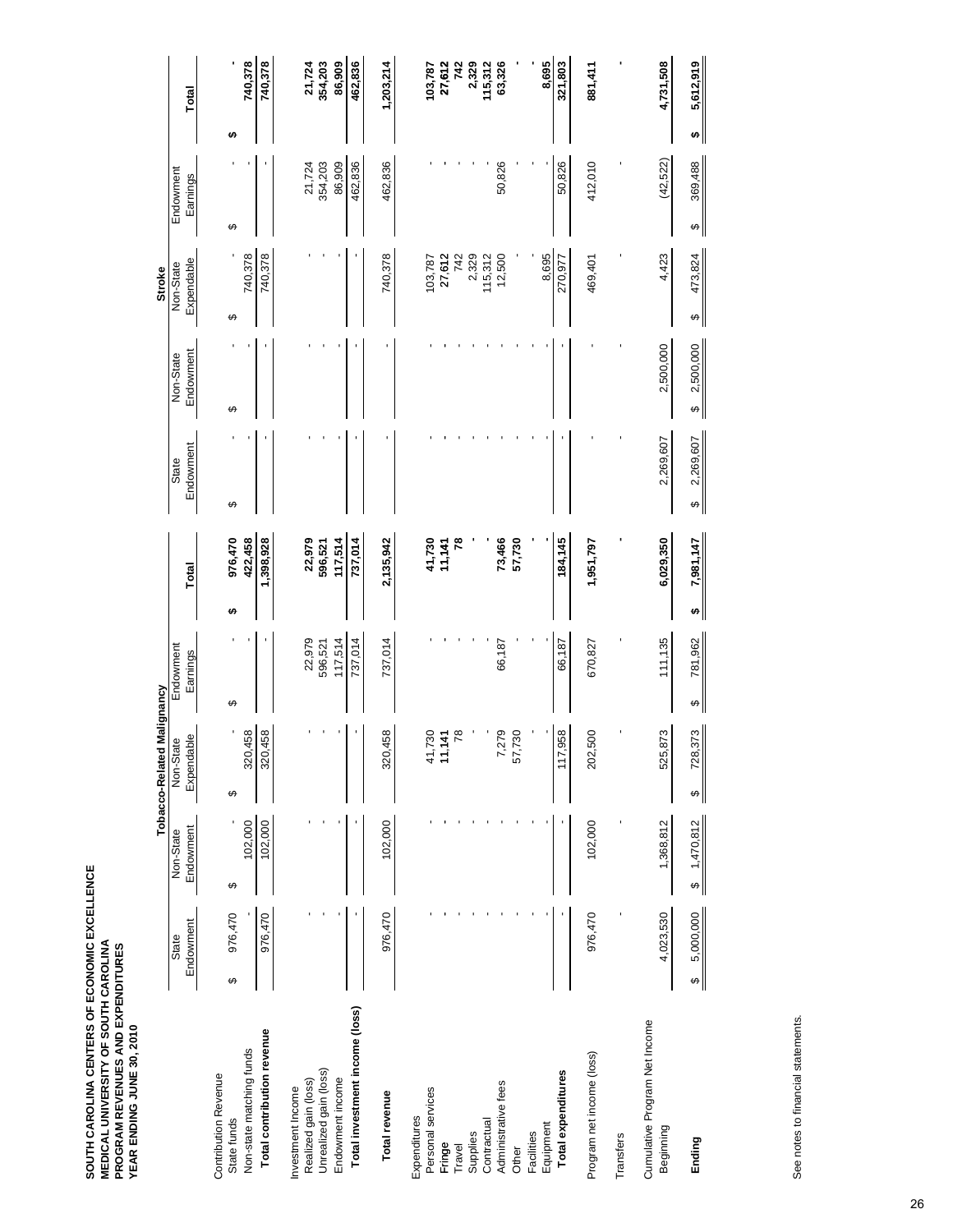|                                            |           |                | Renal Disease Biomarker |                |                |                |                | Cancer Stem Cell Biology and Therapy |                 |                |
|--------------------------------------------|-----------|----------------|-------------------------|----------------|----------------|----------------|----------------|--------------------------------------|-----------------|----------------|
|                                            | State     | Non-State      | Non-State               | Endowment      |                | State          | Non-State      | Non-State                            | Endowment       |                |
|                                            | Endowment | Endowment      | Expendable              | Earnings       | Total          | Endowment      | Endowment      | Expendable                           | Earnings        | Total          |
| <b>Contribution Revenue</b>                |           |                |                         |                |                |                |                |                                      |                 |                |
| State funds                                | ↮         | ↮              | ↮                       | ↮              | 49             | 2,193,642<br>↮ | ↮              | ↮                                    | ↮               | 2,193,642<br>↮ |
| Non-state matching funds                   |           | 423,435        | 4,581                   |                | 428,016        |                | 1,037,285      | 1,096,236                            |                 | 2,133,521      |
| Total contribution revenue                 |           | 423, 435       | 4,581                   |                | 428,016        | 2,193,642      | 1,037,285      | 1,096,236                            |                 | 4,327,163      |
| Investment Income                          |           |                |                         |                |                |                |                |                                      |                 |                |
| Realized gain (loss)                       |           |                |                         | 3,526          | 3,526          |                |                |                                      | 8,085           | 8,085          |
| Unrealized gain (loss)                     |           |                |                         | 46,308         | 46,308         |                |                |                                      | (114, 134)      | (114, 134)     |
| Endowment income                           |           |                |                         | 15,063         | 15,063         |                |                |                                      | 19,950          | 19,950         |
| Total investment income (loss)             |           |                |                         | 64,897         | 64,897         |                |                |                                      | (86,099)        | (86, 099)      |
| Total revenue                              |           | 423,435        | 4,581                   | 64,897         | 492,913        | 2,193,642      | 1,037,285      | 1,096,236                            | (86,099)        | 4,241,064      |
| Expenditures                               |           |                |                         |                |                |                |                |                                      |                 |                |
| Personal services                          |           |                | 15,046                  |                | 15,046         |                |                |                                      |                 |                |
| Fringe                                     |           |                | 4,454                   |                | 4,454          |                |                |                                      |                 |                |
| Travel                                     |           |                |                         |                |                |                |                |                                      |                 |                |
| Contractual<br>Supplies                    |           |                |                         |                |                |                |                |                                      |                 |                |
| Administrative fees                        |           |                | 229                     | 28,578         | 28,807         |                |                | 54,812                               | 57,815          | 112,627        |
| Other                                      |           |                |                         |                |                |                |                |                                      | 5,723           | 5,723          |
| Facilities                                 |           |                |                         |                |                |                |                |                                      |                 |                |
| Equipment                                  |           |                |                         |                |                |                |                |                                      |                 |                |
| Total expenditures                         |           |                | 729<br>19,              | 28,578         | 48,307         |                |                | 54,812                               | 63,538          | 118,350        |
| Program net income (loss)                  |           | 423,435        | 48)<br>(15,1)           | 36,319         | 444,606        | 2,193,642      | 1,037,285      | 1,041,424                            | (149, 637)      | 4,122,714      |
| Transfers                                  |           | 500,000        |                         |                | 500,000        |                | 300,000        |                                      | (29, 696)       | 270,304        |
| Cumulative Program Net Income<br>Beginning |           | 625,440        | 50,443                  | (83, 703)      | 592,180        |                | 76,854         | 60,254                               | (425)           | 136,683        |
| Ending                                     | ↮         | 1,548,875<br>↮ | 35,295<br>↮             | (47, 384)<br>↮ | 1,536,786<br>↮ | 2,193,642<br>↮ | 1,414,139<br>↔ | \$ 1,101,678                         | (179, 758)<br>↮ | 4,529,701<br>↮ |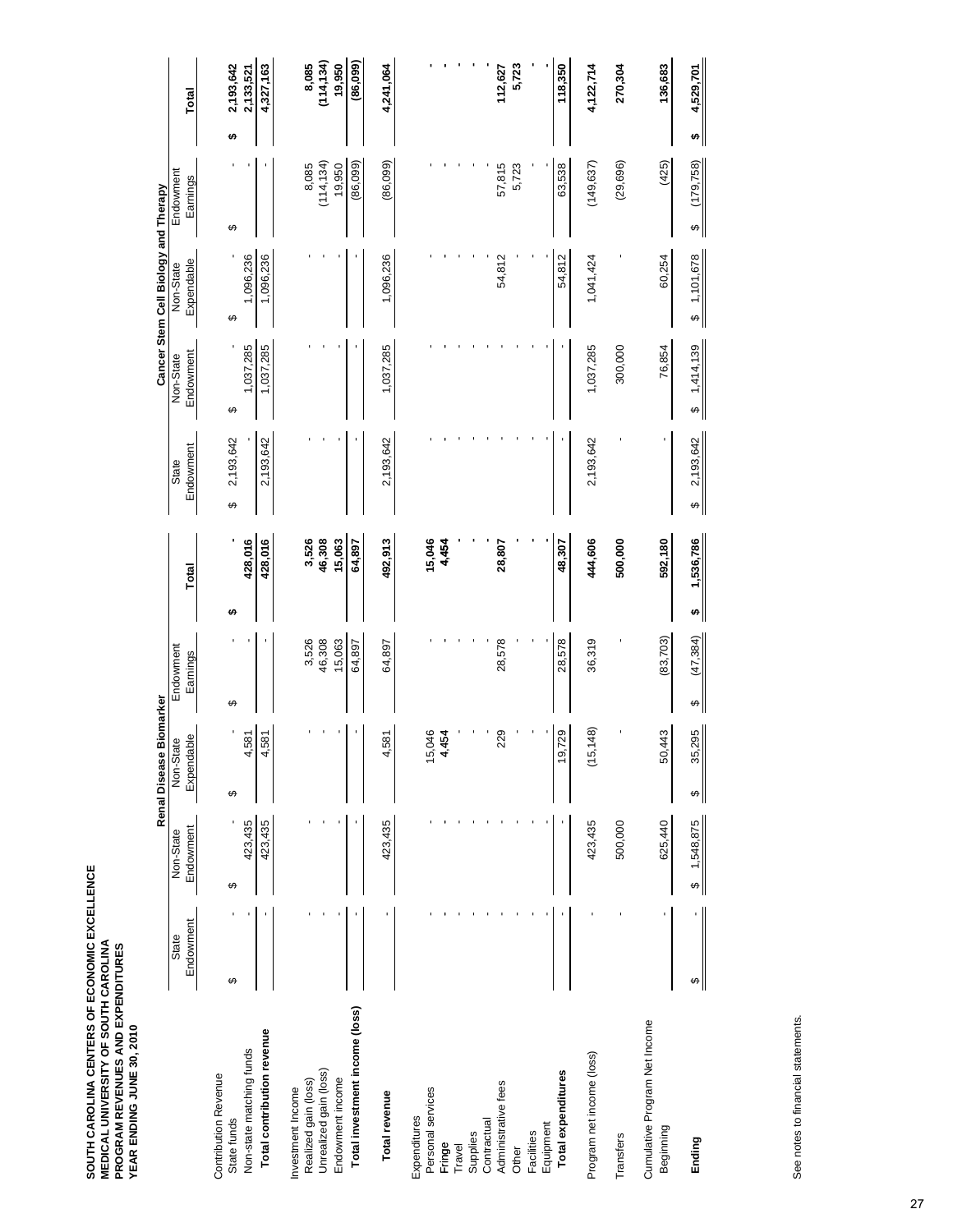|                                            |                    |                        | <b>Advanced Tissue</b>  | <b>Biofabrication</b> |             |                    |                        | Medication Safety and Efficacy |                       |                     |  |
|--------------------------------------------|--------------------|------------------------|-------------------------|-----------------------|-------------|--------------------|------------------------|--------------------------------|-----------------------|---------------------|--|
|                                            | Endowment<br>State | Endowment<br>Non-State | Expendable<br>Non-State | Endowment<br>Earnings | Total       | Endowment<br>State | Endowment<br>Non-State | Expendable<br>Non-State        | Endowment<br>Earnings | Total               |  |
| <b>Contribution Revenue</b>                |                    |                        |                         |                       |             |                    |                        |                                |                       |                     |  |
| State funds                                | ↮                  | ↔                      | ↮                       | ↔                     | ω           | 600,000<br>↮       | ↮                      | ↮                              | ↮                     | 600,000<br>↮        |  |
| Non-state matching funds                   |                    |                        | 337<br>175              |                       | 175,337     |                    | 600,000                |                                |                       | 600,000             |  |
| Total contribution revenue                 |                    |                        | 337<br>175              |                       | 175,337     | 600,000            | 600,000                |                                |                       | 1,200,000           |  |
| Investment Income                          |                    |                        |                         |                       |             |                    |                        |                                |                       |                     |  |
| Realized gain (loss)                       |                    |                        |                         |                       |             |                    |                        |                                | 1,521                 | $1,521$<br>(28,382) |  |
| Unrealized gain (loss)                     |                    |                        |                         |                       |             |                    |                        |                                | (28, 382)             |                     |  |
| Endowment income                           |                    |                        |                         |                       |             |                    |                        |                                | 2,200                 | 2,200               |  |
| Total investment income (loss)             |                    |                        |                         |                       |             |                    |                        |                                | (24, 661)             | (24, 661)           |  |
| Total revenue                              |                    |                        | 337<br>175              |                       | 175,337     | 600,000            | 600,000                |                                | (24, 661)             | 1,175,339           |  |
| Expenditures                               |                    |                        |                         |                       |             |                    |                        |                                |                       |                     |  |
| Personal services                          |                    |                        |                         |                       |             |                    |                        |                                |                       |                     |  |
| Fringe                                     |                    |                        |                         |                       |             |                    |                        |                                |                       |                     |  |
| Travel                                     |                    |                        |                         |                       |             |                    |                        |                                |                       |                     |  |
| Supplies                                   |                    |                        |                         |                       |             |                    |                        |                                |                       |                     |  |
| Contractual                                |                    |                        |                         |                       |             |                    |                        |                                |                       |                     |  |
| Administrative fees                        |                    |                        |                         |                       |             |                    |                        |                                | 30,000                | 30,000              |  |
| Facilities<br>Other                        |                    |                        | ,337<br>100             |                       | 100,337     |                    |                        |                                |                       |                     |  |
| Equipment                                  |                    |                        |                         |                       |             |                    |                        |                                |                       |                     |  |
| Total expenditures                         |                    |                        | 337<br>100,             |                       | 100,337     |                    |                        |                                | 30,000                | 30,000              |  |
| Program net income (loss)                  |                    |                        | 000,<br>75              |                       | 75,000      | 600,000            | 600,000                |                                | (54, 661)             | 1,145,339           |  |
| Transfers                                  |                    |                        |                         |                       |             |                    |                        |                                |                       |                     |  |
| Cumulative Program Net Income<br>Beginning |                    |                        |                         |                       |             |                    |                        |                                |                       |                     |  |
|                                            |                    |                        |                         |                       |             |                    |                        |                                |                       |                     |  |
| Ending                                     | ↔                  | ↮                      | 75,000<br>↔             | ↔                     | 75,000<br>↮ | 600,000<br>↔       | 600,000<br>↔           | ↮                              | (54, 661)<br>↔        | 1,145,339<br>th     |  |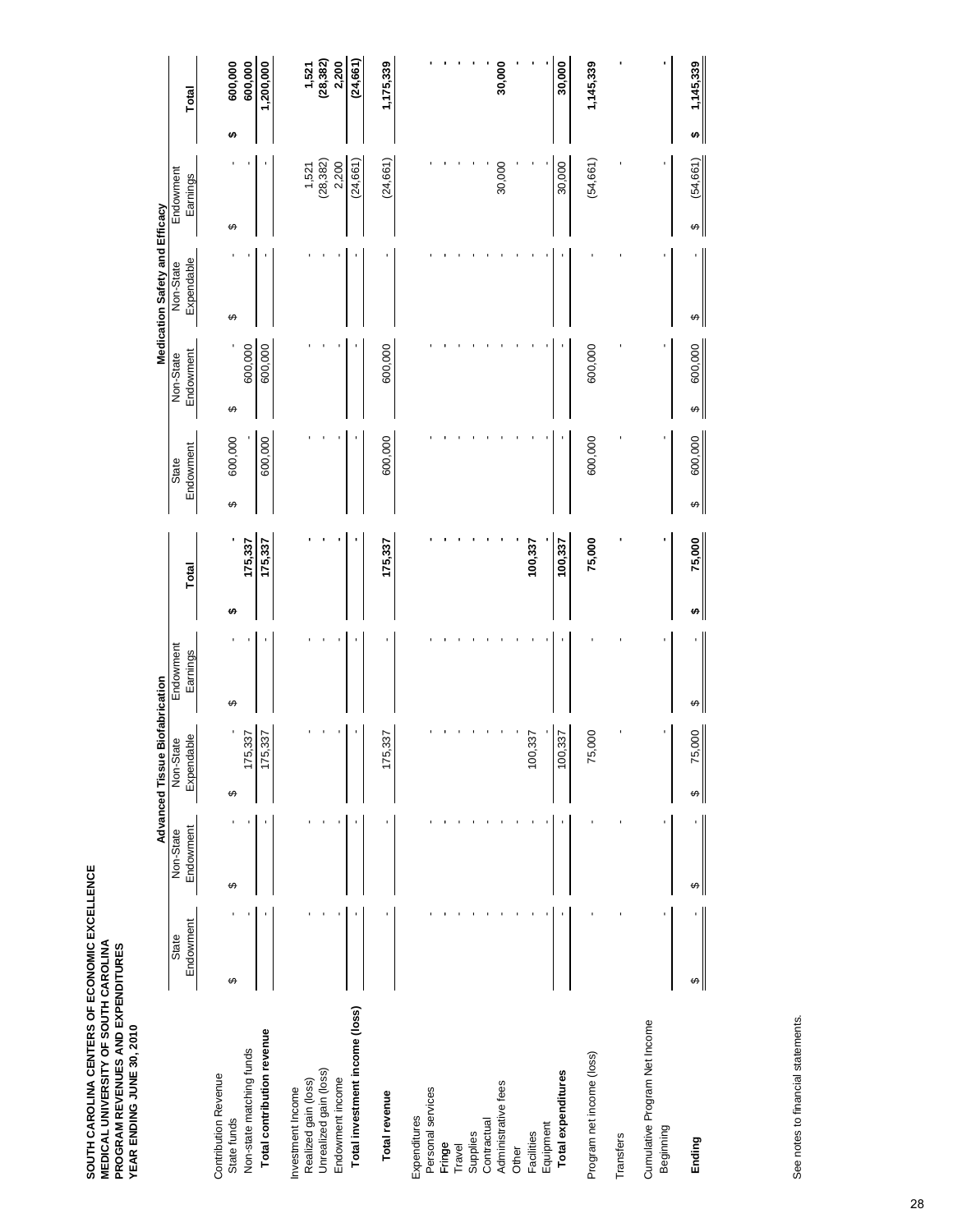|                                                |                    |                        | Prostate Cancer |                         | Disparities |                       |    |                          |                    |                        | Lipidomics, Pathobiology and Therapy |                       |       |
|------------------------------------------------|--------------------|------------------------|-----------------|-------------------------|-------------|-----------------------|----|--------------------------|--------------------|------------------------|--------------------------------------|-----------------------|-------|
|                                                | Endowment<br>State | Endowment<br>Non-State |                 | Expendable<br>Non-State |             | Endowment<br>Earnings |    | Total                    | Endowment<br>State | Endowment<br>Non-State | Expendable<br>Non-State              | Endowment<br>Earnings | Total |
| <b>Contribution Revenue</b><br>State funds     | ↮                  | ↮                      | ↮               | ı                       | ↮           |                       | ŧA | ٠                        | ↮                  | ↮                      | ↮                                    | ↮                     | ↮     |
| Non-state matching funds                       |                    |                        |                 | 3,870                   |             |                       |    | 3,870                    |                    |                        |                                      |                       |       |
| Total contribution revenue                     |                    |                        |                 | 3,870                   |             |                       |    | 3,870                    |                    |                        |                                      |                       |       |
| Investment Income                              |                    |                        |                 |                         |             |                       |    |                          |                    |                        |                                      |                       |       |
| Unrealized gain (loss)<br>Realized gain (loss) |                    |                        |                 |                         |             | 343                   |    | $7\frac{2}{3}$           |                    |                        |                                      |                       |       |
| Endowment income                               |                    |                        |                 |                         |             | $\mbox{ }^\mathsf{O}$ |    | $\overline{\phantom{0}}$ |                    |                        |                                      |                       |       |
| Total investment income (loss)                 |                    |                        |                 |                         |             | 414                   |    | 414                      |                    |                        |                                      |                       | ٠     |
| Total revenue                                  |                    |                        |                 | 870<br>က်               |             | 414                   |    | 4,284                    |                    |                        |                                      |                       |       |
| Expenditures                                   |                    |                        |                 |                         |             |                       |    |                          |                    |                        |                                      |                       |       |
| Personal services                              |                    |                        |                 |                         |             |                       |    |                          |                    |                        |                                      |                       |       |
| Fringe<br>Travel                               |                    |                        |                 |                         |             |                       |    |                          |                    |                        |                                      |                       |       |
| Supplies                                       |                    |                        |                 |                         |             |                       |    |                          |                    |                        |                                      |                       |       |
| Administrative fees<br>Contractual             |                    |                        |                 | 194                     |             | 32                    |    | 226                      |                    |                        |                                      |                       |       |
| Other                                          |                    |                        |                 |                         |             |                       |    |                          |                    |                        |                                      |                       |       |
| Facilities                                     |                    |                        |                 |                         |             |                       |    |                          |                    |                        |                                      |                       |       |
| Equipment                                      |                    |                        |                 |                         |             |                       |    |                          |                    |                        |                                      |                       |       |
| Total expenditures                             |                    |                        |                 | 194                     |             | 32                    |    | 226                      |                    |                        |                                      |                       |       |
| Program net income (loss)                      |                    |                        |                 | 3,676                   |             | 382                   |    | 4,058                    |                    |                        |                                      |                       |       |
| Transfers                                      |                    |                        |                 |                         |             |                       |    |                          |                    |                        |                                      |                       |       |
| Cumulative Program Net Income<br>Beginning     | ı                  | 3,000                  |                 |                         |             | (124)                 |    | 2,876                    |                    |                        |                                      |                       |       |
| Ending                                         | ↮                  | 3,000<br>↮             | ↮               | 676<br>ო,               | ↮           | 258                   | H, | 6,934                    | ↔                  | ↮                      | ↔                                    | ↮                     |       |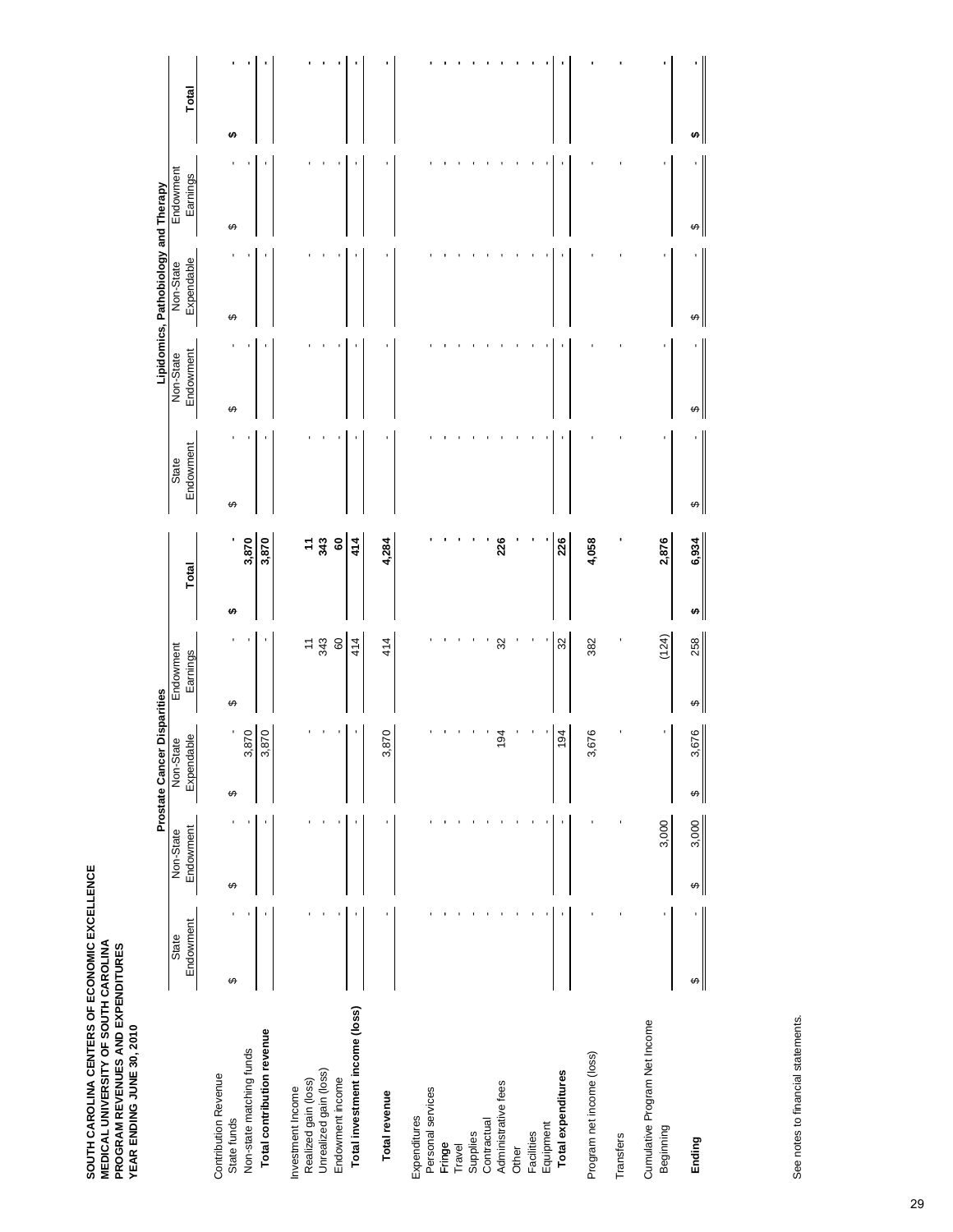|                                            |           |              | Inflammation and Fibrosis |                 |              |                                   |              | Total - Medical University of South Carolina |                   |                 |
|--------------------------------------------|-----------|--------------|---------------------------|-----------------|--------------|-----------------------------------|--------------|----------------------------------------------|-------------------|-----------------|
|                                            | State     | Non-State    | Non-State                 | Endowment       |              | State                             | Non-State    | Non-State                                    | Endowment         |                 |
|                                            | Endowment | Endowment    | Expendable                | Earnings        | Total        | Endowment                         | Endowment    | Expendable                                   | Earnings          | Total           |
| <b>Contribution Revenue</b>                |           |              |                           |                 |              |                                   |              |                                              |                   |                 |
| State funds                                | ↮         | ↮            | ↮                         | ↮               | ↮            | 11,236,372<br>ക                   | ↮            | ↮                                            | ↮                 | 11,236,372<br>↮ |
| Non-state matching funds                   |           | 983,005      |                           |                 | 983,005      |                                   | 3,456,790    | 5,853,124                                    |                   | 9,309,914       |
| Total contribution revenue                 |           | 983,005      |                           |                 | 983,005      | 11,236,372                        | 3,456,790    | 5,853,124                                    |                   | 20,546,286      |
| Investment Income                          |           |              |                           |                 |              |                                   |              |                                              |                   |                 |
| Realized gain (loss)                       |           |              |                           | 1,103           | 1,103        |                                   |              |                                              | 577,245           | 577,245         |
| Unrealized gain (loss)                     |           |              |                           | (112, 719)      | (112, 719)   |                                   |              |                                              | 5,799,878         | 5,799,878       |
| Endowment income                           |           |              |                           | 36,902          | 36,902       |                                   |              |                                              | 1,262,220         | 1,262,220       |
| Total investment income (loss)             |           |              |                           | (74, 714)       | (74, 714)    |                                   |              |                                              | 7,639,343         | 7,639,343       |
| Total revenue                              |           | 983,005      |                           | (74, 714)       | 908,291      | 11,236,372                        | 3,456,790    | 5,853,124                                    | 7,639,343         | 28,185,629      |
| Expenditures                               |           |              |                           |                 |              |                                   |              |                                              |                   |                 |
| Personal services                          |           |              |                           |                 |              |                                   |              | 673,322                                      | 9,841             | 683,163         |
| Fringe                                     |           |              |                           |                 |              |                                   |              | 189,496                                      | 2,913             | 192,409         |
| Travel                                     |           |              |                           |                 |              |                                   |              | 12,510                                       |                   | 12,510          |
| Supplies                                   |           |              |                           |                 |              |                                   |              | 222,808                                      |                   | 222,808         |
| Contractual                                |           |              |                           |                 |              |                                   |              | 165,186                                      |                   | 165,186         |
| Administrative fees                        |           |              |                           | 64,257          | 64,257       |                                   |              | 133,066                                      | 814,418           | 947,484         |
| Other                                      |           |              |                           |                 |              |                                   |              | 77,568                                       | 5,723             | 83,291          |
| Facilities                                 |           |              |                           |                 |              |                                   |              | 859,142                                      |                   | 859,142         |
| Equipment                                  |           |              |                           |                 |              |                                   |              | 141,067                                      |                   | 141,067         |
| Total expenditures                         |           |              |                           | 64,257          | 64,257       |                                   |              | 2,474,165                                    | 832,895           | 3,307,060       |
| Program net income (loss)                  |           | 983,005      |                           | (138, 971)      | 844,034      | 11,236,372                        | 3,456,790    | 3,378,959                                    | 6,806,448         | 24,878,569      |
| Transfers                                  |           | 2,000        |                           |                 | 2,000        |                                   | 922,648      | 306,095                                      | 85,783            | 1,314,526       |
| Cumulative Program Net Income<br>Beginning |           |              |                           |                 |              | 43,254,539                        | 22,514,144   | 3,363,147                                    | (7,687,356)       | 61,444,474      |
| Ending                                     | ↮         | 985,005<br>↮ | ↮                         | (138, 971)<br>↮ | 846,034<br>↮ | 54,490,911<br>$\overline{\Theta}$ | \$26,893,582 | 7,048,201<br>$\overline{\Theta}$             | (795, 125)<br>ิ⇔∥ | 87,637,569<br>৸ |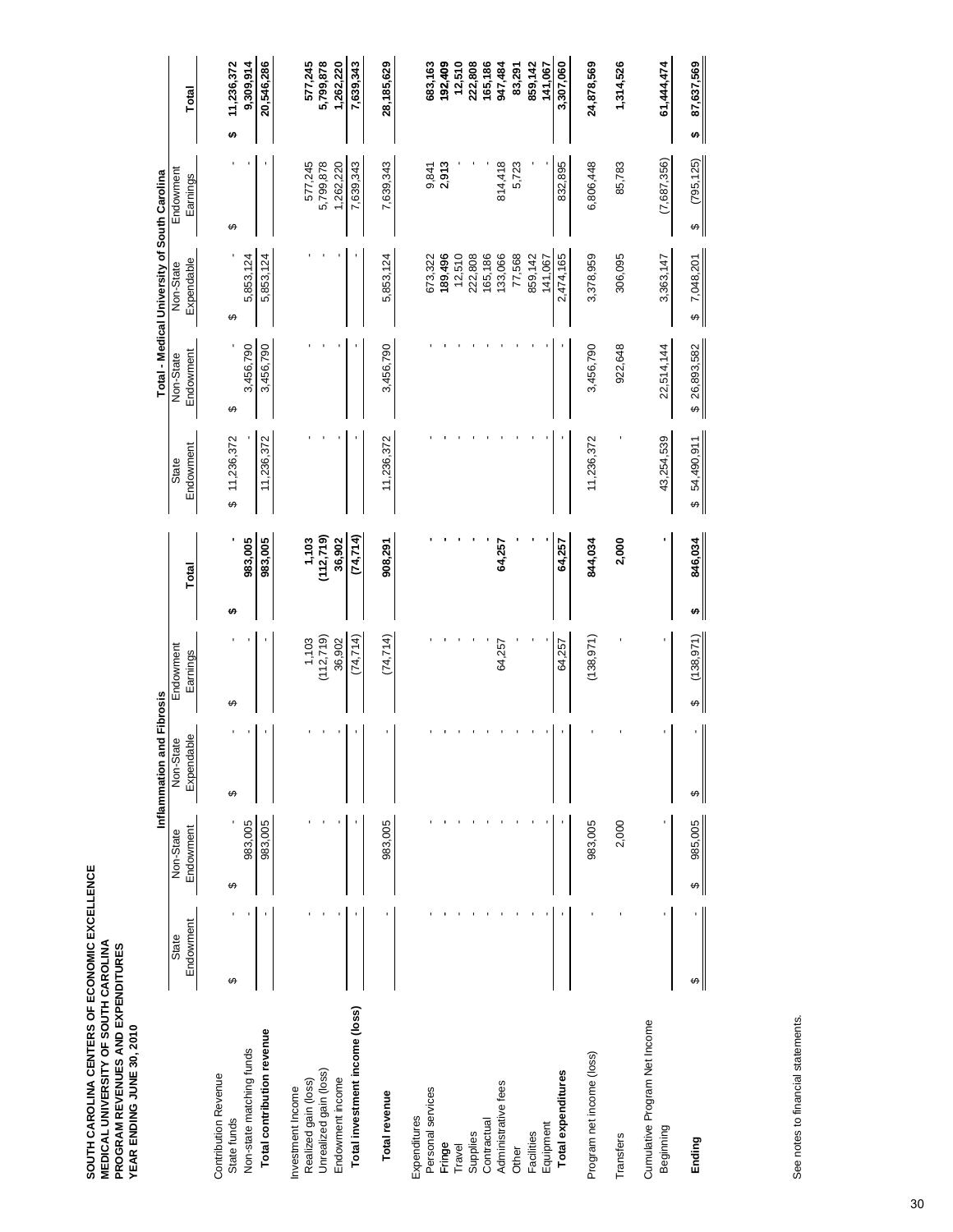|                                            |                |                | Nanostructures                                           |              |                 |                |                | Brain Imaging |                  |   |                 |
|--------------------------------------------|----------------|----------------|----------------------------------------------------------|--------------|-----------------|----------------|----------------|---------------|------------------|---|-----------------|
|                                            | State          | Non-State      | Non-State                                                | Endowment    |                 | State          | Non-State      | Non-State     | Endowment        |   |                 |
|                                            | Endowment      | Endowment      | Expendable                                               | Earnings     | Total           | Endowment      | Endowment      | Expendable    | Earnings         |   | Total           |
| <b>Contribution Revenue</b>                |                |                |                                                          |              |                 |                |                |               |                  |   |                 |
| State funds                                | 1,509,342<br>↮ | ↮              | ↮                                                        | ↮            | 1,509,342<br>မာ | 693,104<br>↮   | ↮              | ↮             | ↮                | ↮ | 693,104         |
| Non-state matching funds                   |                | 100,100        | 221,493                                                  |              | 321,593         |                |                |               |                  |   |                 |
| Total contribution revenue                 | 1,509,342      | 100,100        | 221,493                                                  |              | 1,830,935       | 693,104        |                |               |                  |   | 693,104         |
| Investment Income                          |                |                |                                                          |              |                 |                |                |               |                  |   |                 |
| Realized gain                              |                |                |                                                          | 38,371       | 38,371          |                |                |               | 47,335           |   | 47,335          |
| Unrealized gain                            |                |                |                                                          | 80,500       | 80,500          |                |                |               | 109,086          |   | 109,086         |
| Endowment income                           |                |                |                                                          | 194,499      | 194,499         |                |                |               | 264,390          |   | 264,390         |
| Total investment income                    |                |                |                                                          | 313,370      | 313,370         |                |                |               | 420,811          |   | 420,811         |
| Total revenue                              | 1,509,342      | 100,100        | 221,493                                                  | 313,370      | 2,144,305       | 693,104        |                |               | 420,811          |   | 1,113,915       |
| Expenditures                               |                |                |                                                          |              |                 |                |                |               |                  |   |                 |
| Personal services                          |                |                | 101,940                                                  | 65,625       | 167,565         |                |                |               | 87,090           |   | 87,090          |
| Fringe                                     |                |                | $\begin{array}{c} 16,550 \\ 5,134 \\ 13,067 \end{array}$ | 10,095       | 26,645          |                |                |               | 24,924<br>7,782  |   | 24,924          |
| Travel                                     |                |                |                                                          |              | 5,134           |                |                |               |                  |   | 7,782           |
| Supplies                                   |                |                |                                                          |              | 13,067          |                |                |               | 4,796            |   | 4,796<br>32,909 |
| Contractual                                |                |                | 945                                                      | 18,725       | 19,670          |                |                |               | 32,909           |   |                 |
| Tuition assistance                         |                |                |                                                          |              |                 |                |                |               |                  |   |                 |
| Fixed charges                              |                |                |                                                          |              |                 |                |                |               |                  |   |                 |
| Indirect cost recovery                     |                |                | 82<br>56,7                                               |              | 56,782          |                |                |               |                  |   |                 |
| Administrative fees                        |                |                |                                                          | 19,885       | 19,885          |                |                |               | 24,784           |   | 24,784          |
| Legal                                      |                |                |                                                          |              |                 |                |                |               |                  |   |                 |
| Other                                      |                |                | 6,842<br>49,506                                          | 3,860        | 10,702          |                |                |               | $1,153$<br>2,482 |   | 1,153           |
| Equipment                                  |                |                |                                                          |              | 49,506          |                |                |               |                  |   | 2,482           |
| Total expenditures                         |                |                | 250,766                                                  | 118,190      | 368,956         |                |                |               | 185,920          |   | 185,920         |
| Program net income (loss)                  | 1,509,342      | 100,100        | (29, 273)                                                | 195,180      | 1,775,349       | 693,104        |                |               | 234,891          |   | 927,995         |
| Transfers                                  |                | 50,000         |                                                          |              | 50,000          |                |                |               |                  |   |                 |
| Cumulative Program Net Income<br>Beginning | 2,490,658      | 1,482,755      | 81,535                                                   | 189,683      | 4,244,631       | 4,306,896      | 2,089,589      |               | (129, 838)       |   | 6,266,647       |
| Ending                                     | 4,000,000<br>↔ | 1,632,855<br>Ø | 52,262<br>↮                                              | 384,863<br>↮ | 6,069,980<br>↮  | 5,000,000<br>↔ | 2,089,589<br>↔ | ↮             | 105,053<br>↔     | ↮ | 7,194,642       |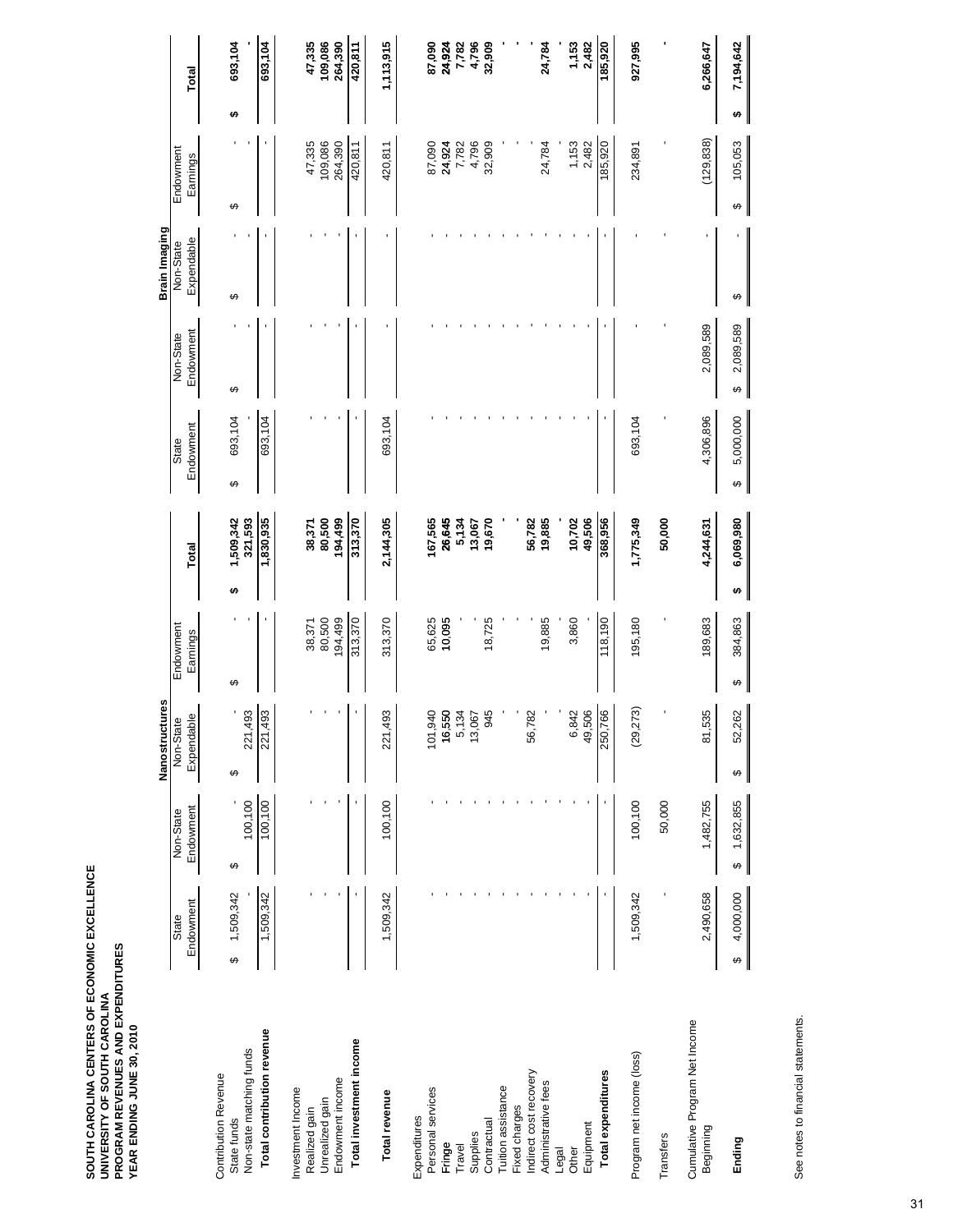| SOUTH CAROLINA CENTERS OF ECONOMIC EXCELLENCE<br>PROGRAM REVENUES AND EXPENDITURES<br>UNIVERSITY OF SOUTH CAROLINA | YEAR ENDING JUNE 30, 2010 |
|--------------------------------------------------------------------------------------------------------------------|---------------------------|
|--------------------------------------------------------------------------------------------------------------------|---------------------------|

|                                            |                |                | Polymer Nanocomposites |              |                 |                |           | Hydrogen Fuel Cell Economy |              |                 |
|--------------------------------------------|----------------|----------------|------------------------|--------------|-----------------|----------------|-----------|----------------------------|--------------|-----------------|
|                                            | State          | Non-State      | Non-State              | Endowment    |                 | State          | Non-State | Non-State                  | Endowment    |                 |
|                                            | Endowment      | Endowment      | Expendable             | Earnings     | Total           | Endowment      | Endowment | Expendable                 | Earnings     | Total           |
| <b>Contribution Revenue</b><br>State funds | 236,895<br>↮   | ↮              | ↮                      | ↔            | 236,895<br>မာ   | ↮              | ↮         | ↮                          | ↮            | ↮               |
| Non-state matching funds                   |                | 665,641        |                        |              | 665,641         |                |           |                            |              |                 |
| Total contribution revenue                 | 236,895        | 665,641        |                        |              | 902,536         |                |           |                            |              |                 |
| Investment Income<br>Realized gain         |                |                |                        | 15,002       | 15,002          |                |           |                            |              |                 |
| Unrealized gain                            |                |                |                        | 39,676       | 39,676          |                |           |                            |              |                 |
| Endowment income                           |                |                |                        | 179,974      | 179,974         |                |           |                            | 147,462      | 147,462         |
| Total investment income                    |                |                |                        | 234,652      | 234,652         |                |           |                            | 147,462      | 147,462         |
| Total revenue                              | 236,895        | 665,641        |                        | 234,652      | 1,137,188       |                |           |                            | 147,462      | 147,462         |
| Expenditures                               |                |                |                        |              |                 |                |           |                            |              |                 |
| Personal services                          |                |                |                        | 78,008       | 78,008          |                |           |                            |              |                 |
| Fringe                                     |                |                |                        | 11,715       | 11,715          |                |           |                            |              |                 |
| Travel                                     |                |                |                        |              |                 |                |           |                            |              |                 |
| Supplies                                   |                |                |                        |              |                 |                |           |                            |              |                 |
| Contractual                                |                |                |                        |              |                 |                |           |                            |              |                 |
| Tuition assistance                         |                |                |                        |              |                 |                |           |                            |              |                 |
| Fixed charges                              |                |                |                        |              |                 |                |           |                            |              |                 |
| Indirect cost recovery                     |                |                |                        |              |                 |                |           |                            |              |                 |
| Administrative fees                        |                |                |                        | 7,983        | 7,983           |                |           |                            |              |                 |
| Legal                                      |                |                |                        |              |                 |                |           |                            |              |                 |
| Other                                      |                |                |                        | 14,464       | 14,464          |                |           |                            |              |                 |
| Equipment                                  |                |                |                        |              |                 |                |           |                            |              |                 |
| <b>Total expenditures</b>                  |                |                |                        | 112,170      | 112,170         |                |           |                            |              |                 |
| Program net income (loss)                  | 236,895        | 665,641        |                        | 122,482      | 1,025,018       |                |           |                            | 147,462      | 147,462         |
| Transfers                                  |                | (50,000)       |                        |              | (50,000)        |                |           |                            |              |                 |
| Cumulative Program Net Income<br>Beginning | 2,606,243      | 671,986        |                        | 200,452      | 3,478,681       | 2,500,000      |           |                            | 231,292      | 2,731,292       |
| Ending                                     | 2,843,138<br>↔ | 1,287,627<br>↔ | ↮                      | 322,934<br>↔ | 4,453,699<br>t, | 2,500,000<br>↔ | ↮         | ↮                          | 378,754<br>↔ | 2,878,754<br>₩, |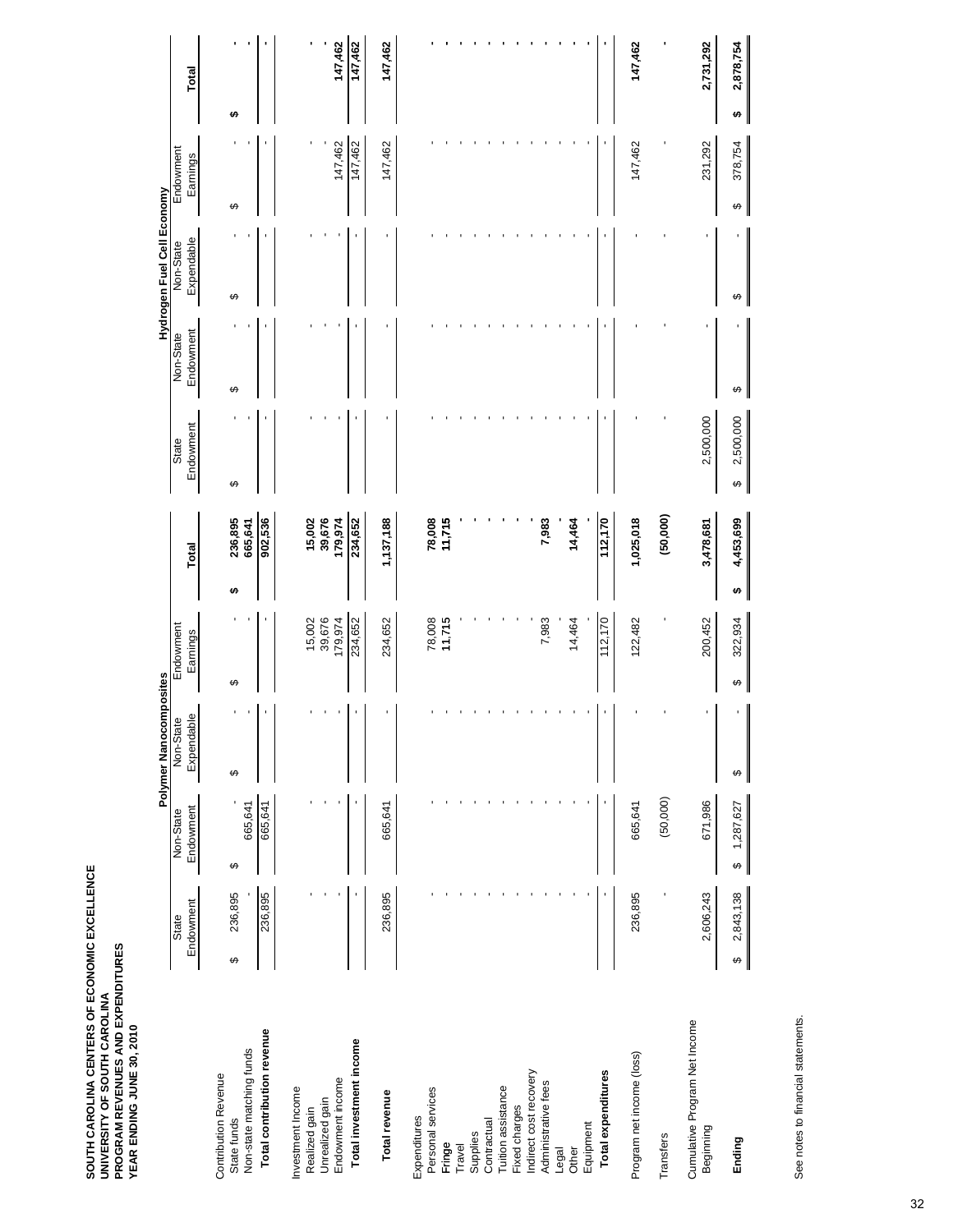|                                            |                    |                        | Tourism and Economic Development                         |                       |                   |                    |                        | Renewable Fuel Cells    |                       |                            |
|--------------------------------------------|--------------------|------------------------|----------------------------------------------------------|-----------------------|-------------------|--------------------|------------------------|-------------------------|-----------------------|----------------------------|
|                                            | Endowment<br>State | Endowment<br>Non-State | Expendable<br>Non-State                                  | Endowment<br>Earnings | Total             | Endowment<br>State | Endowment<br>Non-State | Expendable<br>Non-State | Endowment<br>Earnings | Total                      |
| <b>Contribution Revenue</b>                |                    |                        |                                                          |                       |                   |                    |                        |                         |                       |                            |
| Non-state matching funds<br>State funds    | ↮                  | ↮                      | 248,698<br>↮                                             | ↮                     | 248,698<br>↮      | 251,562<br>↮       | 340,000<br>↔           | 824,213<br>↮            | ↮                     | 251,562<br>1,164,213<br>£۵ |
| Total contribution revenue                 |                    |                        | 869<br>248,                                              |                       | 248,698           | 251,562            | 340,000                | 824,213                 |                       | 1,415,775                  |
| Investment Income<br>Realized gain         |                    |                        |                                                          | 22,856                | 22,856            |                    |                        |                         |                       |                            |
| Unrealized gain                            |                    |                        |                                                          | 52,672                | 52,672            |                    |                        |                         |                       |                            |
| Endowment income                           |                    |                        |                                                          | 101,321               | 101,321           |                    |                        |                         | 106,017               | 106,017                    |
| Total investment income                    |                    |                        |                                                          | 176,849               | 176,849           |                    |                        |                         | 106,017               | 106,017                    |
| Total revenue                              |                    |                        | 698<br>248,                                              | 176,849               | 425,547           | 251,562            | 340,000                | 824,213                 | 106,017               | 1,521,792                  |
| Expenditures                               |                    |                        |                                                          |                       |                   |                    |                        |                         |                       |                            |
| Personal services<br>Fringe                |                    |                        | 111,845                                                  |                       | 111,845<br>18,416 |                    |                        | 75,393<br>380,220       |                       | 380,220<br>75,393          |
| Travel                                     |                    |                        |                                                          |                       | 33,000            |                    |                        | 20,507                  |                       | 20,507                     |
| Supplies                                   |                    |                        | $\begin{array}{c} 18,416 \\ 33,000 \\ 7,571 \end{array}$ |                       | 7,571             |                    |                        | 3,859                   |                       | 3,859                      |
| Contractual                                |                    |                        | 236,504                                                  |                       | 236,504           |                    |                        |                         |                       |                            |
| Tuition assistance                         |                    |                        |                                                          |                       |                   |                    |                        |                         |                       |                            |
| Fixed charges                              |                    |                        |                                                          |                       |                   |                    |                        |                         |                       |                            |
| Indirect cost recovery                     |                    |                        | 16,485                                                   |                       | 16,485            |                    |                        | 42,101                  |                       | 42,101                     |
| Administrative fees                        |                    |                        |                                                          | 11,917                | 11,917            |                    |                        |                         |                       |                            |
| Legal                                      |                    |                        |                                                          |                       |                   |                    |                        |                         |                       |                            |
| Other                                      |                    |                        | 1,058<br>5,392                                           |                       | 1,058<br>5,392    |                    |                        | 134<br>213,047          |                       | 134<br>213,047             |
| Equipment                                  |                    |                        |                                                          |                       |                   |                    |                        |                         |                       |                            |
| Total expenditures                         |                    |                        | 430,271                                                  | 11,917                | 442,188           |                    |                        | 735,261                 |                       | 735,261                    |
| Program net income (loss)                  |                    |                        | 573)<br>(181)                                            | 164,932               | (16, 641)         | 251,562            | 340,000                | 88,952                  | 106,017               | 786,531                    |
| Transfers                                  |                    |                        |                                                          |                       |                   |                    |                        | (650, 710)              |                       | (650,710)                  |
| Cumulative Program Net Income<br>Beginning | 1,573,600          | 1,218,600              | 223,865                                                  | 23,001                | 3,039,066         | 1,867,984          |                        | 561,758                 | 136,410               | 2,566,152                  |
| Ending                                     | 1,573,600<br>↮     | 1,218,600<br>↮         | 42,292<br>↮                                              | 187,933<br>↮          | 3,022,425<br>↮    | 2,119,546<br>↮     | 340,000<br>↔           | ↮                       | 242,427<br>↮          | 2,701,973<br>↮             |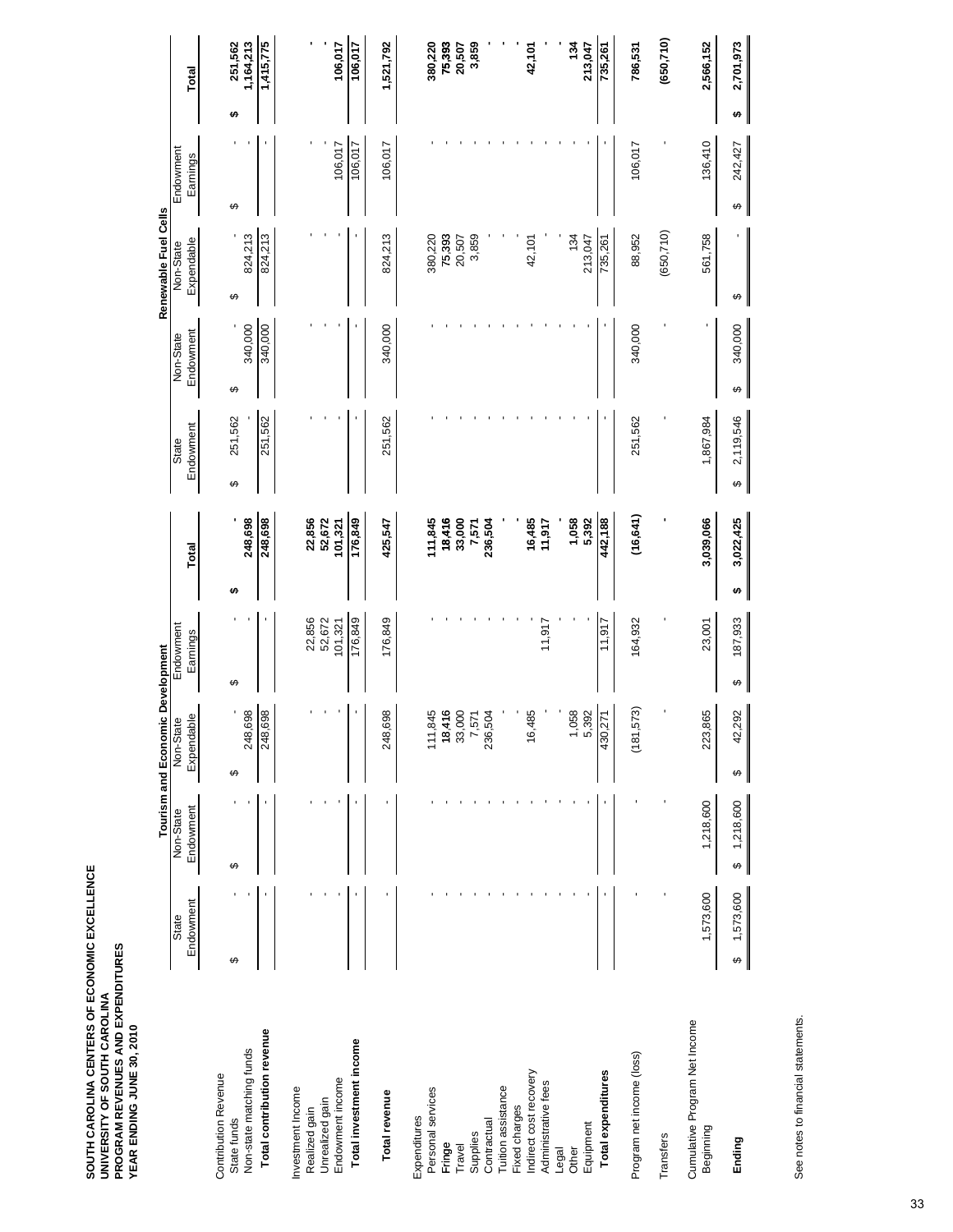|                                            |                    |                        | Solid Oxide Fuel Cells                |                       |                   |                    |                                     | <b>Childhood Neurotherapeutics</b> |                       |                |
|--------------------------------------------|--------------------|------------------------|---------------------------------------|-----------------------|-------------------|--------------------|-------------------------------------|------------------------------------|-----------------------|----------------|
|                                            | Endowment<br>State | Endowment<br>Non-State | Expendable<br>Non-State               | Endowment<br>Earnings | <b>Total</b>      | Endowment<br>State | Endowment<br>Non-State              | Expendable<br>Non-State            | Endowment<br>Earnings | Total          |
| <b>Contribution Revenue</b>                | ↔                  | ↔                      | ↮                                     | ↮                     | G٩                | ↮                  | ↔                                   | ↔                                  | ↮                     | ↮              |
| Non-state matching funds<br>State funds    |                    |                        | 977,671                               |                       | 977,671           |                    | 2,000,000                           |                                    |                       | 2,000,000      |
| Total contribution revenue                 |                    |                        | 071 ل<br>977,                         |                       | 977,671           |                    | 2,000,000                           |                                    |                       | 2,000,000      |
| Investment Income<br>Realized gain         |                    |                        |                                       |                       |                   |                    |                                     |                                    |                       |                |
| Unrealized gain                            |                    |                        |                                       |                       |                   |                    |                                     |                                    |                       |                |
| Endowment income                           |                    |                        |                                       | 111,735               | 111,735           |                    |                                     |                                    | 111,758               | 111,758        |
| Total investment income                    |                    |                        |                                       | 111,735               | 111,735           |                    |                                     |                                    | 111,758               | 111,758        |
| Total revenue                              |                    |                        | 671<br>977,                           | 111,735               | 1,089,406         |                    | 2,000,000                           |                                    | 111,758               | 2,111,758      |
| Expenditures                               |                    |                        |                                       |                       |                   |                    |                                     |                                    |                       |                |
| Personal services<br>Fringe                |                    |                        | 521,782                               |                       | 69,870<br>521,782 |                    |                                     |                                    |                       |                |
| Travel                                     |                    |                        | 69,870<br>47,187                      |                       | 47,187            |                    |                                     |                                    |                       |                |
| Supplies                                   |                    |                        |                                       |                       | 161,204           |                    |                                     |                                    |                       |                |
| Contractual                                |                    |                        |                                       |                       | 34,742            |                    |                                     |                                    |                       |                |
| Tuition assistance<br>Fixed charges        |                    |                        | 161,204<br>34,742<br>21,765<br>74,491 |                       | 21,765<br>74,491  |                    |                                     |                                    |                       |                |
| Indirect cost recovery                     |                    |                        | 246<br>363                            |                       | 363,246           |                    |                                     |                                    |                       |                |
| Administrative fees                        |                    |                        |                                       |                       |                   |                    |                                     |                                    | 14,553                | 14,553         |
| Legal                                      |                    |                        |                                       |                       |                   |                    |                                     |                                    |                       |                |
| Equipment<br>Other                         |                    |                        | 348,141                               |                       | 348,141           |                    |                                     |                                    |                       |                |
| <b>Total expenditures</b>                  |                    |                        | 1,642,428                             |                       | 1,642,428         |                    |                                     |                                    | 14,553                | 14,553         |
| Program net income (loss)                  |                    |                        | (664, 757)                            | 111,735               | (553, 022)        |                    | 2,000,000                           |                                    | 97,205                | 2,097,205      |
| Transfers                                  |                    |                        | 650,710                               |                       | 650,710           |                    |                                     |                                    |                       |                |
| Cumulative Program Net Income<br>Beginning | 800,000            | 800,000                |                                       | 10,219                | 1,610,219         | 3,074,678          | 500,000                             |                                    | 56,754                | 3,631,432      |
| Ending                                     | 800,000<br>↔       | 800,000<br>↮           | (14,047)<br>↮                         | 121,954<br>↮          | 1,707,907<br>↮    | 3,074,678<br>↮     | 2,500,000<br>$\boldsymbol{\varphi}$ | ↮                                  | 153,959<br>↮          | 5,728,637<br>↮ |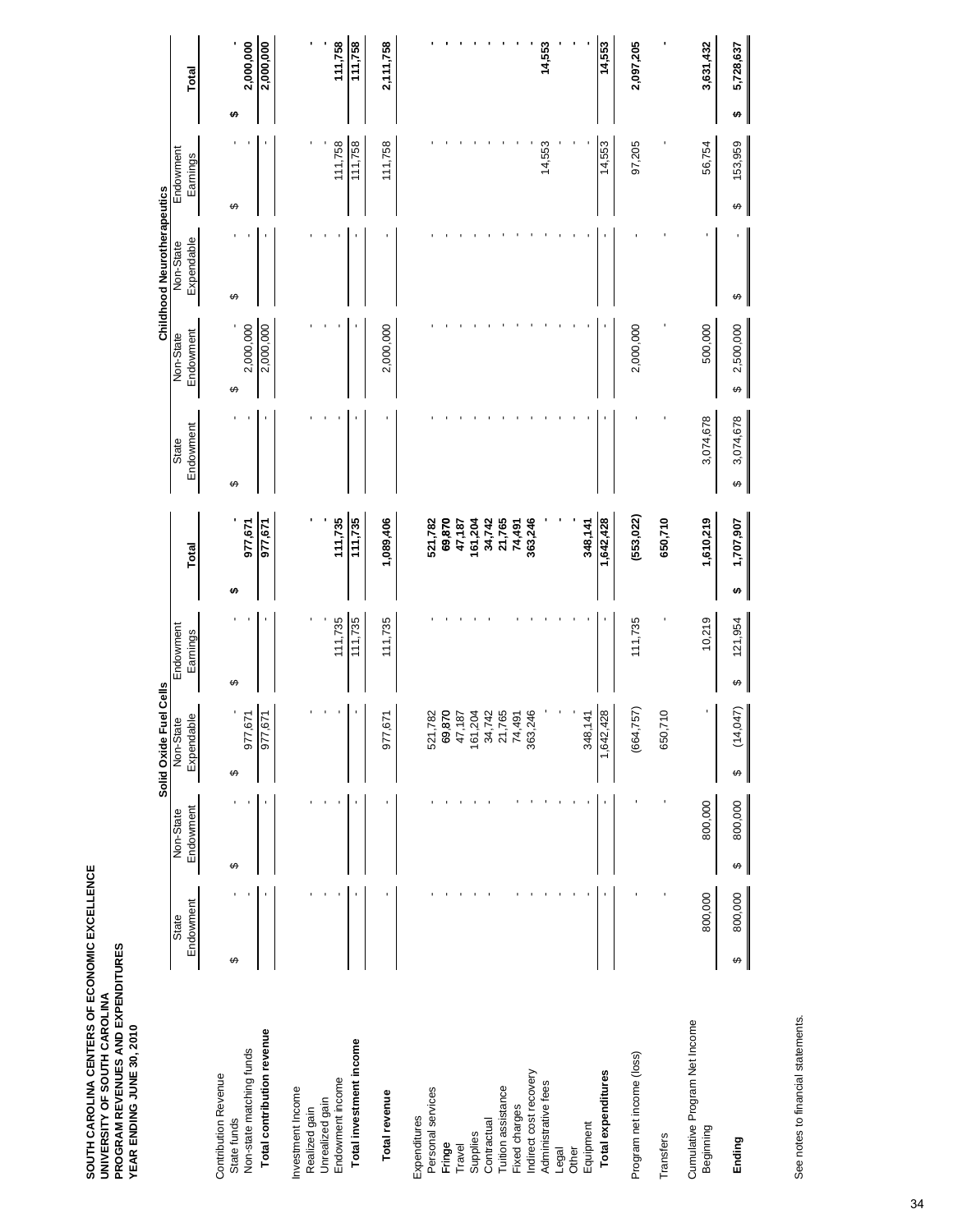|                                            |                       |           | Rehabilitation and Reconstruction Science |             |       |                                     |           |                       | Strategic Approaches to Electricity Production from Coal |                   |    |                   |
|--------------------------------------------|-----------------------|-----------|-------------------------------------------|-------------|-------|-------------------------------------|-----------|-----------------------|----------------------------------------------------------|-------------------|----|-------------------|
|                                            | State                 | Non-State | Non-State                                 | Endowment   |       |                                     | State     | Non-State             | Non-State                                                | Endowment         |    |                   |
|                                            | Endowment             | Endowment | Expendable                                | Earnings    | Total |                                     | Endowment | Endowment             | Expendable                                               | Earnings          |    | Total             |
| <b>Contribution Revenue</b><br>State funds | 500,000<br>↮          | ↔         | ↔                                         | ↮           | မာ    | ↔<br>500,000                        | 1,000,000 | ↮                     | ↔                                                        | ↮                 | မာ | 1,000,000         |
| Non-state matching funds                   |                       |           | 000<br>1,000                              |             |       | 1,000,000                           |           |                       | 1,000,000                                                |                   |    | 1,000,000         |
| Total contribution revenue                 | 500,000               |           | 000<br>1,000,                             |             |       | 1,500,000                           | 1,000,000 |                       | 1,000,000                                                |                   |    | 2,000,000         |
| Investment Income                          |                       |           |                                           |             |       |                                     |           |                       |                                                          |                   |    |                   |
| Unrealized gain<br>Realized gain           |                       |           |                                           |             |       |                                     |           |                       |                                                          | 64,275<br>144,877 |    | 64,275<br>144,877 |
| Endowment income                           |                       |           |                                           | 17,912      |       | 17,912                              |           |                       |                                                          | 141,982           |    | 141,982           |
| Total investment income                    |                       |           |                                           | 17,912      |       | 17,912                              |           |                       |                                                          | 351,134           |    | 351,134           |
| Total revenue                              | 500,000               |           | 000<br>1,000                              | 17,912      |       | 1,517,912                           | 1,000,000 |                       | 1,000,000                                                | 351,134           |    | 2,351,134         |
| Expenditures                               |                       |           |                                           |             |       |                                     |           |                       |                                                          |                   |    |                   |
| Personal services<br>Fringe                |                       |           | 000<br>$\overline{20}$                    |             |       | 20,000                              |           |                       | 45,019<br>6,034                                          |                   |    | 45,019<br>6,034   |
| Travel                                     |                       |           |                                           |             |       |                                     |           |                       | 6,661                                                    |                   |    |                   |
| Supplies                                   |                       |           |                                           |             |       |                                     |           |                       | 42,558                                                   |                   |    | 6,661<br>42,558   |
| Contractual                                |                       |           |                                           |             |       |                                     |           |                       | $\overline{78}$                                          |                   |    | ۴Š                |
| Tuition assistance                         |                       |           |                                           |             |       |                                     |           |                       |                                                          |                   |    |                   |
| Fixed charges                              |                       |           |                                           |             |       |                                     |           |                       |                                                          |                   |    |                   |
| Indirect cost recovery                     |                       |           |                                           |             |       |                                     |           |                       |                                                          |                   |    |                   |
| Administrative fees<br>Legal               |                       |           | ,384<br>é,                                |             |       | 19,384                              |           |                       |                                                          | 33,678            |    | 33,678            |
| Other                                      |                       |           | ,691<br>$\overline{ }$                    |             |       | 7,691                               |           |                       | (1,075)                                                  |                   |    | (1,075)           |
| Equipment                                  |                       |           | 311<br>55                                 |             |       | 55,311                              |           |                       |                                                          |                   |    |                   |
| Total expenditures                         |                       |           | ,386<br>102                               |             |       | 102,386                             |           |                       | 99,275                                                   | 33,678            |    | 132,953           |
| Program net income (loss)                  | 500,000               |           | 614<br>897                                | 17,912      |       | 1,415,526                           | 1,000,000 |                       | 900,725                                                  | 317,456           |    | 2,218,181         |
| Transfers                                  |                       |           |                                           |             |       |                                     |           |                       |                                                          |                   |    |                   |
| Cumulative Program Net Income<br>Beginning | 500,000               |           |                                           | 9,332       |       | 509,332                             | 3,000,000 | 2,000,000             | 1,902,212                                                | 47,926            |    | 6,950,138         |
| Ending                                     | 1,000,000<br>$\theta$ | ↮         | 614<br>897<br>↔                           | 27,244<br>↮ | ↮     | $\boldsymbol{\varphi}$<br>1,924,858 | 4,000,000 | 2,000,000<br>$\theta$ | 2,802,937<br>$\leftrightarrow$                           | 365,382<br>↮      | ↮  | 9,168,319         |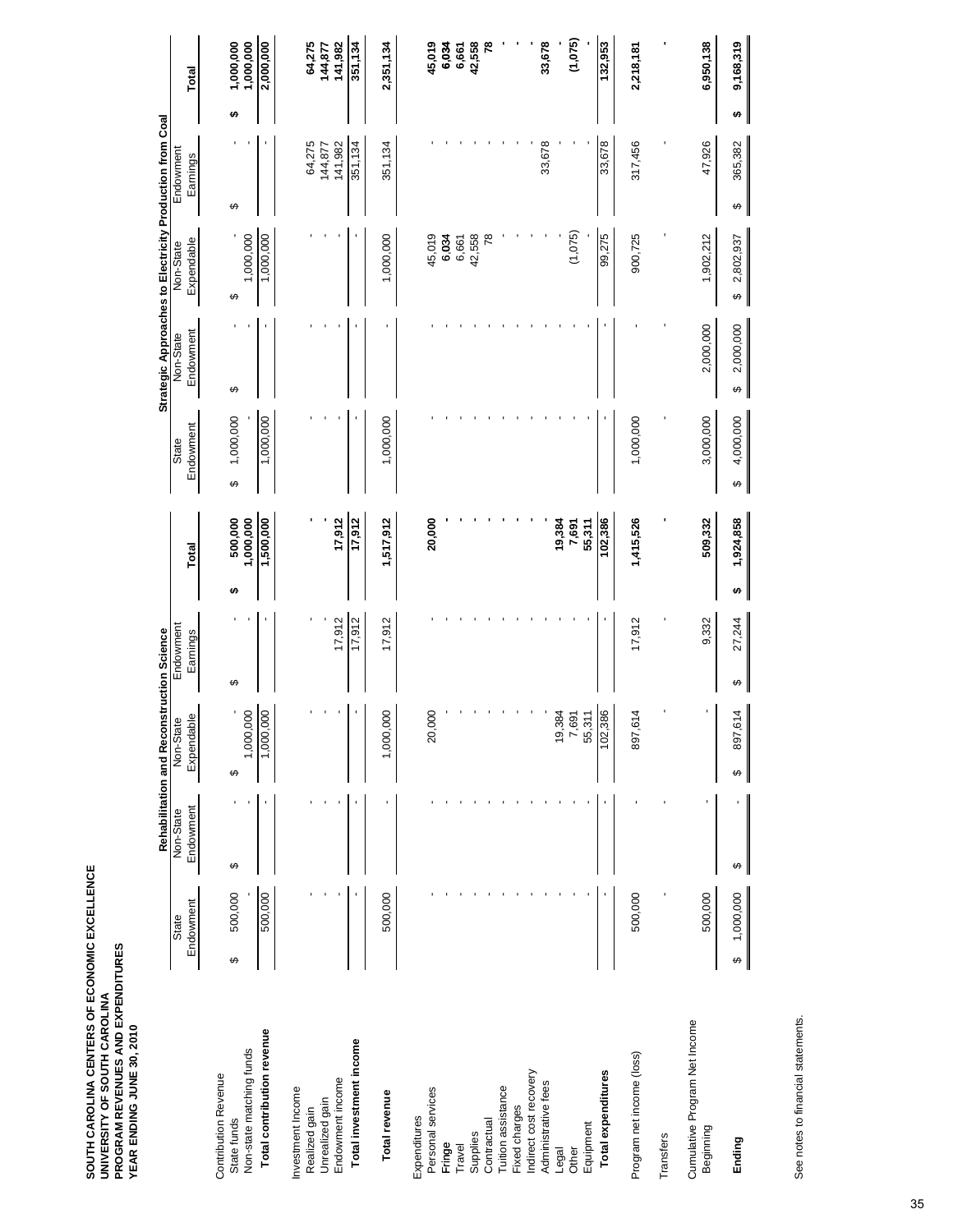|                                            |                |                       | Healthcare Quality     |             |                    |                       |             | Senior SMART <sup>TM</sup> Center |              |       |           |
|--------------------------------------------|----------------|-----------------------|------------------------|-------------|--------------------|-----------------------|-------------|-----------------------------------|--------------|-------|-----------|
|                                            | State          | Non-State             | Non-State              | Endowment   |                    | State                 | Non-State   | Non-State                         | Endowment    |       |           |
|                                            | Endowment      | Endowment             | Expendable             | Earnings    | Total              | Endowment             | Endowment   | Expendable                        | Earnings     | Total |           |
| <b>Contribution Revenue</b><br>State funds | 2,255,149<br>↮ | ↮                     | ↔                      | ↔           | 2,255,149<br>မာ    | ↮                     | ↔           | ↔                                 | ↮            | ↮     |           |
| Non-state matching funds                   |                |                       | 3,432,511              |             | 3,432,511          |                       | 50,000      |                                   |              |       | 50,000    |
| Total contribution revenue                 | 2,255,149      |                       | 511<br>3,432,          |             | 5,687,660          |                       | 50,000      |                                   |              |       | 50,000    |
| Investment Income                          |                |                       |                        |             |                    |                       |             |                                   |              |       |           |
| Unrealized gain<br>Realized gain           |                |                       |                        |             |                    |                       |             |                                   | 125,244      |       | 125,244   |
| Endowment income                           |                |                       |                        | 98,333      | 98,333             |                       |             |                                   |              |       |           |
| Total investment income                    |                |                       |                        | 98,333      | 98,333             |                       |             |                                   | 125,244      |       | 125,244   |
| Total revenue                              | 2,255,149      |                       | 511<br>3,432,          | 98,333      | 5,785,993          |                       | 50,000      |                                   | 125,244      |       | 175,244   |
| Expenditures                               |                |                       |                        |             |                    |                       |             |                                   |              |       |           |
| Personal services<br>Fringe                |                |                       | 524<br>117,167<br>642, | 25,000      | 667,524<br>117,167 |                       |             |                                   |              |       |           |
| Travel                                     |                |                       |                        |             | 2,167              |                       |             |                                   |              |       |           |
| Supplies                                   |                |                       | 2,167<br>7,641<br>,641 |             | 7,641              |                       |             |                                   |              |       |           |
| Contractual                                |                |                       | 516<br>1,985,          |             | 1,985,516          |                       |             |                                   |              |       |           |
| Tuition assistance                         |                |                       |                        |             |                    |                       |             |                                   |              |       |           |
| Fixed charges                              |                |                       |                        |             |                    |                       |             |                                   |              |       |           |
| Indirect cost recovery                     |                |                       |                        |             |                    |                       |             |                                   |              |       |           |
| Administrative fees                        |                |                       |                        | 29,829      | 29,829             |                       |             |                                   |              |       |           |
| Legal                                      |                |                       |                        |             |                    |                       |             |                                   |              |       |           |
| Equipment<br>Other                         |                |                       | 671,909<br>587<br>Ю    | 662         | 6,249<br>671,909   |                       |             |                                   |              |       |           |
| Total expenditures                         |                |                       | 511<br>3,432,          | 55,491      | 3,488,002          |                       |             |                                   |              |       |           |
| Program net income (loss)                  | 2,255,149      |                       |                        | 42,842      | 2,297,991          |                       | 50,000      |                                   | 125,244      |       | 175,244   |
| Transfers                                  |                |                       |                        |             |                    |                       |             |                                   |              |       |           |
| Cumulative Program Net Income<br>Beginning | 2,744,851      | 2,000,000             |                        | 51,064      | 4,795,915          | 2,000,000             |             | 2,000,000                         |              |       | 4,000,000 |
| Ending                                     | 5,000,000<br>↔ | 2,000,000<br>$\Theta$ | ↮                      | 93,906<br>↮ | 7,093,906<br>↮     | 2,000,000<br>$\theta$ | 50,000<br>↮ | 2,000,000<br>$\leftrightarrow$    | 125,244<br>↮ | ↮     | 4,175,244 |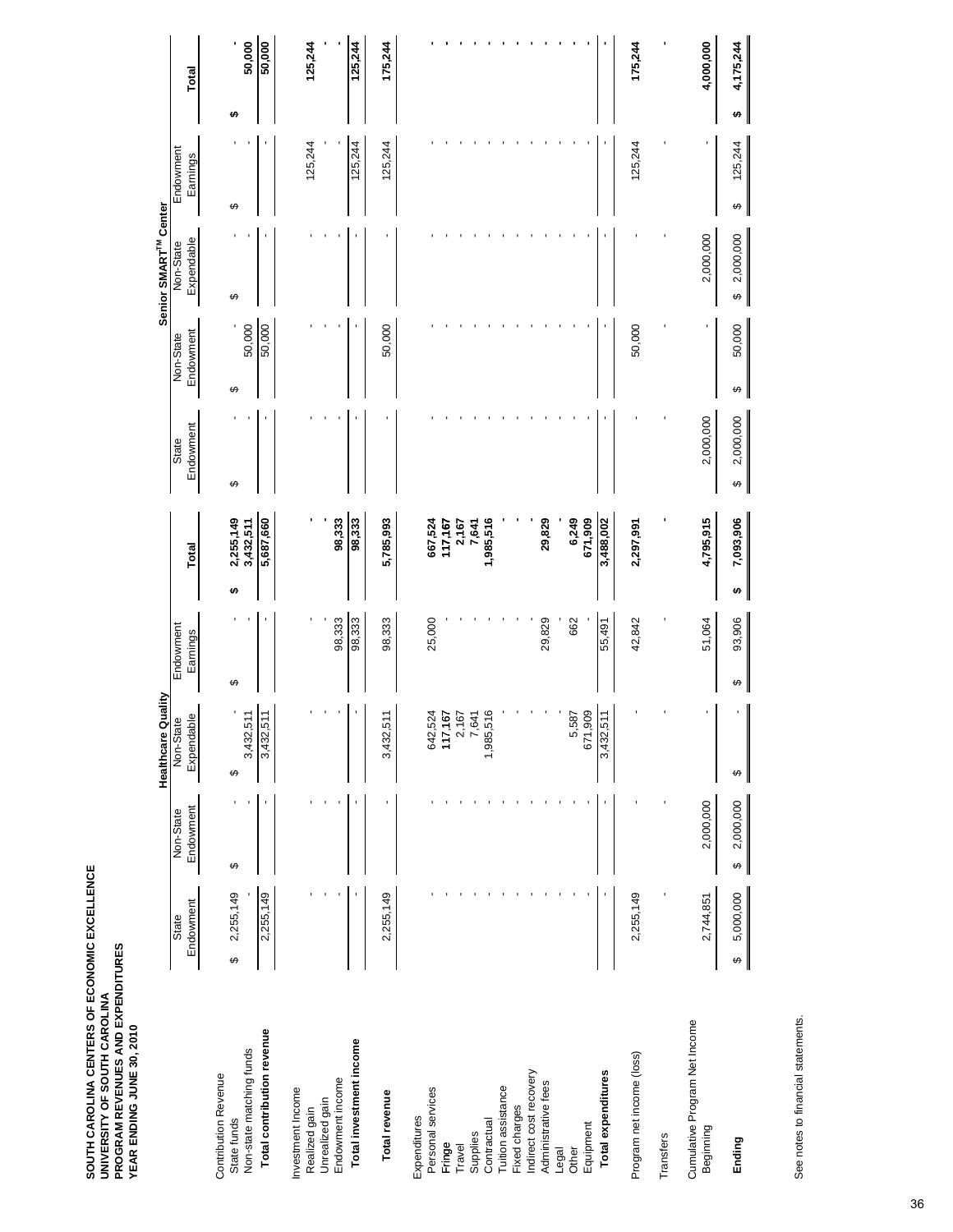|                                            |                    |                | Nanoenvironmental Research |                |                         | and Risk Assessment   |       |                    |                        | Nuclear Science and Energy |                       |       |
|--------------------------------------------|--------------------|----------------|----------------------------|----------------|-------------------------|-----------------------|-------|--------------------|------------------------|----------------------------|-----------------------|-------|
|                                            | Endowment<br>State |                | Endowment<br>Non-State     |                | Expendable<br>Non-State | Endowment<br>Earnings | Total | Endowment<br>State | Endowment<br>Non-State | Expendable<br>Non-State    | Endowment<br>Earnings | Total |
| <b>Contribution Revenue</b><br>State funds | ↮                  | t              | ı<br>↮                     | ↔              |                         | ↮                     | ₩     | ↮                  | ↮                      | ↮                          | ↮                     | ↮     |
| Non-state matching funds                   |                    |                |                            | ٠              |                         |                       |       |                    |                        |                            |                       |       |
| Total contribution revenue                 |                    |                |                            | ı              |                         |                       |       |                    |                        |                            |                       | ı     |
| Investment Income                          |                    |                |                            |                |                         |                       |       |                    |                        |                            |                       |       |
| Unrealized gain<br>Realized gain           |                    |                |                            |                |                         |                       |       |                    |                        |                            |                       |       |
| Endowment income                           |                    |                |                            |                |                         |                       |       |                    |                        |                            |                       |       |
| Total investment income                    |                    | ı              |                            | ٠              |                         |                       |       |                    |                        |                            |                       |       |
| Total revenue                              |                    | ı              |                            | f,             |                         |                       |       |                    |                        |                            |                       |       |
| Expenditures                               |                    |                |                            |                |                         |                       |       |                    |                        |                            |                       |       |
| Personal services                          |                    |                |                            |                |                         |                       |       |                    |                        |                            |                       |       |
| Fringe                                     |                    |                |                            |                |                         |                       |       |                    |                        |                            |                       |       |
| Travel                                     |                    |                |                            |                |                         |                       |       |                    |                        |                            |                       |       |
| Supplies                                   |                    |                |                            |                |                         |                       |       |                    |                        |                            |                       |       |
| Contractual                                |                    |                |                            |                |                         |                       |       |                    |                        |                            |                       |       |
| Tuition assistance                         |                    |                |                            |                |                         |                       |       |                    |                        |                            |                       |       |
| Fixed charges                              |                    |                |                            |                |                         |                       |       |                    |                        |                            |                       |       |
| Indirect cost recovery                     |                    |                |                            |                |                         |                       |       |                    |                        |                            |                       |       |
| Administrative fees                        |                    |                |                            |                |                         |                       |       |                    |                        |                            |                       |       |
| Legal                                      |                    |                |                            |                |                         |                       |       |                    |                        |                            |                       |       |
| Other                                      |                    |                |                            |                |                         |                       |       |                    |                        |                            |                       |       |
| Equipment                                  |                    |                |                            |                |                         |                       |       |                    |                        |                            |                       |       |
| Total expenditures                         |                    | $\blacksquare$ |                            | $\blacksquare$ |                         |                       |       |                    |                        |                            |                       |       |
| Program net income (loss)                  |                    |                |                            |                |                         |                       |       |                    |                        |                            |                       |       |
|                                            |                    |                |                            |                |                         |                       |       |                    |                        |                            |                       |       |
| Transfers                                  |                    |                |                            |                |                         |                       |       |                    |                        |                            |                       |       |
| Cumulative Program Net Income<br>Beginning |                    | ı              |                            | ٠              |                         |                       |       |                    |                        |                            |                       |       |
| Ending                                     | ↔                  |                | ↮                          | ↔              |                         | €.                    |       | G.                 |                        | €.                         | €.                    |       |

See notes to financial statements. See notes to financial statements.

I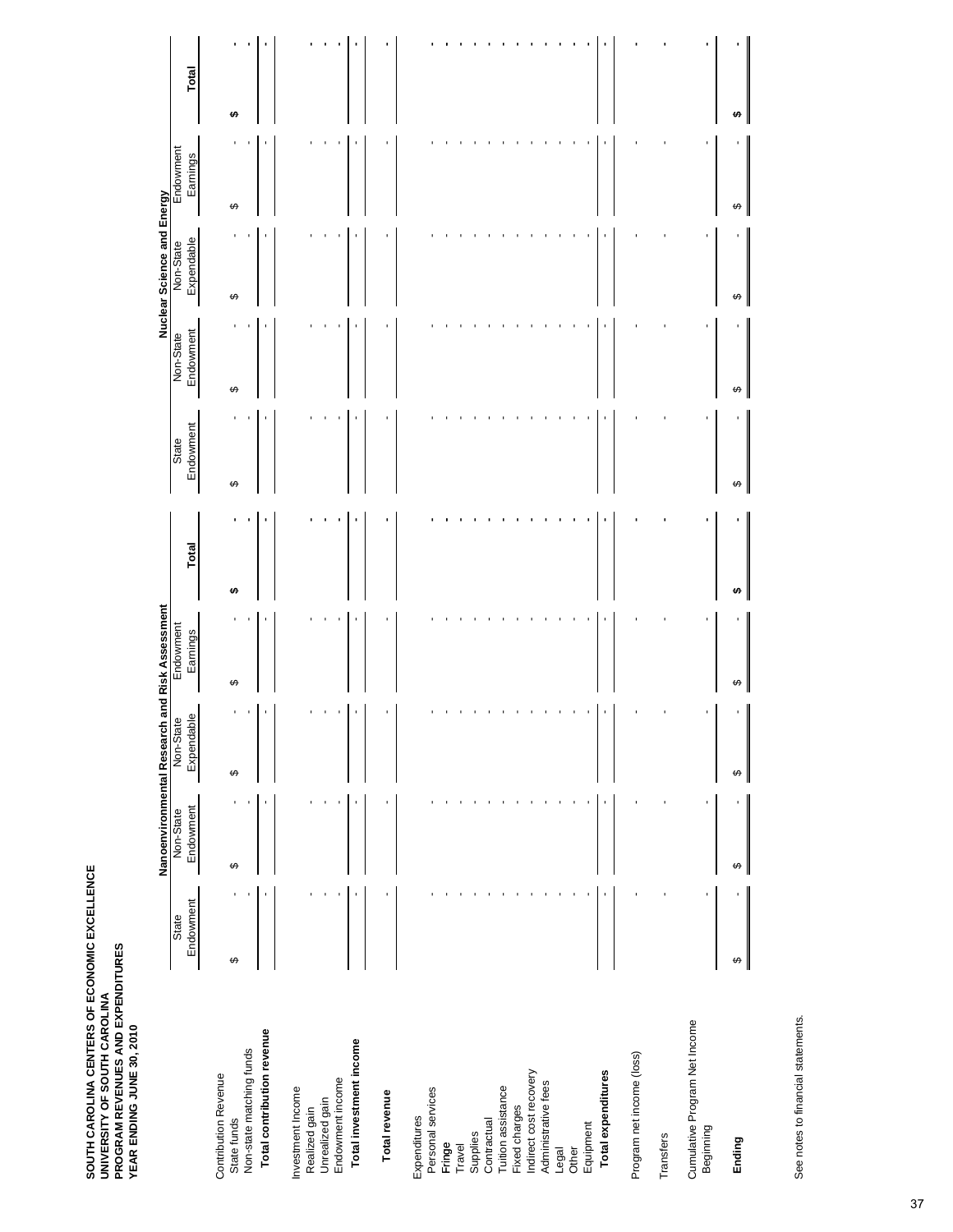|                                            |           |              | Nuclear Science Strategies |           |              |           |              | <b>Healthful Lifestyles</b> |           |              |
|--------------------------------------------|-----------|--------------|----------------------------|-----------|--------------|-----------|--------------|-----------------------------|-----------|--------------|
|                                            | State     | Non-State    | Non-State                  | Endowment |              | State     | Non-State    | Non-State                   | Endowment |              |
|                                            | Endowment | Endowment    | Expendable                 | Earnings  | Total        | Endowment | Endowment    | Expendable                  | Earnings  | Total        |
| <b>Contribution Revenue</b><br>State funds | ↮         | ↔            | ↔                          | $\Theta$  | Ψ            | ↔         | ↔            | ക                           | ↔         | မာ           |
| Non-state matching funds                   |           | 100,000      |                            |           | 100,000      |           | 900,000      | 2,252,729                   |           | 3,152,729    |
| Total contribution revenue                 |           | 100,000      |                            |           | 100,000      |           | 900,000      | 2,252,729                   |           | 3,152,729    |
| Investment Income                          |           |              |                            |           |              |           |              |                             |           |              |
| Realized gain                              |           |              |                            |           |              |           |              |                             |           |              |
| Unrealized gain                            |           |              |                            |           |              |           |              |                             |           |              |
| Endowment income                           |           |              |                            |           |              |           |              |                             |           |              |
| Total investment income                    |           |              |                            |           |              |           |              |                             |           | t            |
| Total revenue                              |           | 100,000      |                            |           | 100,000      |           | 900,000      | 2,252,729                   |           | 3,152,729    |
| Expenditures                               |           |              |                            |           |              |           |              |                             |           |              |
| Personal services                          |           |              |                            |           |              |           |              | 1,335,035                   |           | 1,335,035    |
| Fringe                                     |           |              |                            |           |              |           |              | 291,417                     |           | 291,417      |
| Travel                                     |           |              |                            |           |              |           |              | 106,202                     |           | 106,202      |
| Supplies                                   |           |              |                            |           |              |           |              | 65,973                      |           | 65,973       |
| Contractual                                |           |              |                            |           |              |           |              | 101,729                     |           | 101,729      |
| Tuition assistance                         |           |              |                            |           |              |           |              |                             |           |              |
| Fixed charges                              |           |              |                            |           |              |           |              | 126,071                     |           | 126,071      |
| Indirect cost recovery                     |           |              |                            |           |              |           |              | 226,302                     |           | 226,302      |
| Administrative fees                        |           |              |                            |           |              |           |              |                             |           |              |
| Other<br>Legal                             |           |              |                            |           |              |           |              |                             |           |              |
| Equipment                                  |           |              |                            |           |              |           |              |                             |           |              |
| Total expenditures                         |           |              |                            |           |              |           |              | 2,252,729                   |           | 2,252,729    |
| Program net income (loss)                  |           | 100,000      |                            |           | 100,000      |           | 900,000      |                             |           | 900,000      |
| Transfers                                  |           |              |                            |           |              |           |              |                             |           |              |
| Cumulative Program Net Income<br>Beginning | ı         | ı            |                            |           |              |           |              |                             |           |              |
| Ending                                     | ↮         | 100,000<br>↮ | ↮                          | ↮         | 100,000<br>↮ | ↮         | 900,000<br>↮ | ↮                           | ↮         | 900,000<br>↮ |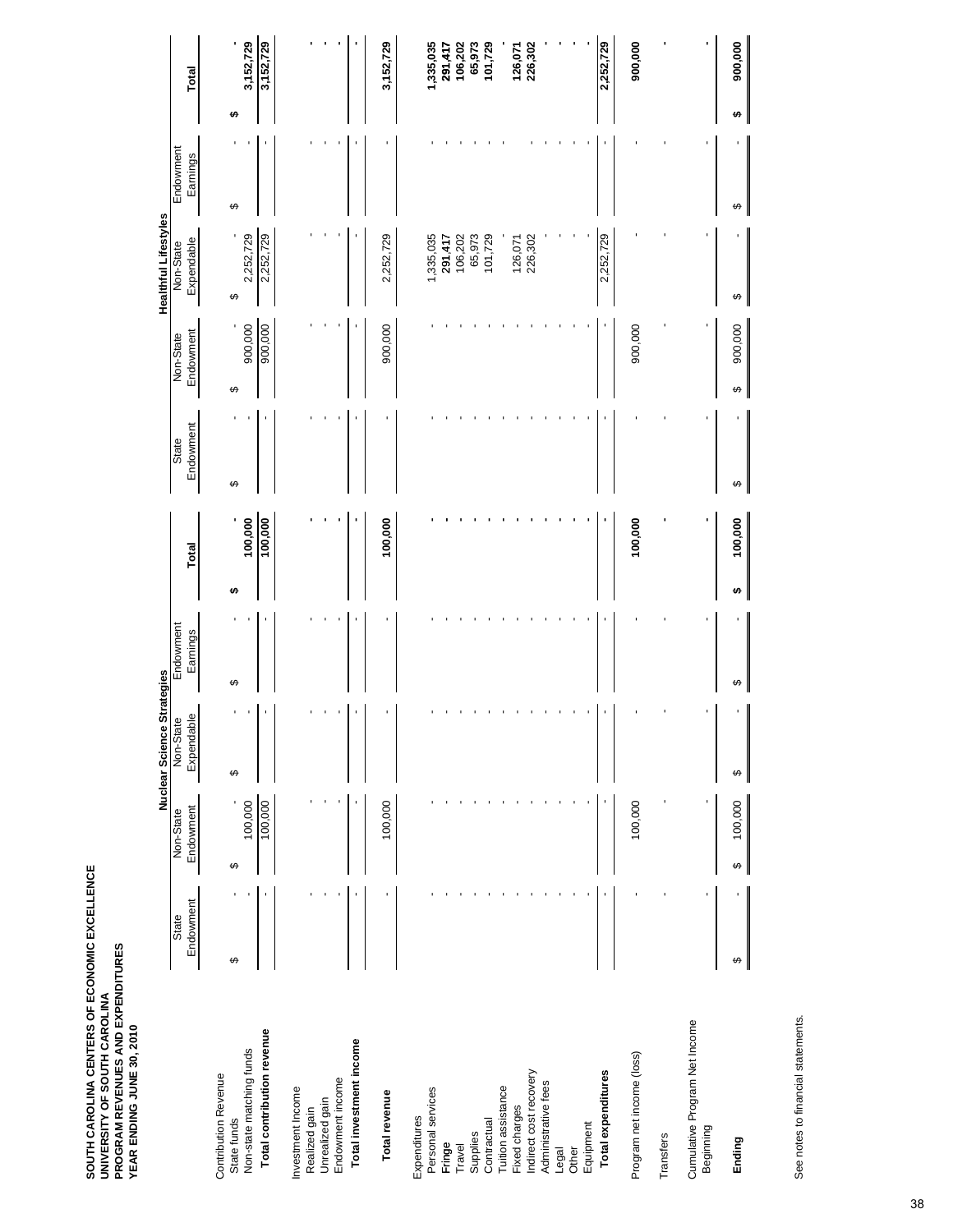|                                                                 |                    |                        |                         | Data Analysis, Simulation, Imaging, and Visualization |                |                        |                        | Total - University of South Carolina |                        |                              |
|-----------------------------------------------------------------|--------------------|------------------------|-------------------------|-------------------------------------------------------|----------------|------------------------|------------------------|--------------------------------------|------------------------|------------------------------|
|                                                                 | Endowment<br>State | Endowment<br>Non-State | Expendable<br>Non-State | Endowment<br>Earnings                                 | Total          | Endowment<br>State     | Endowment<br>Non-State | Expendable<br>Non-State              | Endowment<br>Earnings  | <b>Total</b>                 |
| Non-state matching funds<br>Contribution Revenue<br>State funds | ↮                  | 1,203,907<br>↮         | ↮                       | ↮                                                     | 1,203,907<br>↮ | 6,446,052<br>↮         | 5,359,648<br>↔         | 9,957,315<br>↮                       | ↮                      | 6,446,052<br>15,316,963<br>↮ |
| Total contribution revenue                                      |                    | 1,203,907              |                         |                                                       | 1,203,907      | 6,446,052              | 5,359,648              | 9,957,315                            |                        | 21,763,015                   |
| Investment Income<br>Realized gain                              |                    |                        |                         |                                                       |                |                        |                        |                                      | 313,083                | 313,083                      |
| Unrealized gain                                                 |                    |                        |                         |                                                       |                |                        |                        |                                      | 426,811                | 426,811                      |
| Total investment income<br>Endowment income                     |                    |                        |                         |                                                       |                |                        |                        |                                      | 1,475,383<br>2,215,277 | 1,475,383<br>2,215,277       |
| Total revenue                                                   |                    | 1,203,907              |                         |                                                       | 1,203,907      | 6,446,052              | 5,359,648              | 9,957,315                            | 2,215,277              | 23,978,292                   |
| Expenditures                                                    |                    |                        |                         |                                                       |                |                        |                        |                                      |                        |                              |
| Personal services                                               |                    |                        |                         |                                                       |                |                        |                        | 3,158,365                            | 255,723                | 3,414,088                    |
| Fringe                                                          |                    |                        |                         |                                                       |                |                        |                        | 594,847                              | 46,734                 | 641,581                      |
| Travel                                                          |                    |                        |                         |                                                       |                |                        |                        | 220,858                              | 7,782                  | 228,640                      |
| Supplies                                                        |                    |                        |                         |                                                       |                |                        |                        | 301,873                              | 4,796                  | 306,669                      |
| Contractual                                                     |                    |                        |                         |                                                       |                |                        |                        | 2,359,514                            | 51,634                 | 2,411,148                    |
| Tuition assistance                                              |                    |                        |                         |                                                       |                |                        |                        | 21,765                               |                        | 21,765                       |
| Fixed charges                                                   |                    |                        |                         |                                                       |                |                        |                        | 200,562                              |                        | 200,562                      |
| Indirect cost recovery                                          |                    |                        |                         |                                                       |                |                        |                        | 704,916                              |                        | 704,916                      |
| Administrative fees                                             |                    |                        |                         |                                                       |                |                        |                        |                                      | 142,629                | 142,629                      |
| Legal                                                           |                    |                        |                         |                                                       |                |                        |                        | 19,384                               |                        | 19,384                       |
| Equipment<br>Other                                              |                    |                        |                         |                                                       |                |                        |                        | 1,343,306<br>20,237                  | 20,139<br>2,482        | 40,376<br>1,345,788          |
|                                                                 |                    |                        |                         |                                                       |                |                        |                        |                                      |                        |                              |
| Total expenditures                                              |                    |                        |                         |                                                       |                |                        |                        | 8,945,627                            | 531,919                | 9,477,546                    |
| Program net income (loss)                                       |                    | 1,203,907              |                         |                                                       | 1,203,907      | 6,446,052              | 5,359,648              | 1,011,688                            | 1,683,358              | 14,500,746                   |
| Transfers                                                       |                    |                        |                         |                                                       |                |                        |                        |                                      |                        |                              |
| Cumulative Program Net Income<br>Beginning                      |                    |                        |                         |                                                       |                | 27,464,910             | 10,762,930             | 4,769,370                            | 826,295                | 43,823,505                   |
| Ending                                                          | ↮                  | 1,203,907<br>ക         | ↮                       | ↮                                                     | 1,203,907<br>↮ | 33,910,962<br>$\theta$ | \$16,122,578           | 5,781,058<br>↔                       | 2,509,653<br>↮         | 58,324,251<br>↔              |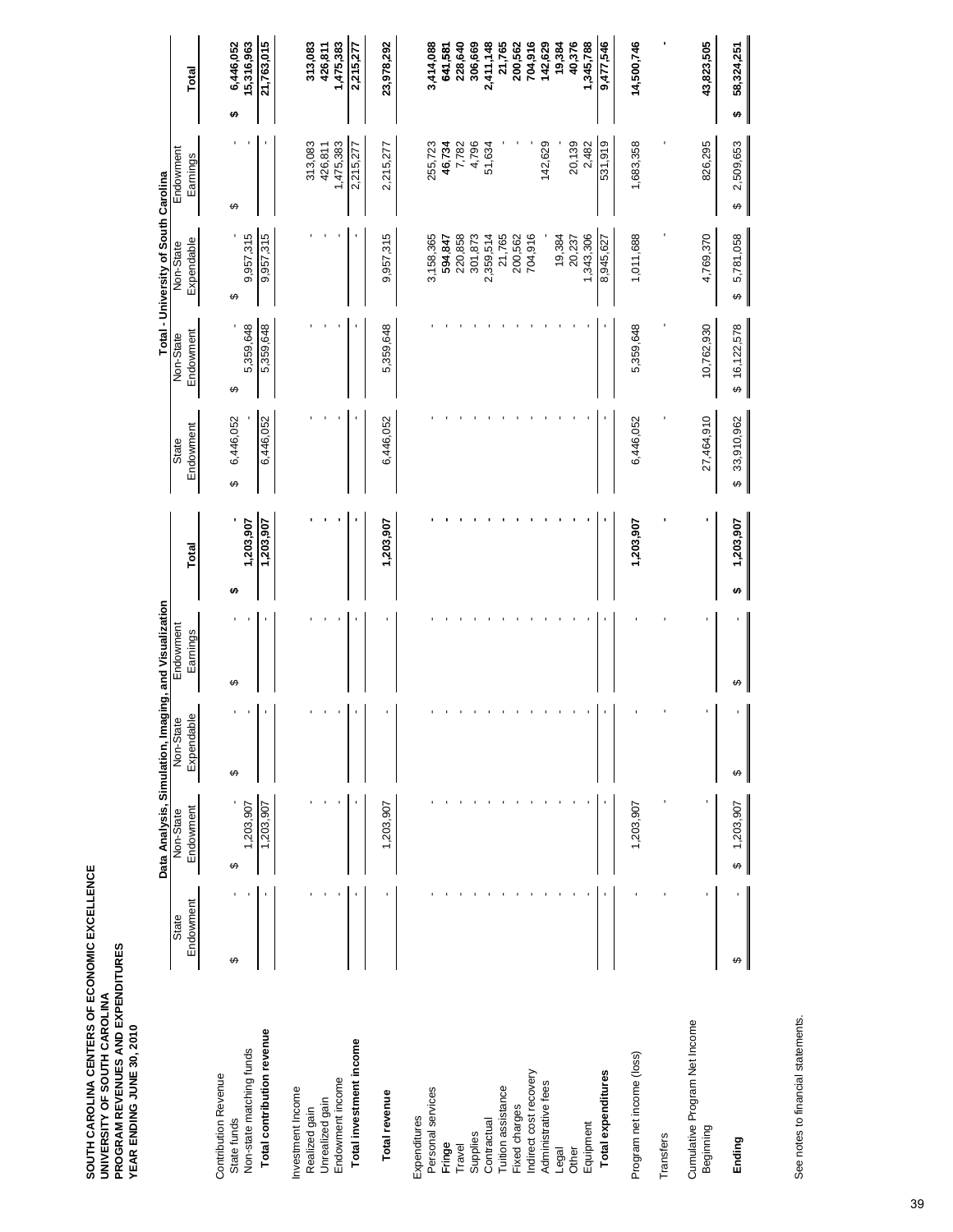### **SOUTH CAROLINA CENTERS OF ECONOMIC EXCELLENCE YEAR ENDED JUNE 30, 2010**

### **Notes to Financial Statements**

#### **Note 1. Description of Program**

The South Carolina Research Centers of Economic Excellence Act (the Act) was introduced by Chapter 75 of Act No. A356 and passed by the South Carolina General Assembly during the 2002 legislative session. The Act was established to create the South Carolina Centers of Economic Excellence (the Program or CoEE) and the Centers of Excellence Matching Endowment, which originally was to be funded annually by appropriations from the South Carolina Education Lottery in an aggregate amount not to exceed \$ 200 million by 2010. During the year ended June 30, 2009, the South Carolina General Assembly revised the Act to provide for \$ 30 million in guaranteed funding each year if (a) the lottery scholarships have been funded, and (b) at least 80% of all appropriations have been awarded by the Review Board through the most recent previous fiscal year. In addition, the Act created the Research Centers of Excellence Review Board (the Review Board), which is responsible for awarding state matching funds, for oversight and operation of the fund, and for various accountability requirements established in the statute for the Program. The Review Board consists of eleven members. Of these eleven members, three must be appointed by the Governor of South Carolina, three must be appointed by the President Pro Tempore of the South Carolina Senate, three must be appointed by the Speaker of the South Carolina House of Representatives, one member each must be appointed by the Chair of the Senate Finance Committee and the Chair of the House Ways and Means Committee. The Presidents of the senior research universities of the State of South Carolina (Clemson University, the Medical University of South Carolina, and the University of South Carolina) serve as ex-officio non-voting members.

The purpose of the Act is to create incentives for the senior research universities of South Carolina to raise capital from the private sector to fund endowments for professorships in research areas targeted to create well-paying jobs and enhanced economic opportunities for the people of South Carolina. Non-state funds are used to match dollar-for-dollar funds appropriated by the General Assembly from the South Carolina Education Lottery. The program's intent is to provide \$ 30 million annually in South Carolina Education Lottery appropriations if (a) the lottery scholarships have been funded, and (b) at least 80% of all appropriations have been awarded by the Review Board through the most recent previous fiscal year. These state appropriations are to be matched by the institutions.

The endowed professorships are awarded to the senior research universities through a competitive application process, which encourages collaboration among the three research universities as well as with other South Carolina institutions of higher education. Awards from the Centers of Excellence Matching Endowment are to be not less than \$ 2 million and not more than \$ 5 million. Non-state matching funds are to be raised exclusively from sources other than South Carolina tax dollars, and committed and raised subsequent to January 1, 2002. The Research Centers of Economic Excellence Act was amended March 17, 2004, adding Section 90, which allows the research institutions to use federal funds received after July 1, 2003, as non-state matching funds. The Research Centers of Economic Excellence Act was further amended on June 25, 2008, adding Section 100, which allows the Review Board to use a portion (as determined by the Review Board) of the non-state match to pay for Center operating costs and which requires that the full state award of any dissolved or withdrawn Center be returned to the Centers of Excellence Matching Endowment. Section 110 was also added on June 25, 2008, which provided the eligibility of in-kind contributions as non-state matches.

 In 2010, the General Assembly amended the Research Centers of Economic Excellence Act to create a new type of CoEE Award to be made in concert with the South Carolina Department of Commerce. One-quarter of the unallocated Centers of Excellence Matching Endowment funds is dedicated for funding such "CoEE Commerce Awards." CoEE Commerce Awards may not individually exceed \$ 2 million and do not require the dollar-for-dollar non-state match of Standard CoEE awards. In place of a matching requirement, the Secretary of Commerce is required to certify that a "significant capital investment" has been made in the related research field of a proposed CoEE Commerce Award professorial endowment; the intent of CoEE Commerce Award endowment is to "directly support the industry." These revisions become effective January 1, 2011.

#### **Note 2. Summary of Significant Accounting Policies**

**Basis of presentation and method of accounting:** The Program's financial statements are presented on the accrual basis of accounting. Revenues are recorded in the period earned, and expenses are recorded at the time liabilities are incurred. Inasmuch as state funds are not disbursed until cash gifts are in hand, a pledge received in support of a Center is not recognized as revenue until the pledge has been satisfied.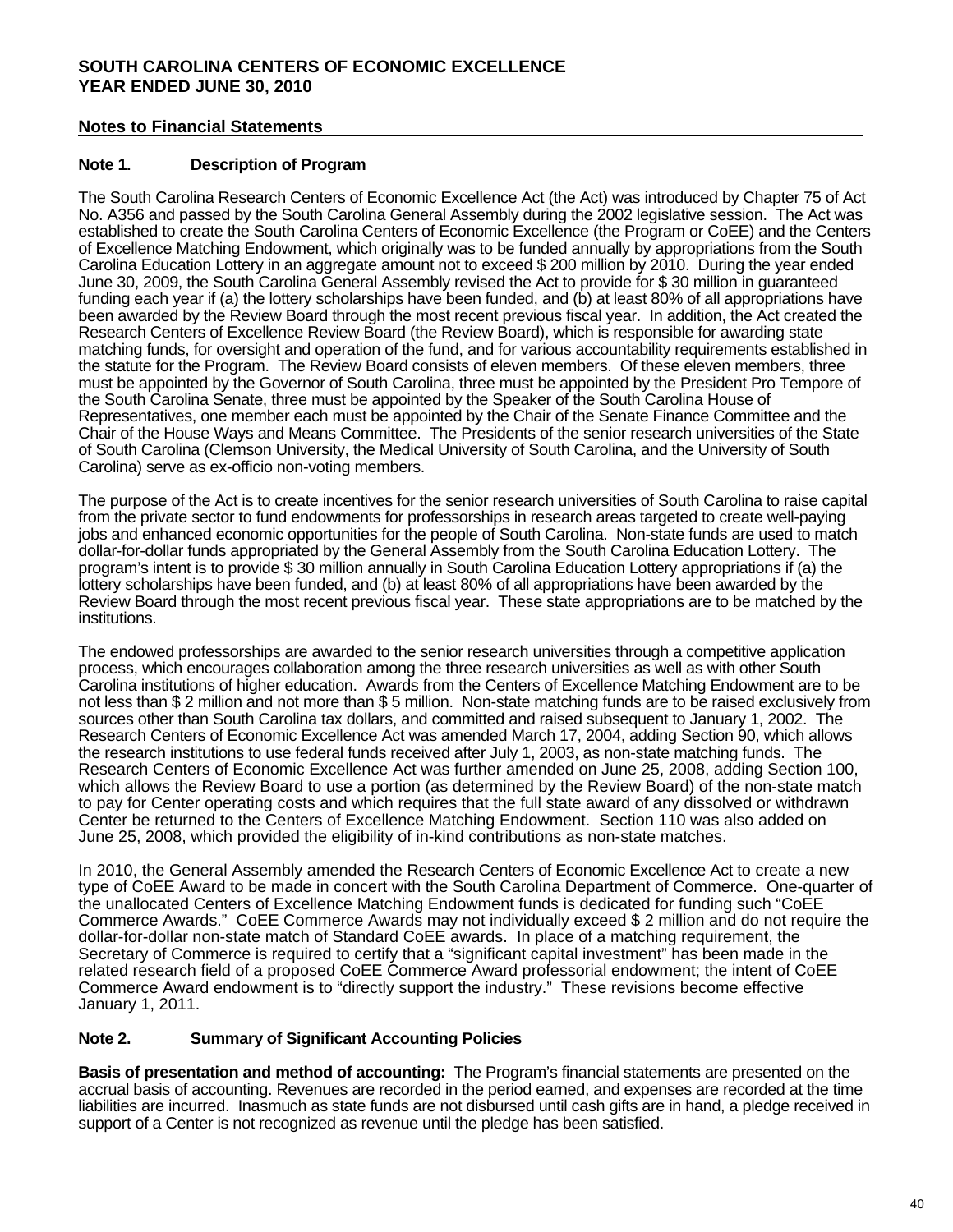### **SOUTH CAROLINA CENTERS OF ECONOMIC EXCELLENCE YEAR ENDED JUNE 30, 2010**

#### **Notes to Financial Statements**

#### **Note 2. Summary of Significant Accounting Policies (Continued)**

**Property and equipment:** Property and equipment purchased with program funds is deemed to be the property of the respective research institution.

**Assets available for program use:** State funds committed for Program use are permanently restricted, as well as 30% of the non-state matching funds of each Center of Economic Excellence, as endowment funds. Earnings from the endowments funds may be expended for direct program purposes, as well as any non-state matching funds that exceed the 30% endowment requirement. In-kind contributions of real property, equipment, supplies and other expendable property, and the value of goods and services directly benefiting and specifically identifiable to a project or program may be used to satisfy non-state matching requirements, but may not account for more than 70% of the non-state match total for each proposal.

**Use of estimates:** The preparation of financial statements in conformity with accounting principles generally accepted in the United States of America requires management to make estimates and assumptions that affect the reported amounts of assets and liabilities and disclosure of contingent assets and liabilities at the date of the financial statements and the reported amounts of revenues and expenses during the reporting period. Actual results could differ from those estimates.

**Federal grants used as non-state matching funds**: Federal grants used as non-state matching funds by the research institutions are not reflected in the statements of program revenues and expenditures. Such funds are maintained separately from the Program by the research institutions. See Note 5 for additional information.

#### **Note 3. Assets Maintained by Research Institutions**

The assets resulting from program activities are maintained by the research institutions, and are held by the universities, their respective foundations, or by the State Treasurer. At June 30, 2010, cash and investments maintained by the research institutions for program purposes was as follows:

| <b>Clemson University</b>            | 63.222.556     |
|--------------------------------------|----------------|
| Medical University of South Carolina | 87.637.569     |
| University of South Carolina         | 58.278.164     |
| Total                                | \$ 209.138.289 |

#### **Note 4. Summary of Funded Centers of Economic Excellence**

Proposals approved during FY 2009-2010 derived from accrued interest on Program funds and are as follows:

Proposal

|             |                                    | <b>Proposal</b> |
|-------------|------------------------------------|-----------------|
| Institution | <b>Proposal Title</b>              | Amount          |
| Clemson     | Sustainable Development            | 4.000.000       |
| <b>MUSC</b> | Inflammation and Fibrosis Research | 5,000,000       |
| <b>USC</b>  | Data Analysis                      | 2,000,000       |
| Total       |                                    | \$11,000,000    |

State funding has been committed to these proposals, and the respective institutions are eligible to draw down these funds from the South Carolina Commission on Higher Education as qualifying non-state matching funds are received in hand.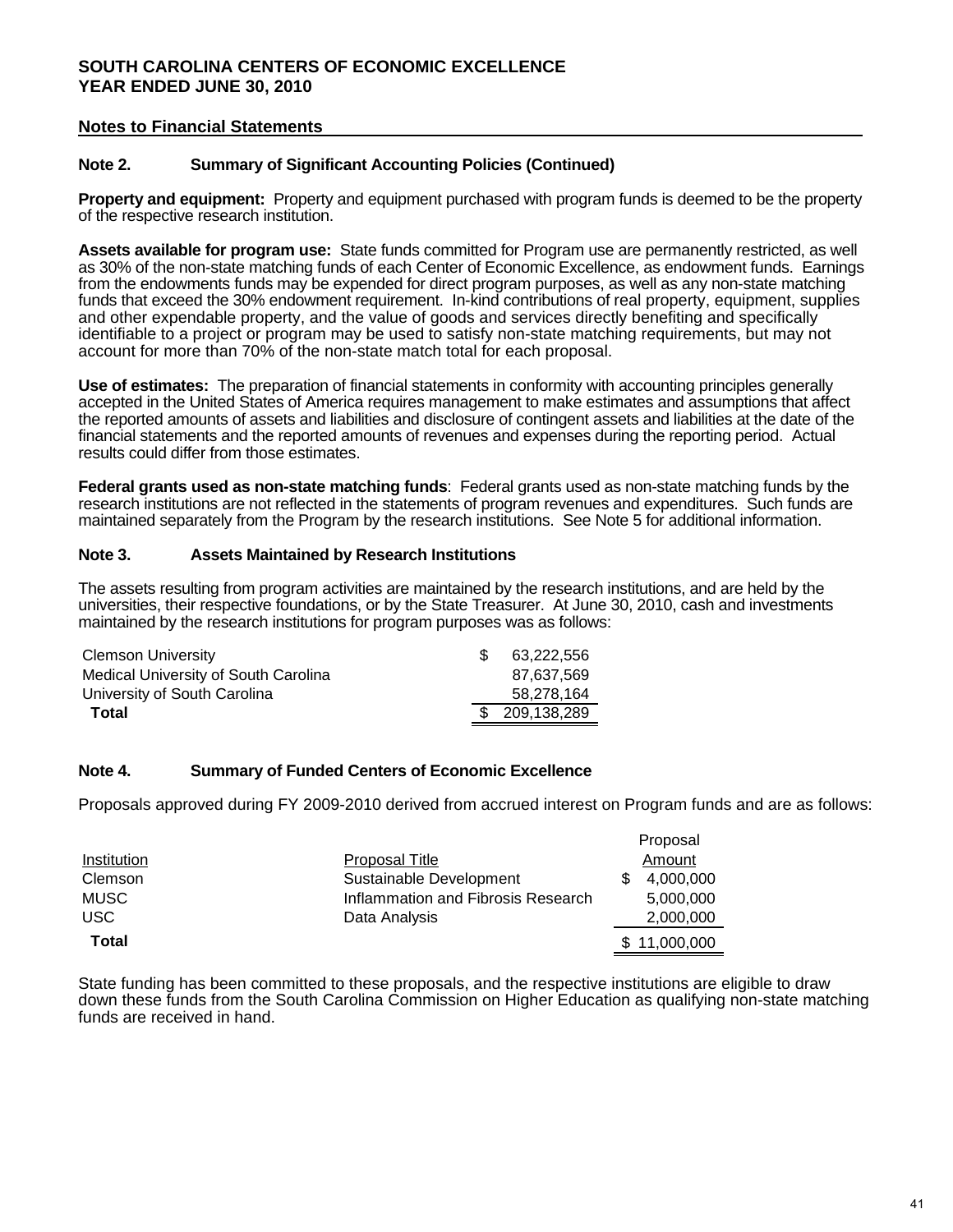### **SOUTH CAROLINA CENTERS OF ECONOMIC EXCELLENCE YEAR ENDED JUNE 30, 2010**

#### **Notes to Financial Statements**

#### **Note 5. Proposals Using Federal Grants for Non-State Matching Funds**

As described in Note 2, federal grants are eligible for use as non-state matching funds, but are not included in the statements of program revenues and expenses. The following table displays the total federal awards that have qualified as non-state matching funds and those that have been used toward the non-state match for each proposal.

|                    |                                          |                                                             | <b>Federal Grants used as</b><br><b>Non-State Matching Funds</b> |
|--------------------|------------------------------------------|-------------------------------------------------------------|------------------------------------------------------------------|
| <b>Institution</b> | <u>Proposal</u>                          | <b>Total</b><br>Qualifiying<br><b>As Non-State</b><br>Match | <b>Amount Used</b><br><b>As Non-State</b><br>Match               |
| Clemson            | <b>Optical Materials</b>                 | \$<br>772,961                                               | \$<br>772,961                                                    |
| <b>MUSC</b>        | Proteomics                               | 1,375,919                                                   | 1,313,697                                                        |
| <b>MUSC</b>        | <b>Marine Genomics</b>                   | 2,927,730                                                   | 2,208,577                                                        |
| <b>MUSC</b>        | <b>Translational Cancer Therapeutics</b> | 6,174,089                                                   | 3,001,905                                                        |
| <b>MUSC</b>        | <b>Cancer Drug Discovery</b>             | 6,292,518                                                   | 3,395,490                                                        |
| <b>MUSC</b>        | <b>Gastrointestinal Cancer</b>           | 3,221,264                                                   | 2,438,472                                                        |
| <b>MUSC</b>        | <b>Vision Science</b>                    | 1,956,478                                                   | 1,605,443                                                        |
| <b>MUSC</b>        | <b>Tobacco-Related Malignancies</b>      | 3,221,264                                                   | 2,402,904                                                        |
| <b>MUSC</b>        | <b>Renal Disease Biomarkers</b>          | 204,390                                                     | 204,390                                                          |
| <b>MUSC</b>        | <b>Advanced Tissue Biofabrication</b>    | 1,739,507                                                   | 1,450,042                                                        |
| <b>USC</b>         | <b>Nanostructures</b>                    | 1,444,820                                                   | 1,444,820                                                        |
| <b>USC</b>         | <b>Brain Imaging</b>                     | 1,336,000                                                   | 1,336,000                                                        |
| <b>USC</b>         | <b>Polymer Nanocomposites</b>            | 2,020,110                                                   | 1,868,060                                                        |
| <b>USC</b>         | Hydrogen Fuel Cell Economy               | 335,000                                                     | 335,000                                                          |
| <b>USC</b>         | Renewable Fuel Cells                     | 1,184,532                                                   | 531,788                                                          |
| <b>USC</b>         | Solid Oxide Fuel Cells                   | 1,256,609                                                   | 502,530                                                          |
| <b>USC</b>         | <b>Childhood Neurotherapeutics</b>       | 1,243,106                                                   | 1,168,428                                                        |
| <b>USC</b>         | Data Analysis                            | 389,549                                                     | 389,549                                                          |
|                    |                                          | 37,095,846<br>\$                                            | \$<br>26,370,056                                                 |

#### **Note 6. Subsequent Events**

Subsequent events have been evaluated through November 29, 2010, the date these financial statements were available to be issued. There were no material events that required recognition or additional disclosure in these financial statements.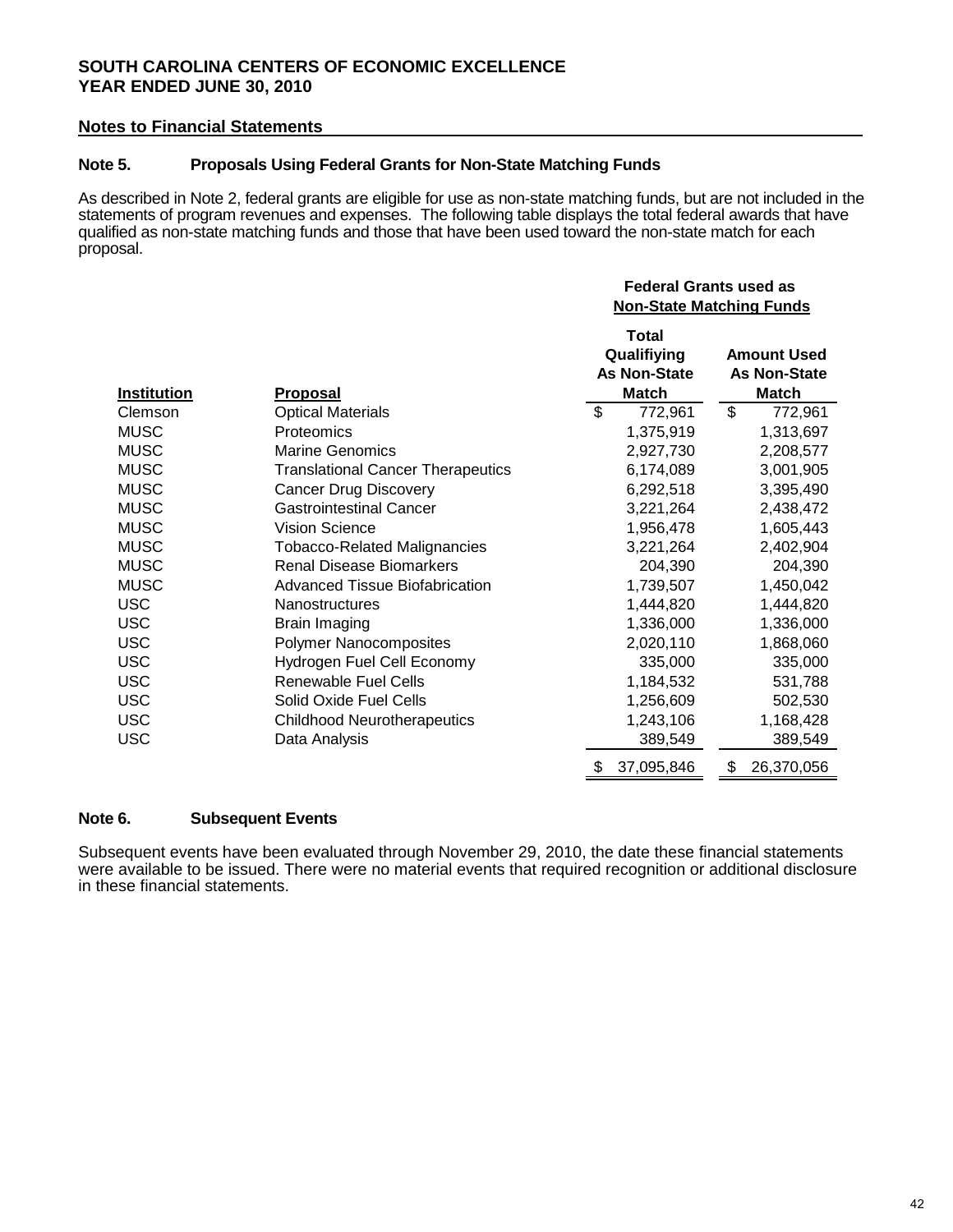



508 Hampton Street, 1st Floor • Post Office Box 36 Columbia, South Carolina 29202-0036 Telephone: (803) 799-5810 • Facsimile: (803) 799-5554 www.dsscpa.com

A. David Masters, CPA Charles R. Statler, Ir. CPA Alan F. Grimsley, CPA Hugh R. Penny, CPA, CISA, CBA H. Warren Counts, Jr., CPA K. Todd Dailey, CPA, CVA Timothy M. Monahan, CPA

#### **INDEPENDENT AUDITOR'S REPORT ON COMPLIANCE AND ON INTERNAL CONTROL OVER FINANCIAL REPORTING BASED ON AN AUDIT OF FINANCIAL STATEMENTS PERFORMED IN ACCORDANCE WITH**  *GOVERNMENT AUDITING STANDARDS*

To the Review Board South Carolina Centers of Economic Excellence Columbia, South Carolina

We have audited the financial statements of the South Carolina Centers of Economic Excellence for the year ended June 30, 2010, and have issued our report thereon dated November 29, 2010. We conducted our audit in accordance with auditing standards generally accepted in the United States of America and the standards applicable to financial audits contained in *Government Auditing Standards*, issued by the Comptroller General of the United States.

#### **Internal Control Over Financial Reporting**

In planning and performing our audit, we considered South Carolina Centers of Economic Excellence's internal control over financial reporting (internal control) as a basis for designing our auditing procedures for the purpose of expressing our opinion on the financial statements, but not for the purpose of expressing an opinion on the effectiveness of the Program's internal control. Accordingly, we do not express an opinion on the effectiveness of the Program's internal control.

A control deficiency exists when the design or operation of a control does not allow management or employees, in the normal course of performing their assigned functions, to prevent or detect misstatements on a timely basis. A significant deficiency is a control deficiency, or combination of control deficiencies, that adversely affects the entity's ability to initiate, authorize, record, process or report financial data reliably in accordance with generally accepted accounting principles such that there is more than a remote likelihood that a misstatement of the entity's financial statements that is more than inconsequential will not be prevented or detected by the entity's internal control.

A material weakness is a significant deficiency, or combination of significant deficiencies, that results in more than a remote likelihood that a material misstatement of the financial statements will not be prevented or detected by the entity's internal control.

Our consideration of internal control over financial reporting was for the limited purpose described in the first paragraph of this section and would not necessarily identify all deficiencies in internal control that might be significant deficiencies or material weaknesses. We did not identify any deficiencies in internal control over financial reporting that we would consider to be significant deficiencies or material weaknesses, as defined above.

#### **Compliance and Other Matters**

 effect on the determination of financial statement amounts. However, providing an opinion on compliance with As part of obtaining reasonable assurance about whether South Carolina Centers of Economic Excellence's financial statements are free of material misstatement, we performed tests of its compliance with certain provisions of laws, regulations, contracts and grant agreements, noncompliance with which could have a direct and material those provisions was not an objective of our audit and, accordingly, we do not express such an opinion. The results of our tests disclosed instances of noncompliance that are required to be reported under *Government Auditing Standards.* These findings are reported on page 44.

This report is intended solely for the information of management, the Review Board, the South Carolina Budget and Control Board, and the General Assembly and is not intended to be and should not be used by anyone other than those specified parties.

Denick Stables + Stath LLP

 $\overline{a}$ November 29, 2010